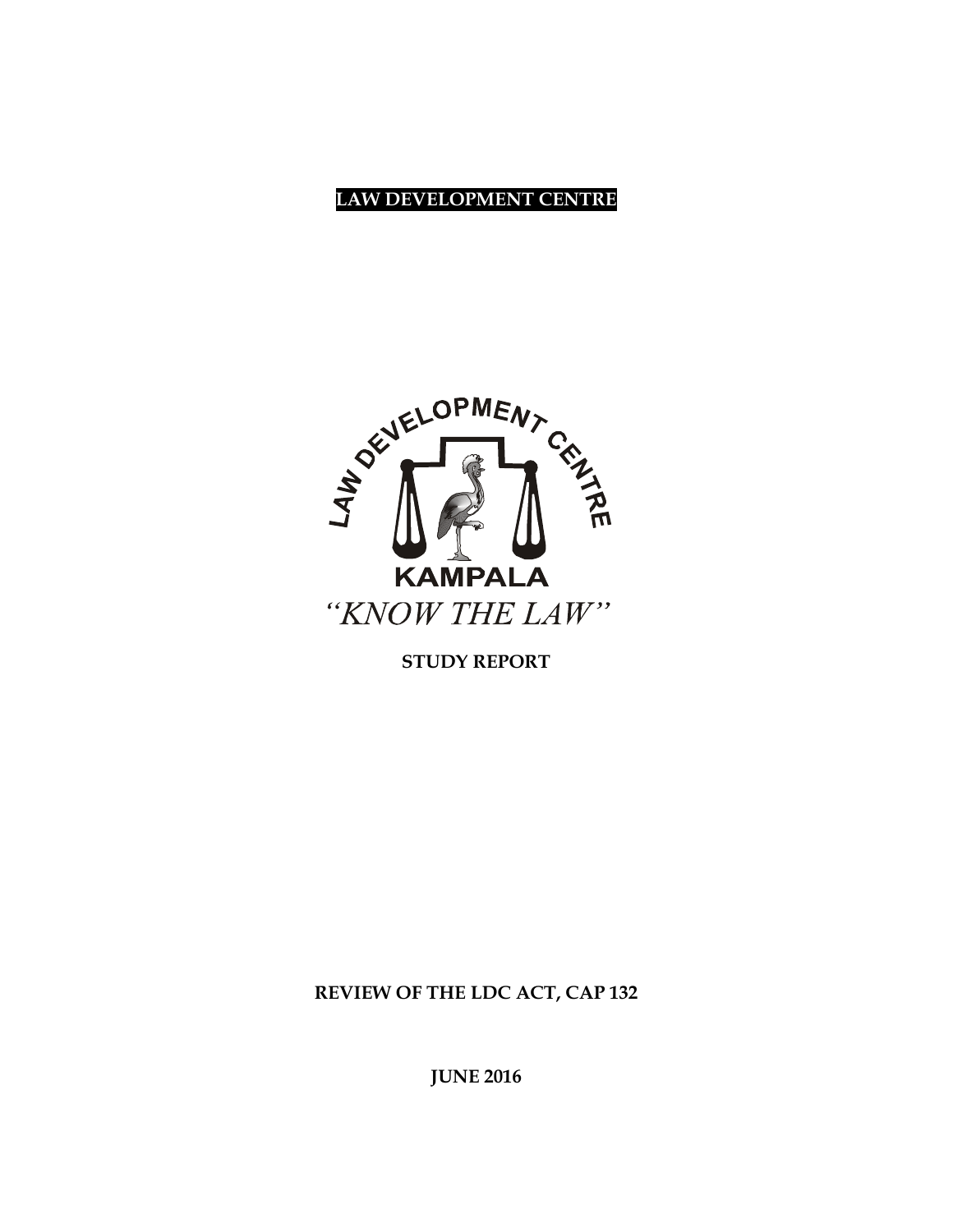# **Table of Contents**

| 1.1       |                                                                                                                                                    |  |
|-----------|----------------------------------------------------------------------------------------------------------------------------------------------------|--|
| 1.2       |                                                                                                                                                    |  |
|           |                                                                                                                                                    |  |
|           |                                                                                                                                                    |  |
|           |                                                                                                                                                    |  |
|           |                                                                                                                                                    |  |
|           |                                                                                                                                                    |  |
| A.        | The Government Memorandum on the Report of a Committee Appointed to Study<br>and make Recommendations Concerning Legal Education (Gower Report)  9 |  |
| <b>B.</b> | The Final Report of the Committee on Legal Education, Training and Accreditation in                                                                |  |
| C.        | The Report of an Expert Group under the title of Training and Institutional Needs                                                                  |  |
| D.        | The Report of the Netherlands Programme for the Institutional Strengthening of                                                                     |  |
| Ε.        | The Final Report on the Legal Education Review in Uganda, 2008 (The Ssempebwa                                                                      |  |
| F.        |                                                                                                                                                    |  |
|           |                                                                                                                                                    |  |
|           |                                                                                                                                                    |  |
|           |                                                                                                                                                    |  |
|           |                                                                                                                                                    |  |
|           |                                                                                                                                                    |  |
|           |                                                                                                                                                    |  |
|           |                                                                                                                                                    |  |
|           |                                                                                                                                                    |  |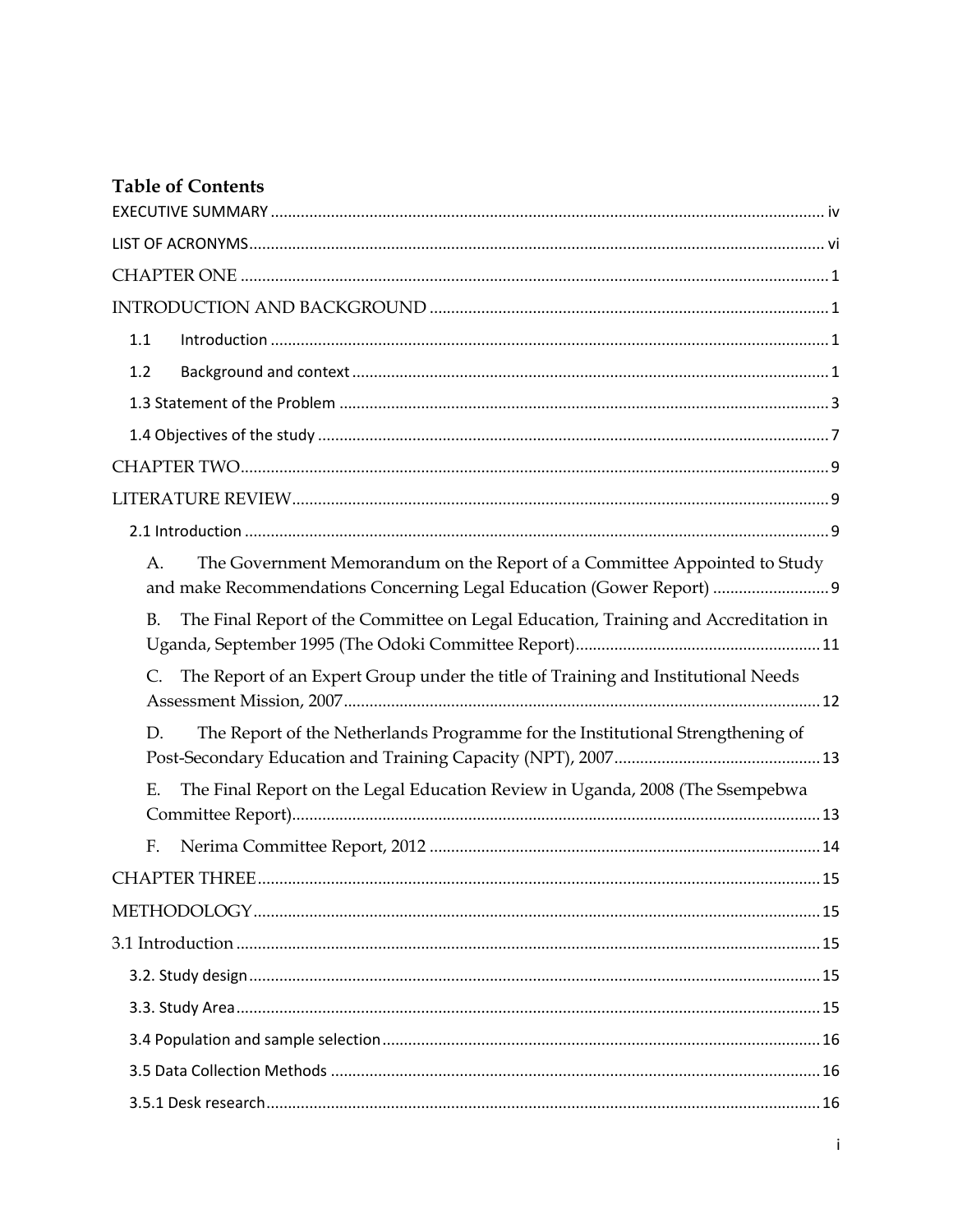| 4.5.2 Conferment of diplomas, prizes and certificates in accordance with any law in force |  |
|-------------------------------------------------------------------------------------------|--|
| 4.5.3 Charge such amounts for accommodation or other services provided as may be          |  |
|                                                                                           |  |
|                                                                                           |  |
| 4.6.2 Composition of the Management Committee, section 7 (a) and (b)  50                  |  |
| 4.6.3 Qualifications of the Chairperson of the Management Committee, section 10 (1)  55   |  |
| 4.6.4 Term of office for the appointed members of the M.C, sections 10, 11 57             |  |
|                                                                                           |  |
|                                                                                           |  |
|                                                                                           |  |
|                                                                                           |  |
|                                                                                           |  |
|                                                                                           |  |
|                                                                                           |  |
|                                                                                           |  |
|                                                                                           |  |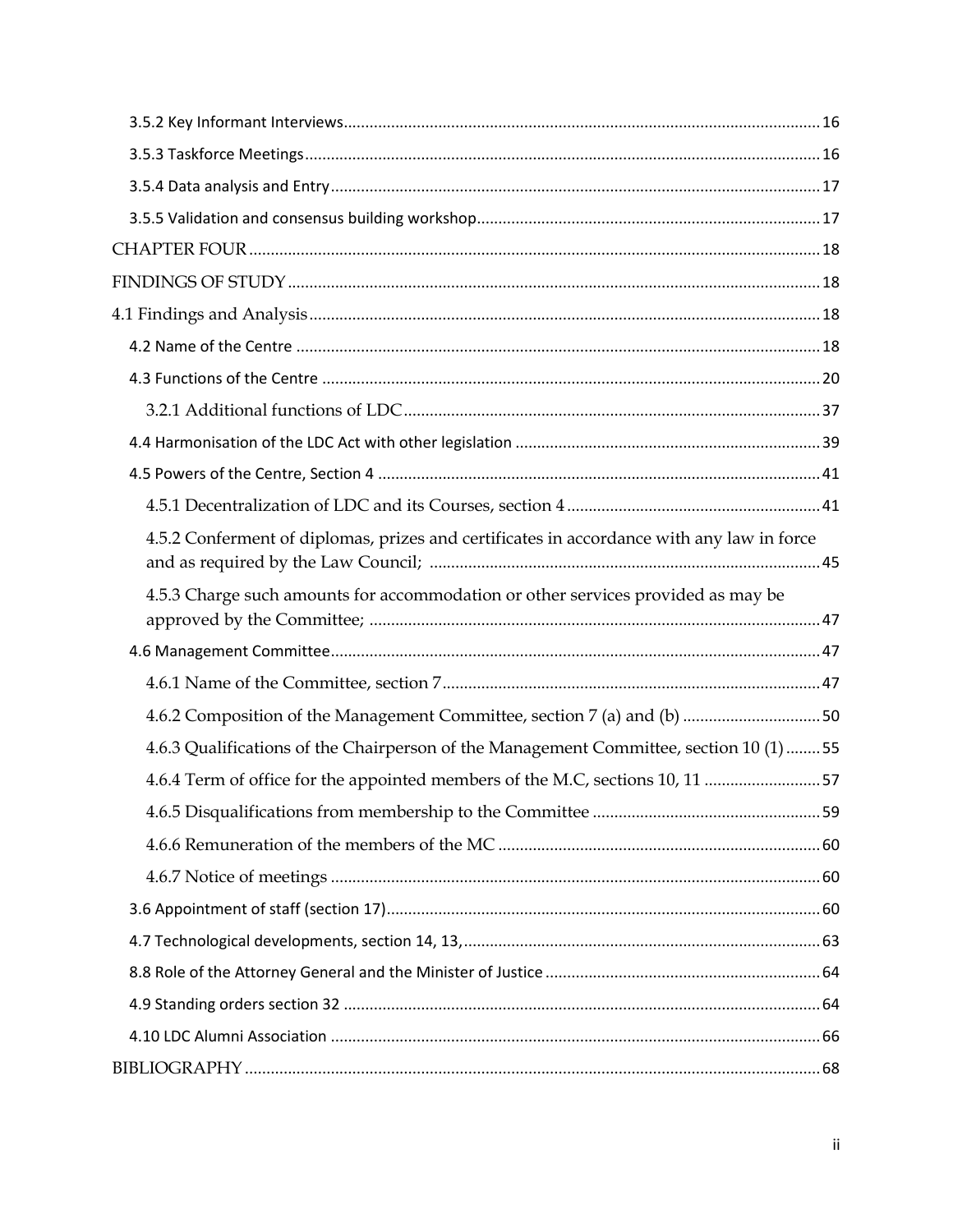31. Horrigan, Bryan --- ["Reforming Law Reform's Engagement with the Academic Arm of](#page-76-0)  [the Legal Profession" \[2008\] ALRS 3,](#page-76-0) Last Updated: 7 May 2010, Reforming Law Reform's [Engagement with the Academic Arm of the Legal Profession, ALTA Law Research Series.](#page-76-0)...69

| 34. Nigerian Law School Lagos Campus: About Us", Nigerian Law School Lagos Campus.    |  |
|---------------------------------------------------------------------------------------|--|
|                                                                                       |  |
|                                                                                       |  |
| 35. Cabinet Memorandum on Decentralisation of LDC, "Increase financial support to Law |  |
|                                                                                       |  |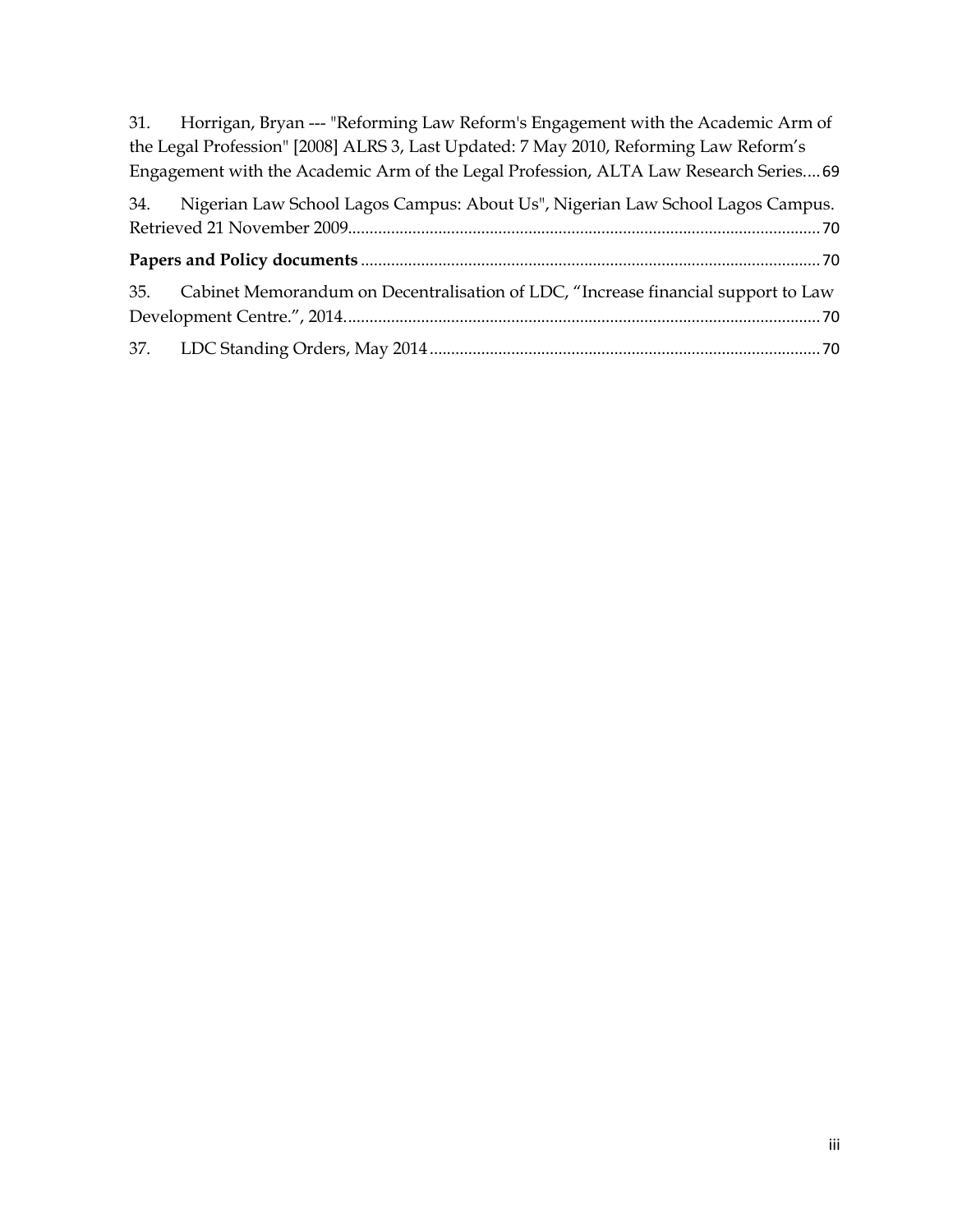### **EXECUTIVE SUMMARY**

<span id="page-4-0"></span>Good legislation is fundamental to the running of any institution and thus it is desirable to have an effective, flexible and consistent law, one in conformity with the government policies and laws in order to avoid confusion and have an up-to-date legislation that governs its operations. The LDC management and its stakeholders have had concerns over some of the provisions of the Act, some of which have made the decisions of the administration slow or hard to implement.

It is a good practice that government departments and agencies should pursue a culture of continuous improvement and regular review of their laws in order to take into account the changing social, legal and technological advances.

It is against this background that LDC under its department of Law Reporting, Research and Law Reform undertook a study to review the LDC Act, Cap 132 to bring it to conformity with the legal, economic, social and technological developments in Uganda.

The LDC Act provides for the establishment of the Centre and its administration. It is as old as the institution itself which came into existence in 1971 and since then the Act has never been reviewed or attempts to review it have not been brought to fruition. It therefore contradicts some of the provisions of recent legislations, does not take into account the developments in legal education in Uganda, the concerns and recommendations made by different stakeholders and contains obsolete provisions that have been superseded by the legal, economic and social developments in Uganda.

The department developed an issues paper in the year 2015, consultations were made through conducting interviews with respondents in four selected districts of Uganda (i.e Mbale, Gulu, Mbarara and Kabarole- Fort Portal). The respondents included judges, magistrates, advocates, LDC Alumni, civil servants, police officers,

This report is structured in four chapters;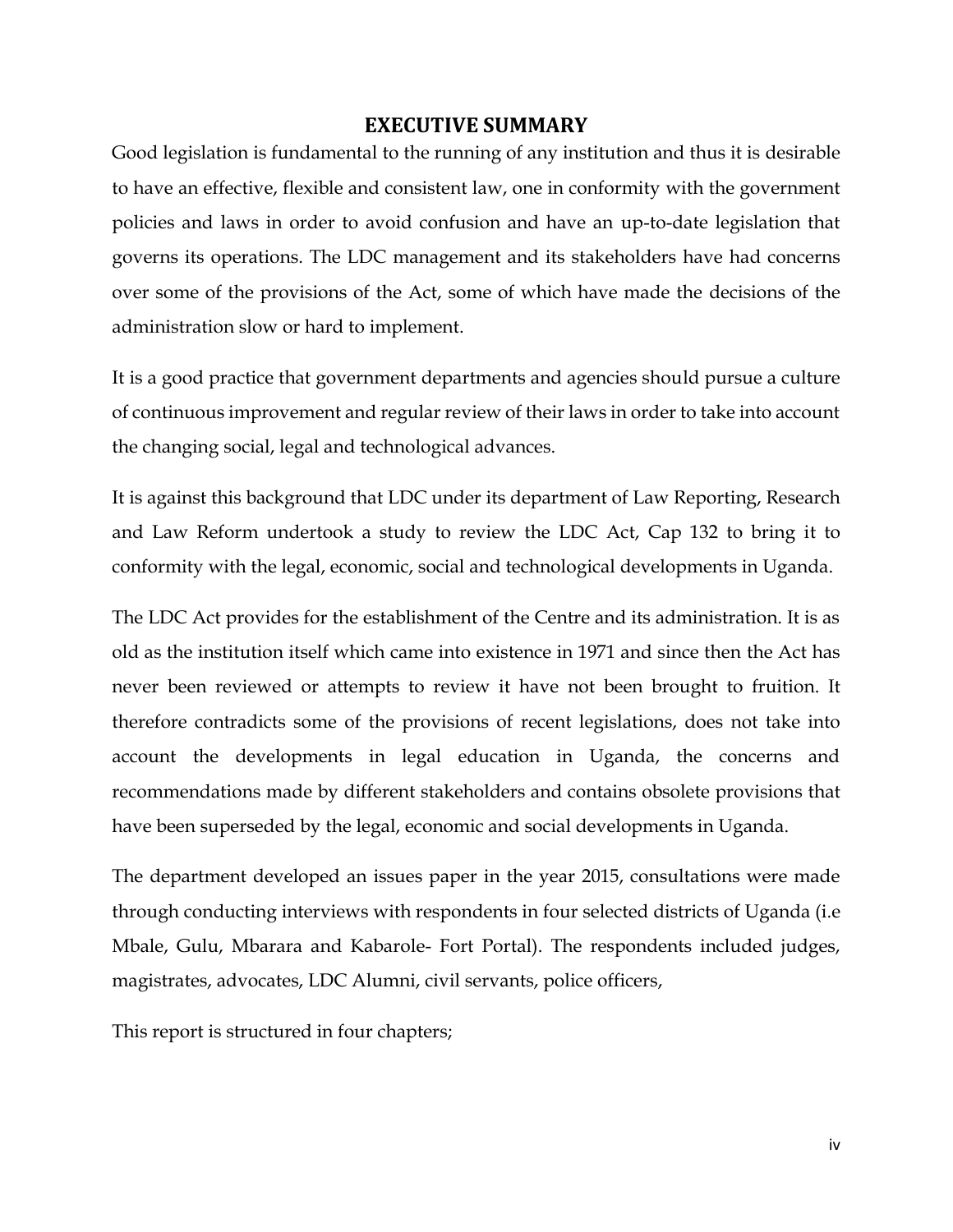Chapter 1 provides the introduction, background and context, problem statement and objectives of the study. It describes the origin of the review of the Act, the anomalies in the Act and points out what the study will do to address the gaps such as reviewing the mandate of the Centre, the name, composition and term office of the Management Committee, definitions in the Act and proposing legislative reforms for the Act.

Chapter 2 examines literature that has been written or touches the LDC Act. The different reports from which the provisions of the Act emanate.

Chapter 3 discusses the methodology that was used to conduct the study (the study design, task force, study area, population and sample selection and data collection methods.

Chapter 4 explores the findings of the study, analysis and the recommendations made from the study. The chapter discusses the issues for consideration in detail and these include the functions of the Centre, name, composition and term of office of the Management Committee, conforming the Act with provisions of other statutes, consideration of technological developments and emerging issues.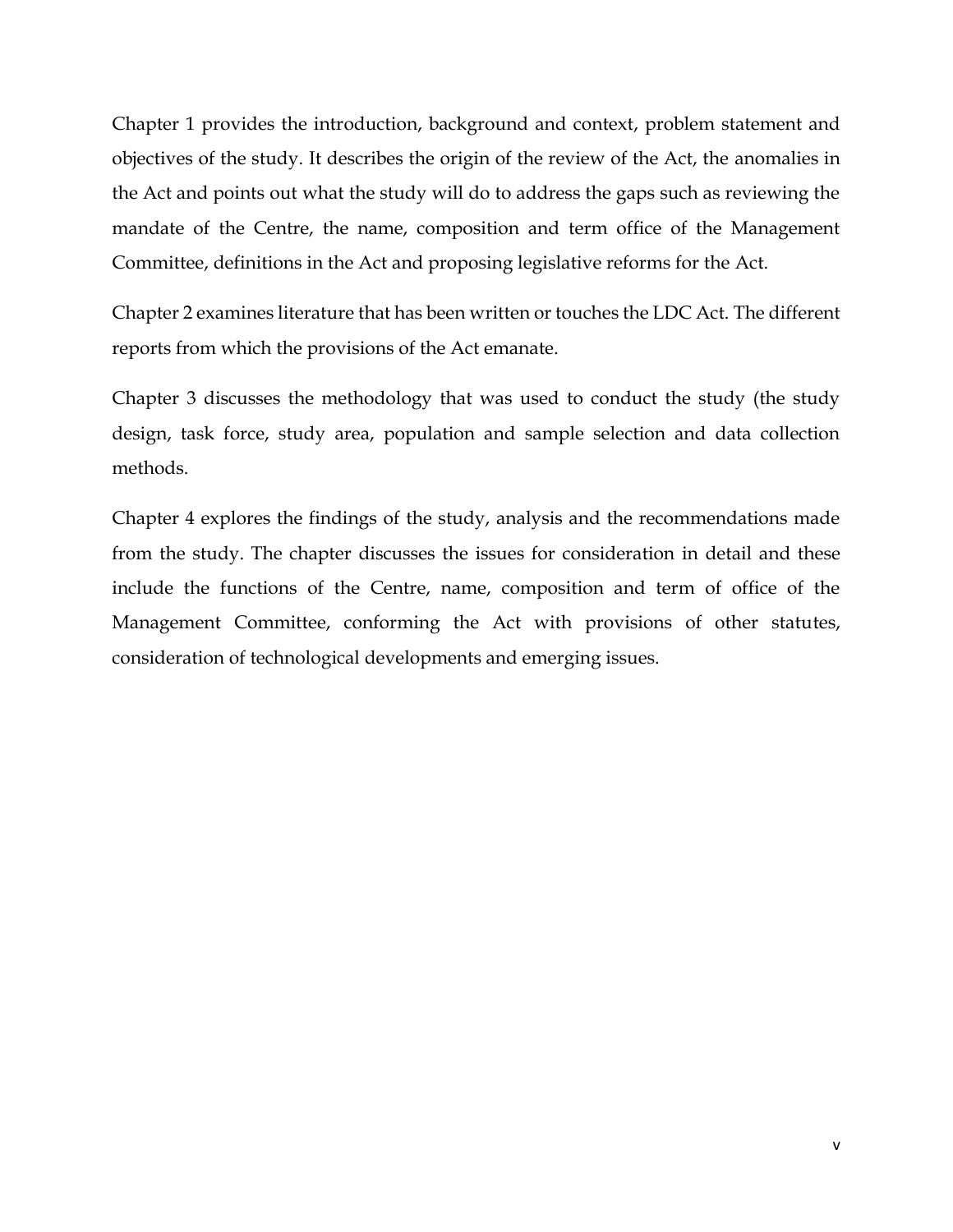# **LIST OF ACRONYMS**

- <span id="page-6-0"></span>AG Attorney General
- CLE Continuing Legal Education
- CLET Committee on Legal Education and Training
- CSOs Civil Society Organizations
- DPP Directorate of Public Prosecutions
- JSI Judicial StudiesInstitute
- KSL Kenya School of Law
- LDC Law Development Centre
- LST Law School of Tanzania
- M.C Management Committee
- MoFPED Minister of Finance, Planning and Economic Development
- MOJCA Minister/Ministry of Justice and Constitutional Affairs
- MUK Makerere University Kampala

NCHENational Council for Higher Education

| <b>NLS</b>  | Nigeria Law School                               |
|-------------|--------------------------------------------------|
| <b>PFMA</b> | Public Finance Management Act                    |
| PS          | <b>Permanent Secretary</b>                       |
| <b>ULS</b>  | Uganda Law Society                               |
| UTIA        | Universities and Other Tertiary Institutions Act |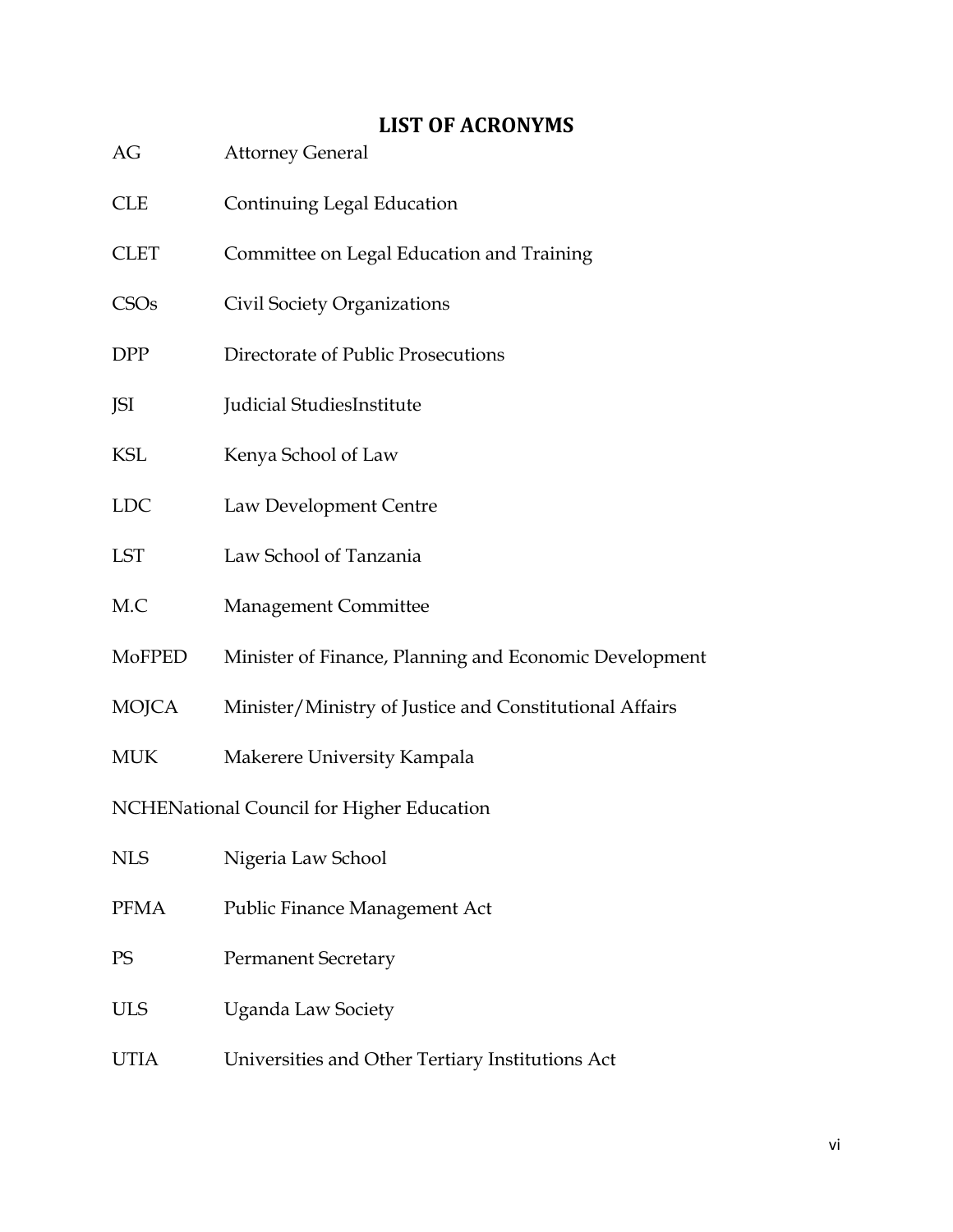SOs Standing Orders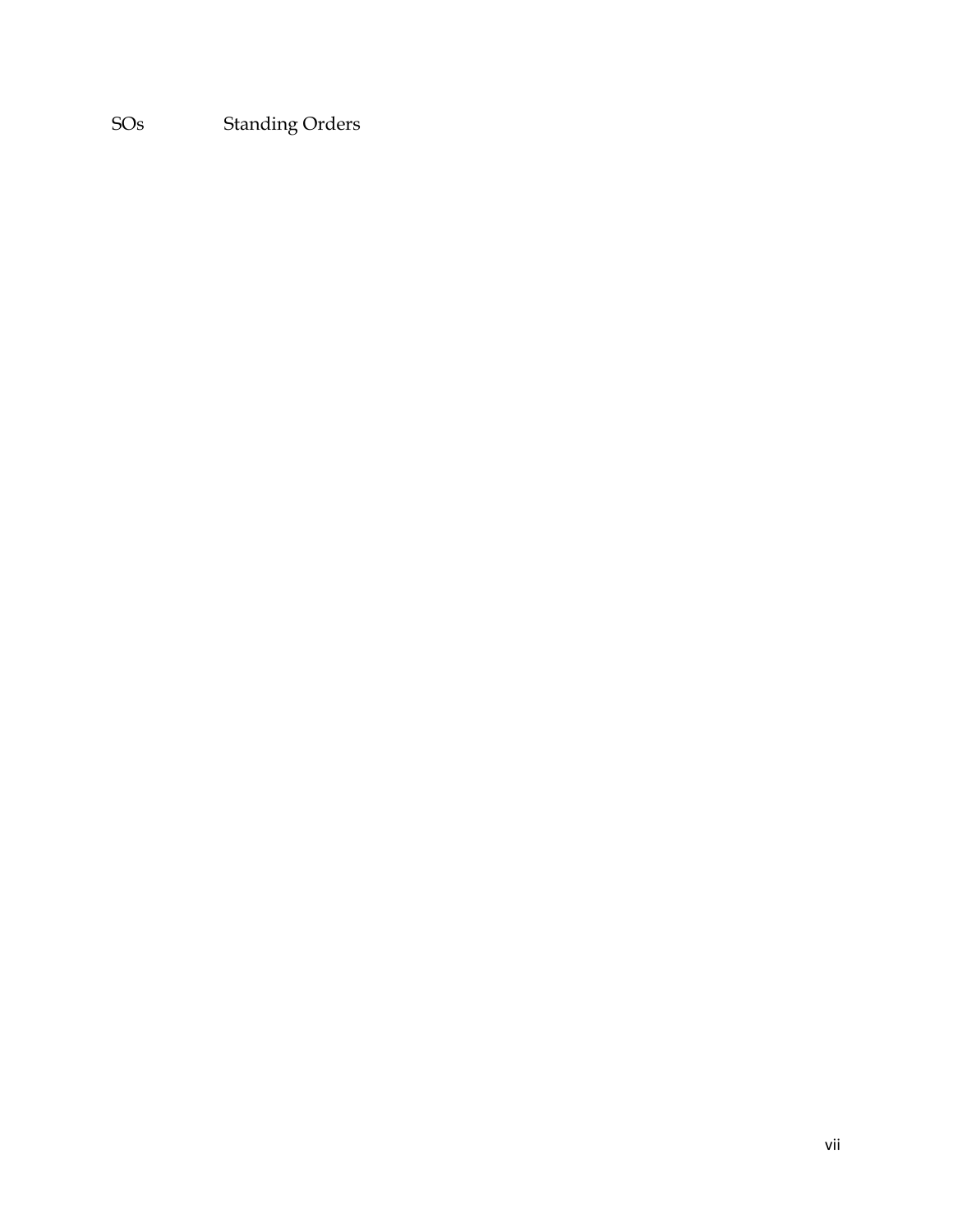### **CHAPTER ONE**

#### **INTRODUCTION AND BACKGROUND**

#### <span id="page-8-2"></span><span id="page-8-1"></span><span id="page-8-0"></span>**1.1 Introduction**

The LDC Act, 1970 was enacted to establish the Law Development Centre (LDC) as the only institution mandated to carry out the post graduate training of persons who intend to practice law in Uganda. The establishment of the Centre came as an upshot of the Gower Committee, $1$  which suggested that there should be two separate institutions to carry out legal education training. These two were Makerere University which would teach substantive law while the LDCwould teach professional skills in legal training.

LDC's functions emanate from the recommendations of the Gower Committee which envisaged that in addition to conducting the post graduate course in law, LDC would provide courses for magistrates, the police, the army and perhaps para-legal and subprofessional personnel, law reporting, corroborative law reform and revision, legal aid and advice office, research, continuing legal education and legal ethics.<sup>2</sup> Some of these functions are reflected in the LDC Act.<sup>3</sup> The Act also provides for the administrative and governance matters of the Centre.

### <span id="page-8-3"></span>**1.2 Background and context**

The review of the LDC Act is premised on the resolution of the LDC Management Committee in their meeting held on 22nd February 2012. The Committee resolved that the Director LDC should set up a committee to review the LDC Act and propose necessary amendments to it. The proposals would then be submitted to the Hon. Minister of Justice and Constitutional affairs and the Hon. Attorney General who will then present them to Cabinet and Parliament.

l

<sup>1</sup>Government Memorandum on the Report of a Committee Appointed to Study and make Recommendations Concerning Legal Education

<sup>2</sup> Ibid, page 27, paragraph 14 <sup>3</sup> Section 3, LDC Act, Cap 132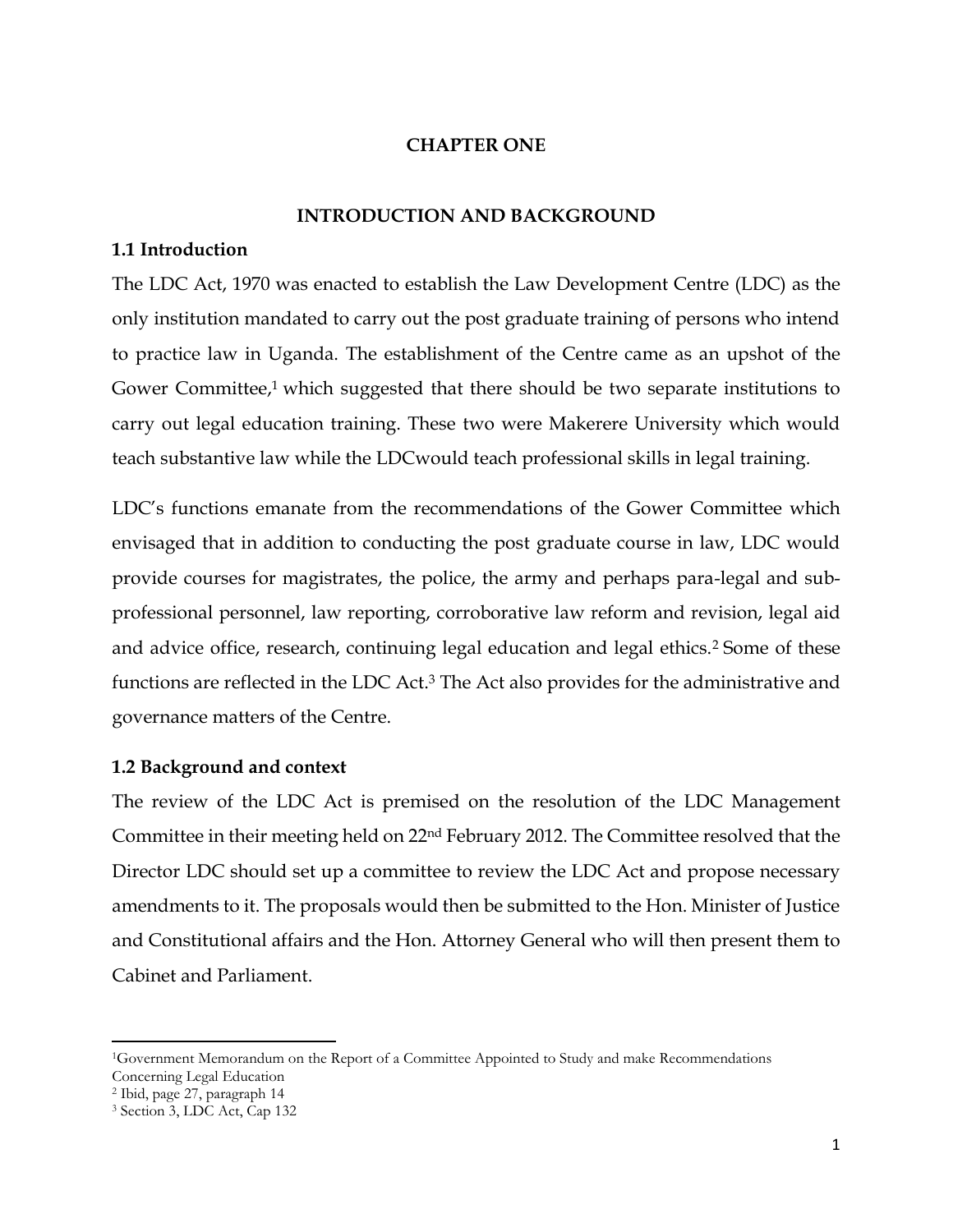Consequently, on 28th February, 2012 the Director appointed a committee to review the Act and propose appropriate amendments thereto. It was composed of;-

| <b>SN</b>      | <b>NAME</b>        | <b>POSITION</b> |
|----------------|--------------------|-----------------|
| 1              | Nelson Nerima      | Chairperson     |
| $\overline{2}$ | Edward Ocen        | Secretary       |
| 3              | ExpeditKkaaya      | Member          |
| 4              | Precious Ngabirano | Member          |
| 5              | George Omunyokol   | Member          |
| 6              | Joyce Werikhe      | Member          |

The Committee carried out consultations with some stakeholders, a report was written and proposed amendments made. However, the amendments did not take effect. <sup>4</sup> Beginning with the year 2012, LDC underwent a restructuring exercise which saw the renaming of the Department of Law Reporting and Research to the Department of Law Reporting, Research and Law Reform and the creation of new job posts including the position of Legal officer-Law Reform to carry out the legislative reforms of laws that affect the operations of the Centre, legal education and also to be the contact person for legal advice on proposals for law reform generated by Parliament, government ministries, agencies and departments.

The views presented in this report thus made reference to the recommendations made by the Nerima Committee, the interviews carried out with different stakeholders and respondents in the four districts of Uganda (Mbale, Tororo, Gulu, Mbarara, Kabarole and Kampala).

 $\overline{a}$ <sup>4</sup> Draft report of the Committee appointed to review the LDC Act, Cap 132, October 2012.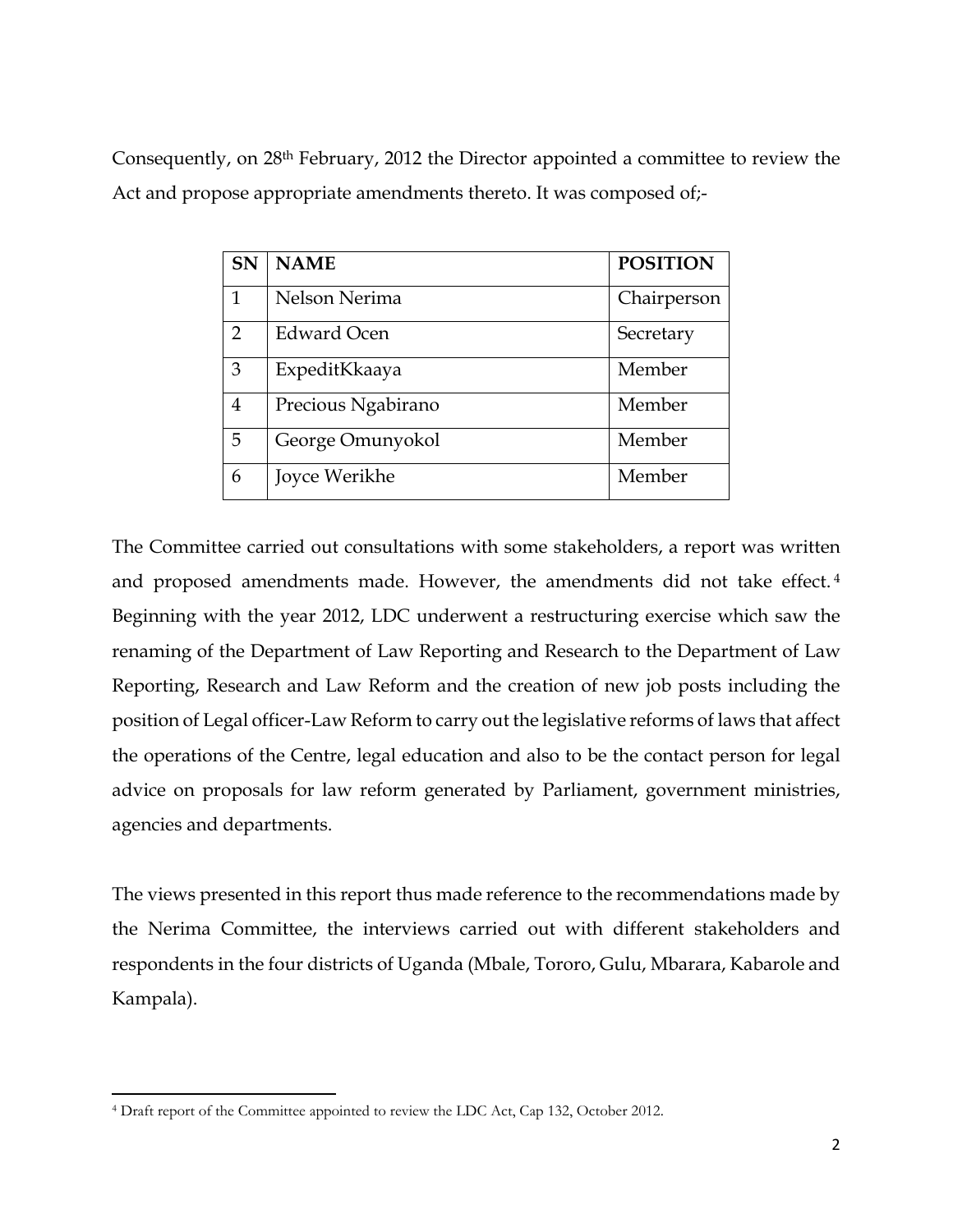The Law Development Centre aims at becoming the leading centre for professional legal training and knowledge; to develop and implement policies and procedures to ensure good governance and quality services delivery; integrate ICT services and systems in all processes; provide legal aid to the indigent and vulnerable persons in society and become the leading resource of legal publications.<sup>5</sup> However, all these cannot be achieved with an outdated and archaic law hence need for the review of the Act.

### <span id="page-10-0"></span>**1.3 Statement of the Problem**

The Act having been enacted in 1970, there have been economic, social, institutional, technological developments and changes in the teaching of legal education in Uganda. Legal education in Uganda has been liberalized and this has had an impact on the LDC Act. Study reviews of different committees on Legal Education of the Law Council have made various recommendations that would require regulatory reform if they are to be implemented.

The Act presently does not reflect these changes. As such, the law needs to be brought in tandem with these changes. There are issues that have been raised by different stakeholders that necessitate the review of the Act.

Section 2 of the LDC Act establishes a centre called the "Law Development Centre'' and its incorporation as a body corporate with perpetual succession and a common seal that may sue or be sued in its own name. The Centre's main function is to carry out courses of instruction for the acquisition of professional skills, knowledge and experience to people intending to practice law as attorneys.<sup>6</sup>

The name of the Centre has come under criticism that "Law Development Centre'' connotes that its main objective is to keep the legal profession aware of developments in the law and assist in the development of the law. The study will therefore gather the views of the stakeholders on the name of the Centre.

l <sup>5</sup>LDC Strategic objectives, 2013/14-2017/18.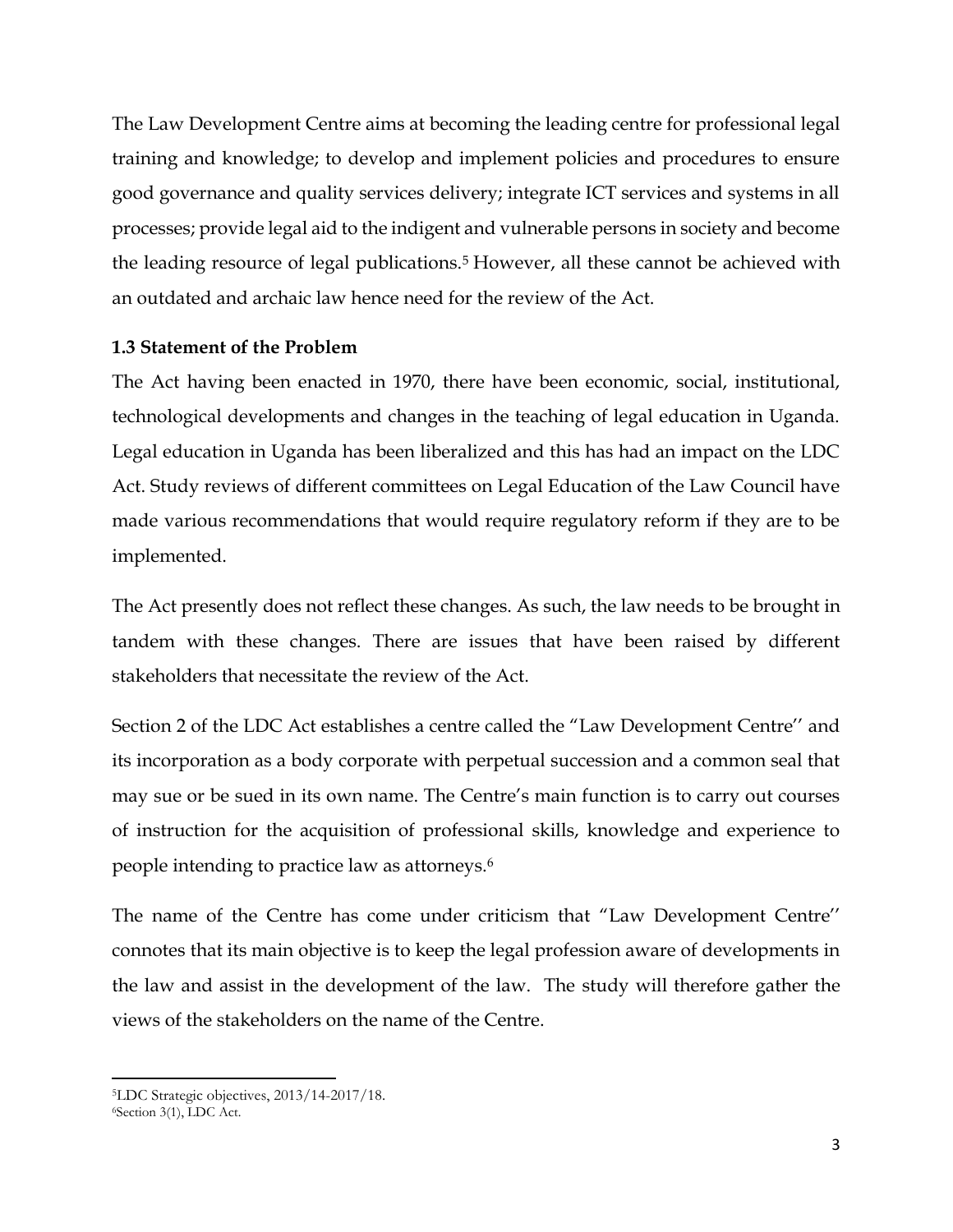The Act has several gaps and anomalies such as inconformity with recent legislation, restrictive and out-dated definitions.

- (i) The enactment of the Public Finance Management Act, 2015<sup>7</sup> had an impact on the LDC Act. Whereas by the enactment of the LDC Act, a financial year run for twelve months from January to December 31<sup>st</sup>, with the enactment of the Public Finance Management Act, the definition of financial year refers to a period of twelve months commencing on the 1<sup>st</sup> day of July to the 30<sup>th</sup>day of June of the following year. <sup>8</sup> The LDC Act should be brought into conformity with the PFMA.
- (ii) Reference to "sales tax"; With the enactment of the Value Added Tax, $9$  sales tax was replaced with value added tax but section 30 (b) of the LDC Act still makes reference to sales tax. The Act needs to be amended to reflect this position and bring it in harmony with the VAT Act.
- (iii) The Act does not provide for a proper word for people qualified to practice law in Uganda. Section 3(1)(a) LDC Act states that the Centre shall conduct courses of instruction for the acquisition of legal knowledge, professional skill and experience by persons intending to practice as 'attorneys' in subjects to be determined by the Law Council. The official name of legal practitioners in Uganda is "advocates" as reflected in the Advocates Act,<sup>10</sup> which defines an advocate as any person whose name is duly entered upon the roll of advocates. <sup>11</sup>The LDC Act still refers to legal practitioners as attorneys. The Act needs to adopt the proper name for legal practitioners.

 $\overline{\phantom{a}}$ 

<sup>7</sup> Act No. 3 of 2003

<sup>8</sup> Ibid, section 2.

<sup>9</sup> Cap 349, Laws of Uganda

<sup>10</sup> Cap 267 as amended by the Advocates (Amendment Act) 2002

<sup>11</sup>Section 1(1), Advocates Act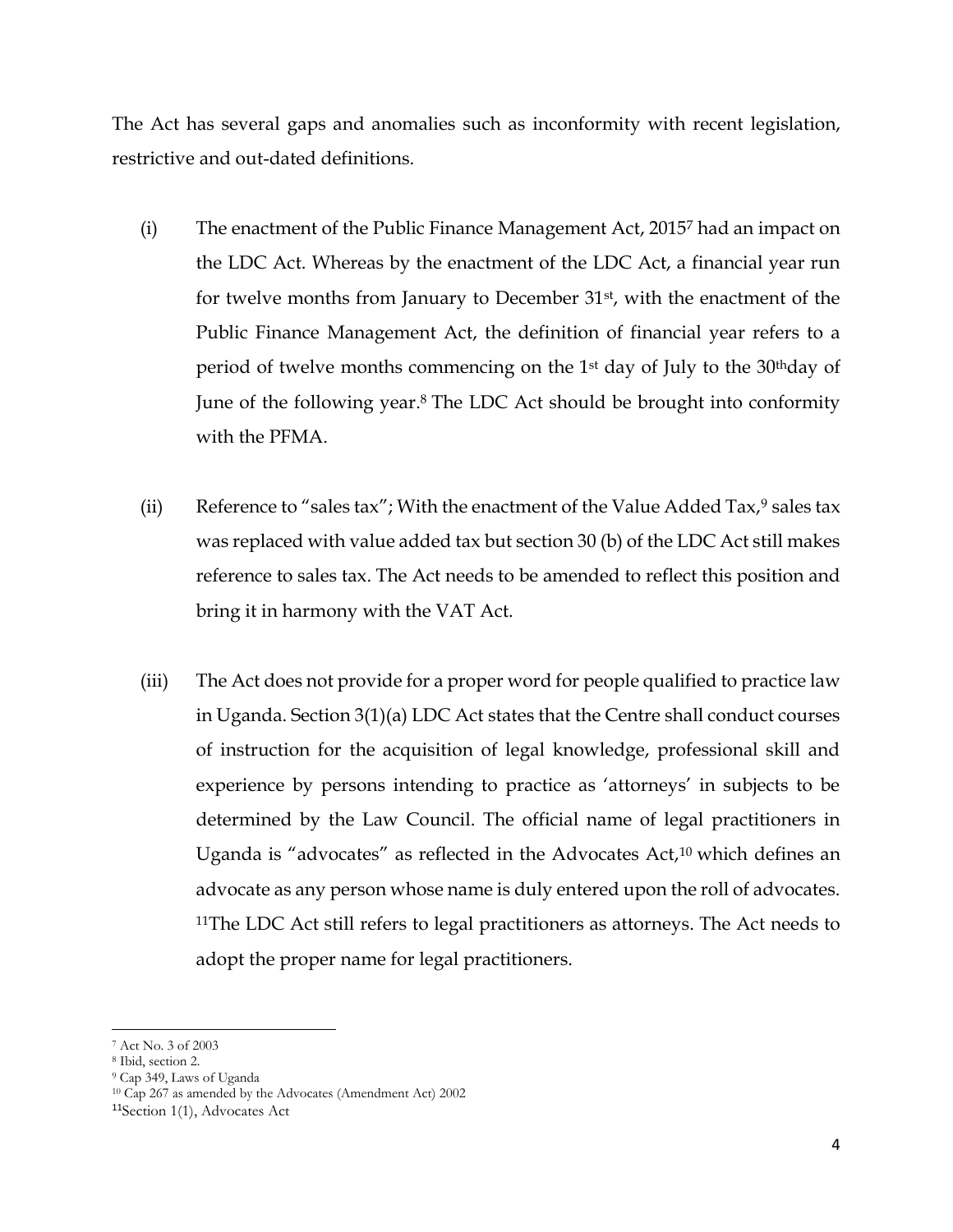(iv) The interpretation section defines a secretary as the secretary of the Management Committee yet the secretary is a person appointed by the Committee as an employee of the centre to perform the duties of a secretary.<sup>12</sup> The interpretation section restricts the role yet this is not the case.

The mandate of LDC; some of the functions of the centre as stated in section 3 of the Act have been overtaken by institutional developments in several government agencies and departments which have been established to take on such roles. It has been stated by some stakeholders that the Centre's function were stipulated at rather a multifarious scale.

Management Committee; the composition of the Committee as of when it was constituted is at the rear of the developments that have taken place in the education system and the government institutions themselves. The effectiveness, responsiveness and efficiency of LDC's internal decision-making and implementation, may be greatly encumbered by the fact that the majority of the members of the Committee are busy public officials outside the Centre, or they carry heavy commitments in private legal practice. It only caters for one university (Makerere) which at the time of enacting the Act was the only university conducting law at undergraduate level.<sup>13</sup> There are fourteen universities teaching law in Uganda. The members of the Committee have overtime become busy public officials and may not be able to attend regular meetings of the Committee yet the Act does not provide for the members to appoint representatives.

The Committee being composed of mostly members from the legal fraternity does not provide for the close collaboration between the Centre and other stakeholders in other sectors. Besides the need for technical expertise is not realised due to the imbalanced representation.

 $\overline{a}$ 

<sup>12</sup> Ibid section 17(2).

<sup>&</sup>lt;sup>13</sup> Section 7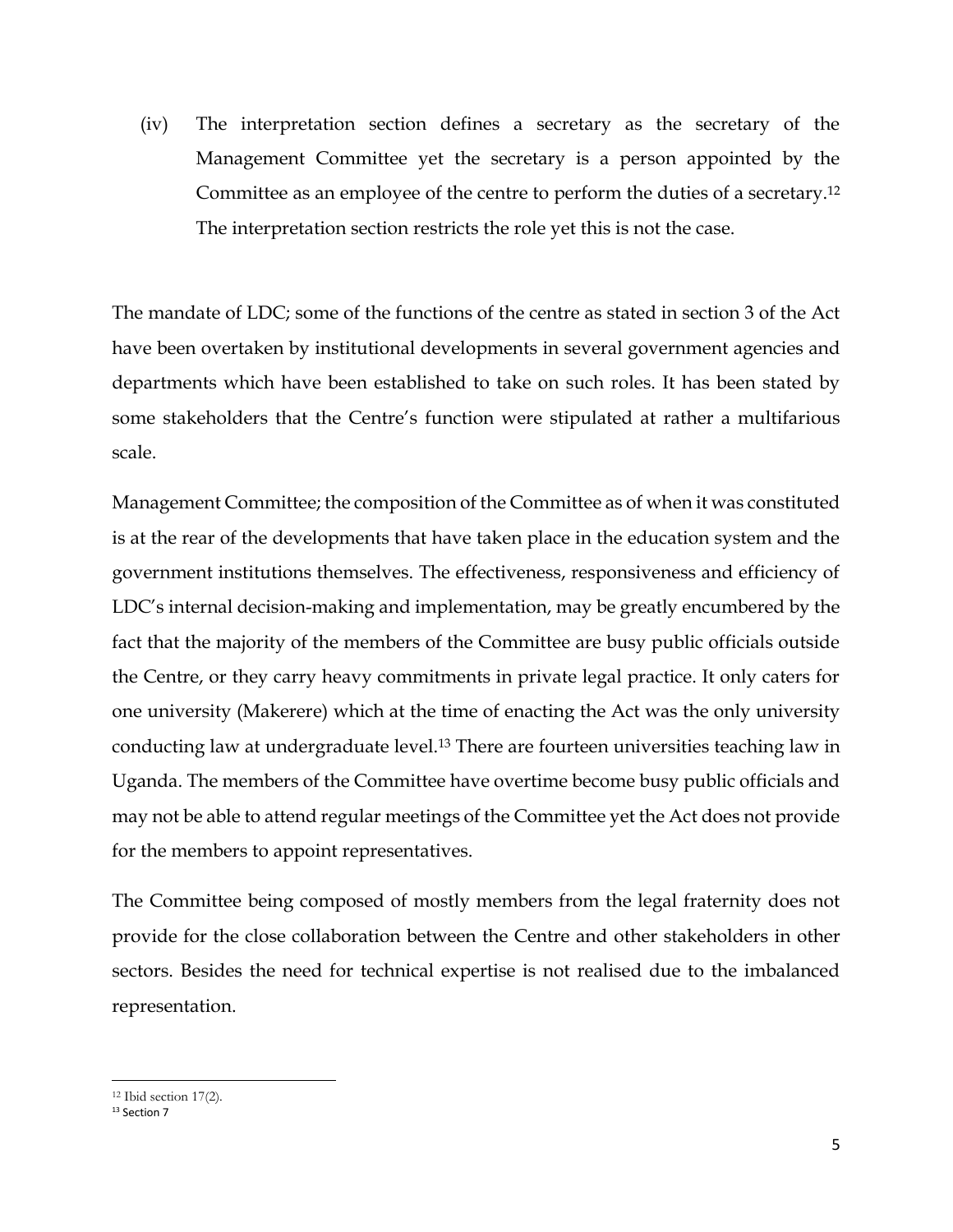The Act does not conform to the provisions of the Universities and Other Tertiary Institutions Act.<sup>14</sup> This Act regulates all tertiary institutions of higher learning in terms of management and the general administration of the institutions. The Act provides that all public tertiary institutions shall have a governing body called the 'Governing Council.<sup>15</sup> Its duty shall be to manage the affairs of the institution and exercise general control over the property of the institution. The LDC Act provides for the Management Committee as the governing body of the Centre. The study will seek the views of the stakeholders on whether the name of the Committee should be changed to conform to the provisions of the Universities and other Tertiary Institutions Act.

The term of office of the members of the Committee is considered to be rather too short. The period of two years may be short for the members to make fruitful contribution to the Centre.

The LDC Act does not take into account the developments in technology but still refers to the manual system of paper record keeping and communication. There is need to amend the LDC Act to embrace technology as it makes record keeping easier and the mode of communication faster. With the enactment of the Electronic Transactions Act16, there have been several developments in technology but the LDC Act does not reflect these changes.

Another development is the establishment of the LDC Alumni Association; in order for the Centre to connect with the former students, the alumni association was established on 21st June, 2013 and it comprises graduates and former students of the institution. This is an important initiative at the Centre and will serve a vital importance in fostering links between the Association members and the Centre. However, it is important that the Association should derive its mandate from the LDC Act. There is therefore need for the Act to provide for such development.

l

<sup>14</sup> Act N0. 7 of 2001 as amended in 2003 and 2006.

<sup>&</sup>lt;sup>15</sup>Ibid, section 77.

<sup>16</sup> Act N0.8 of 2011, Laws of Uganda.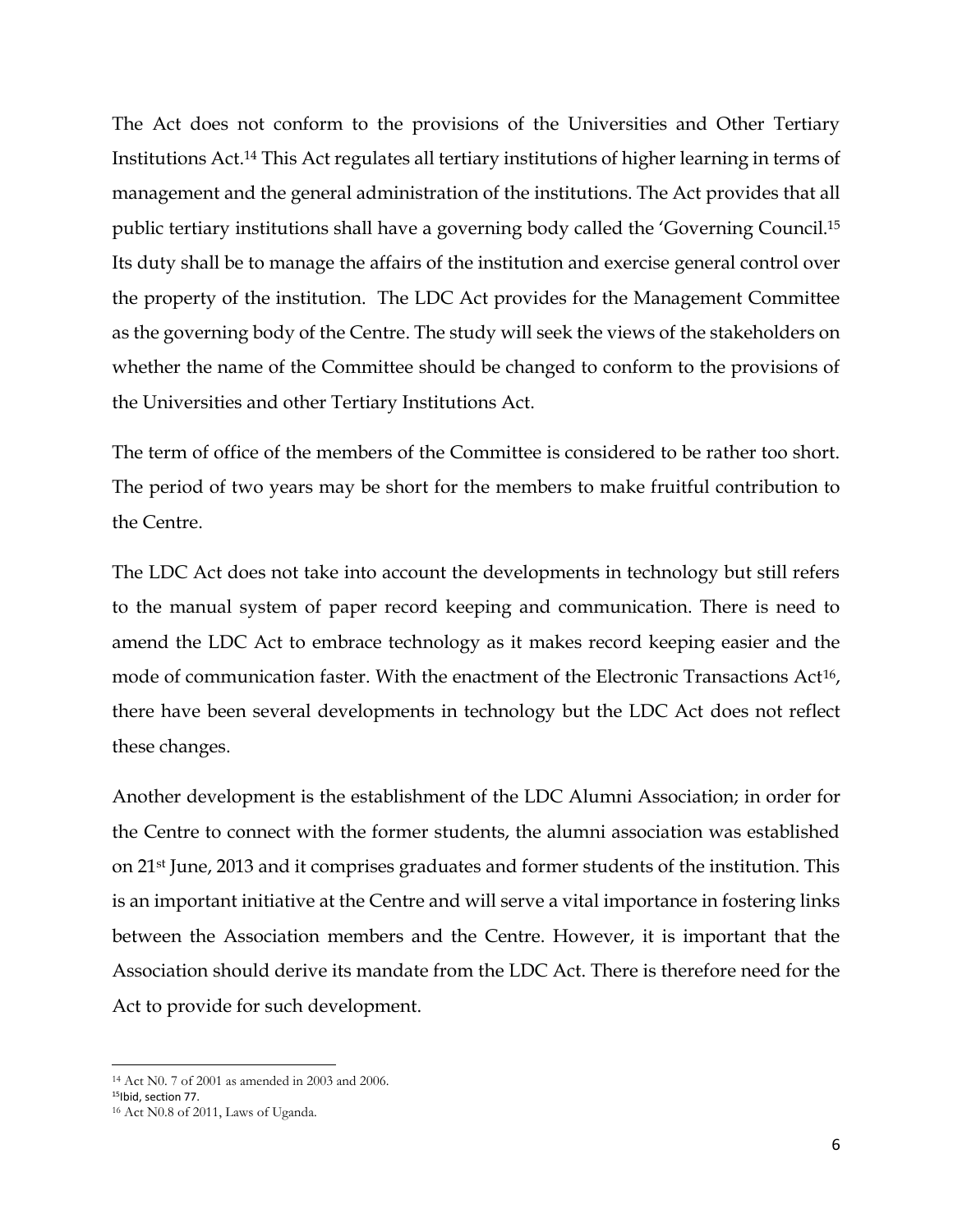The Act needs to be reviewed to remove redundant and outdated provisions that were applicable at the establishment of the Centre. For example, the Act states that any act done and preliminary expenses sanctioned by the Minister of finance in connection with the establishment of the Centre shall have the same effect and validity as if the act had been done and the expenses validly incurred by the Centre; and the centre may continue any such act or thing commenced under any such sanction but remaining unfinished at the date of the coming into force of this Act as if the act or thing had been initiated and carried through by the centre. <sup>17</sup>

The Act provides that the Management Committee shall make standing orders to provide for the management and conduct of the business of the Centre or any other matter connected with the Centre. The section states that standing orders providing for the salary structure of the staff, pensions and gratuities, contributory arrangements to funds and allowances to committees and subcommittees should be made with prior approval of the Minister of Finance. These provisions cannot be made in isolation from the other general matters of the Centre thus would subject all the standing orders to the signature of the Minister of Finance. One would wonder why the Minister of Finance would play a role in the administration of the Centre.

### <span id="page-14-0"></span>**1.4 Objectives of the study**

The overall objective of the study is to review the provisions of the LDC Act and make recommendations for its reform.

The specific objectives of the study are:-

- 1. To review the mandate and functions of the Centre to reflect institutional development and the changes in legal education.
- 2. Review the name, composition and term of office of the Management Committee of the Centre and make recommendations for changes.

 $\overline{a}$ 17Section 29, LDC Act.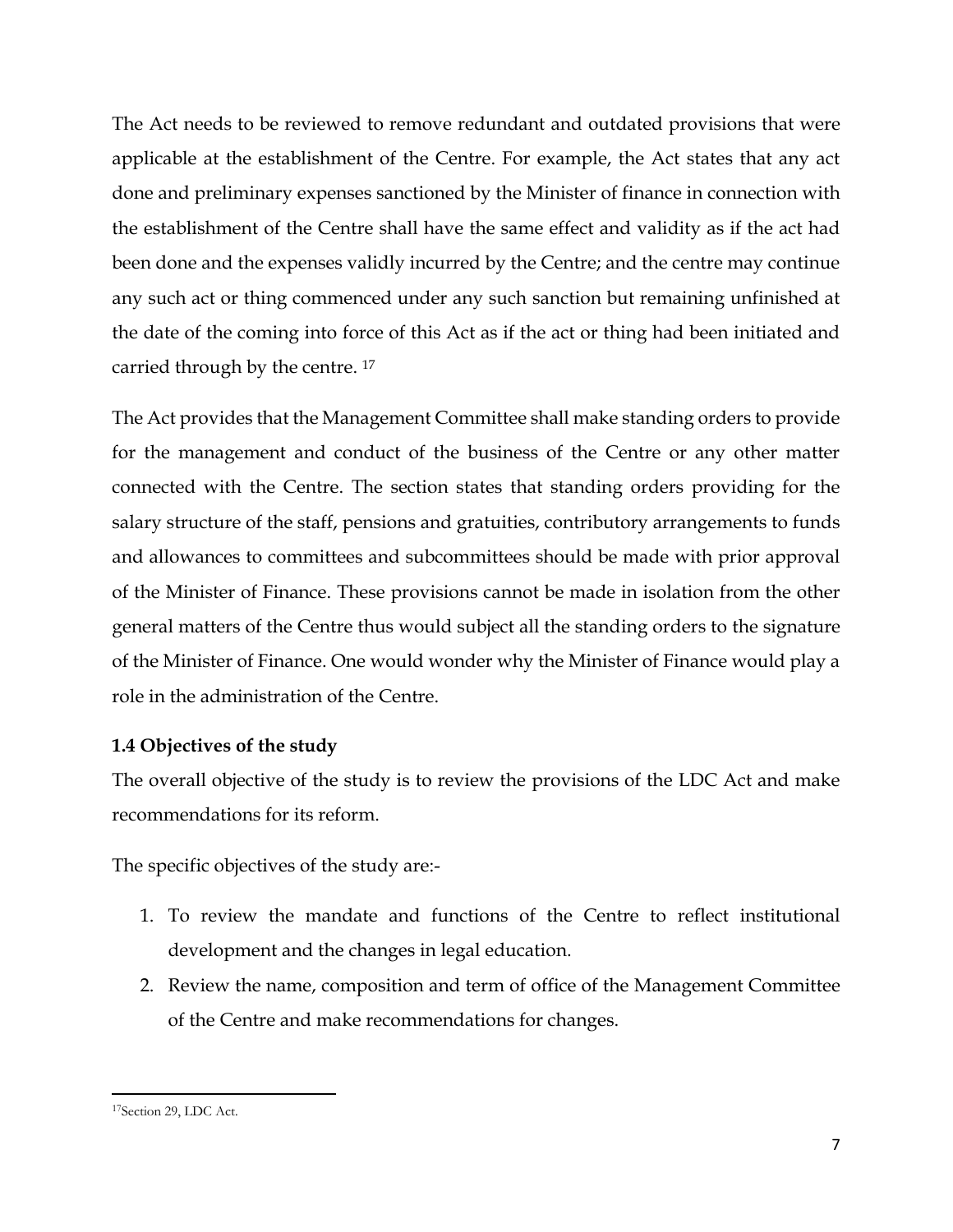- 3. To bring the Act into conformity with recently enacted laws that have had an impact on the Act.
- 4. To undertake a comparative study with legislations of other institutions in different jurisdictions and adopt the best practices.
- 5. To consider the technological developments that merit reform of the Act.
- 6. To make legislative proposals for amendment to the LDC Act.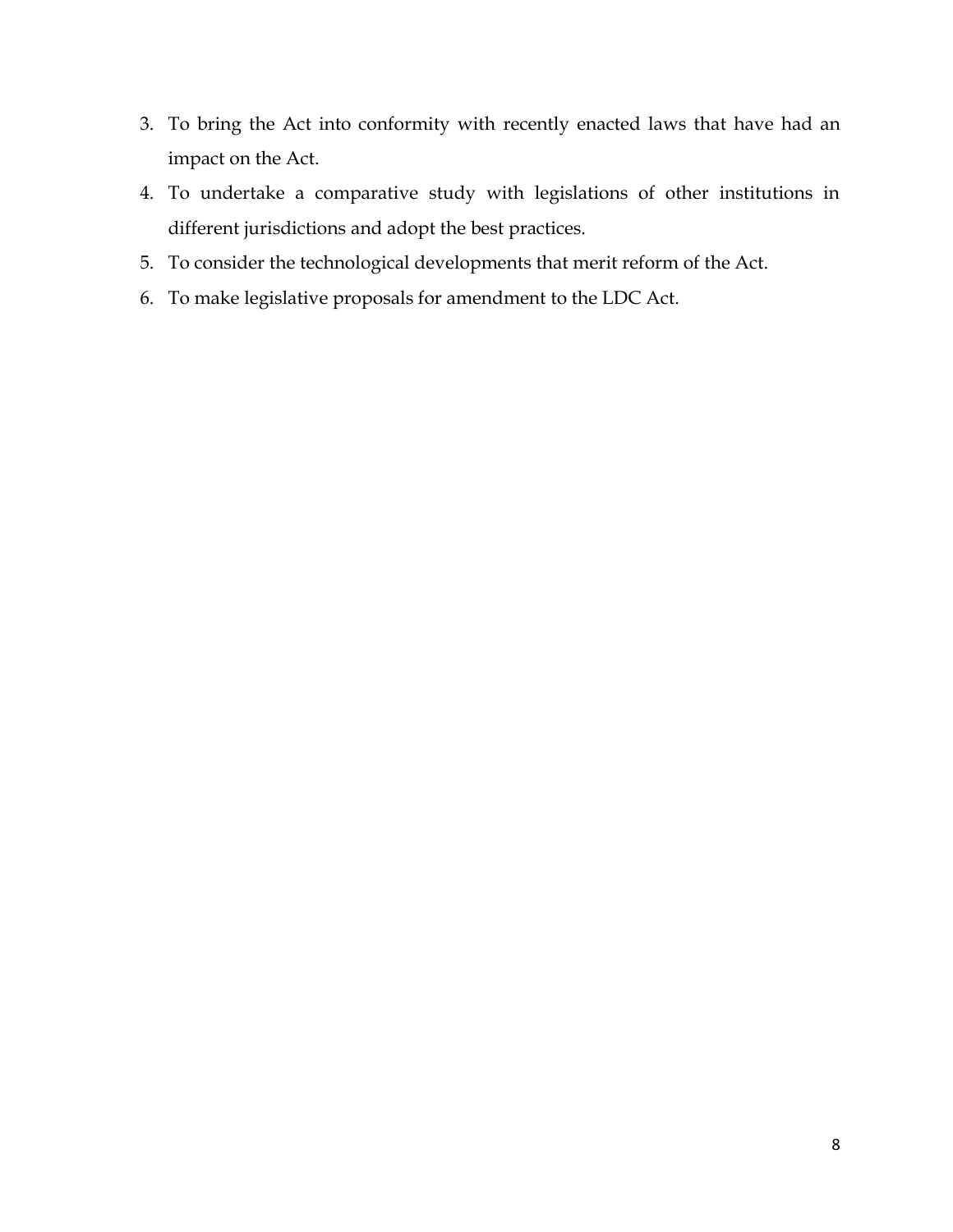#### **CHAPTER TWO**

#### **LITERATURE REVIEW**

#### <span id="page-16-2"></span><span id="page-16-1"></span><span id="page-16-0"></span>**2.1 Introduction**

During the study, a range of sources of literature were reviewed including text books, reports, journals, other pieces of legislation, policy documents to enable the Centre to gather more information on the review of the Act, borrow the best practices from similar institutions and jurisdictions. These were considered as follows;-

# <span id="page-16-3"></span>**A. The Government Memorandum on the Report of a Committee Appointed to Study and make Recommendations Concerning Legal Education (Gower Report)<sup>18</sup>**

This is the initial report that considered the review of legal education in Uganda and following the Report, the Law Development Centre was established under the LDC Act in 1970. The Committee made many proposals to make that formed most of the provisions of the Act to wit;

- i) The LLB training would provide only basic education for all law jobs but the product would not be ready to practice law in the traditional sense. Therefore, such graduates had to spend another year at the Law Development Centre developing their mastery of practical skills. This is where the name of the Centre is derived.<sup>19</sup>
- ii) The Centre would not be governed by the Makerere University Council and Senate but instead have a Committee of Management whereof its composition was also suggested to consist of the Vice Chancellor (principal at the time)- MUK, the Attorney General, the Law Society, the Law Department –MUK and the Director LDC.<sup>20</sup>

l

<sup>18</sup> Supra

<sup>19</sup> Gower Report, page 2, paragraph 8

<sup>20</sup> Ibid, page 33, paragraph 32.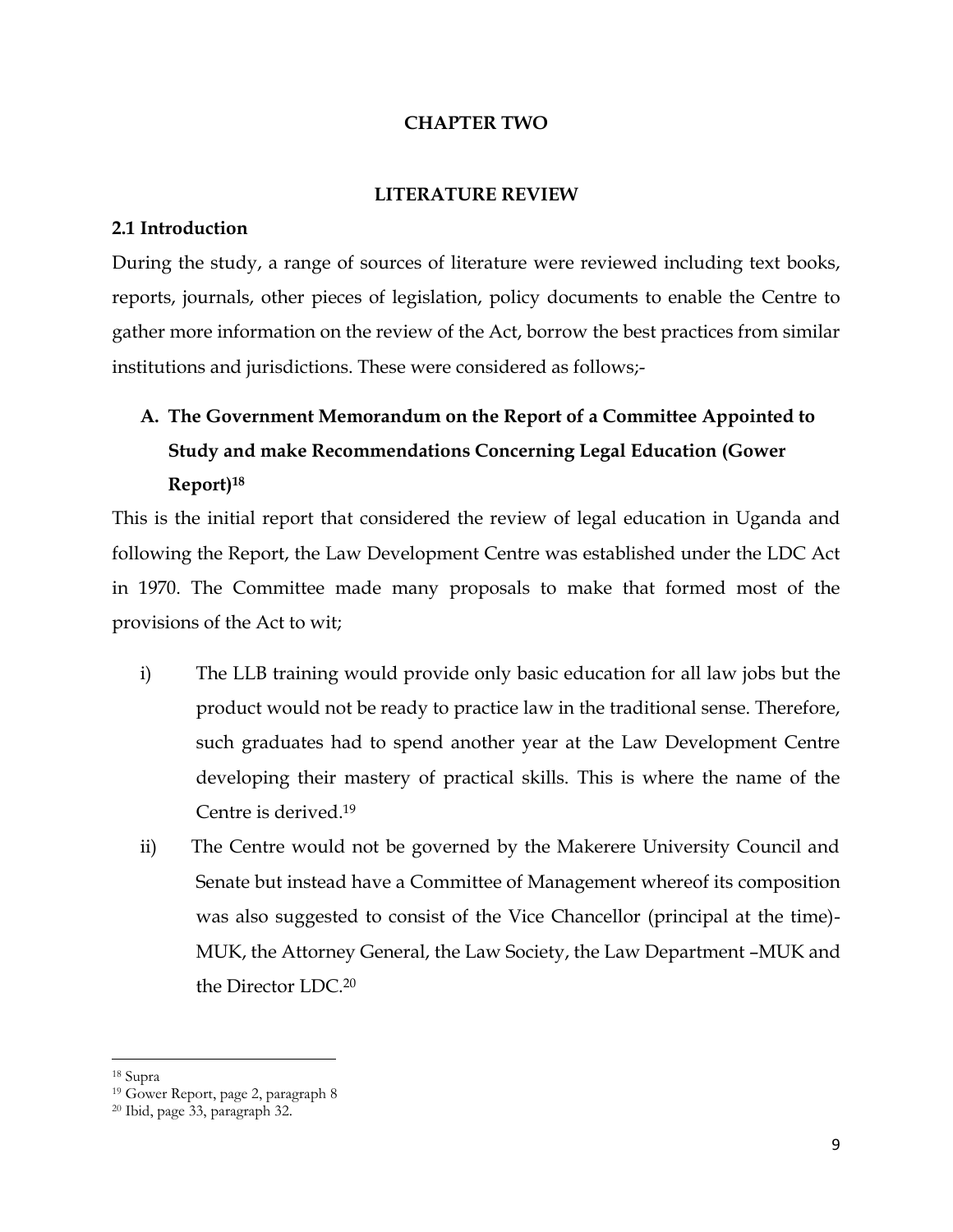- iii) Other than conducting the post graduate legal training, the Committee's recommendations further led to the current functions of LDC as provided in section 3 of the Act. These include;
	- $\cdot$  The training of magistrates; LDC would take this function that had been previously exercised by the Entebbe Law School.<sup>21</sup>
	- $\triangleleft$  Research and law reform; the primary responsibility for law reform was entrusted to LDC and then the law teachers of the university would be utilized to participate in research. It was envisaged that there would be a Law Reform Committee based at the Centre. This role would go hand in hand with the research function where there would be a research institute established to carry out legal research and this institute would be handled by Makerere University.<sup>22</sup>
- iv) Another function related to the above is preparation and publication of Law Reports and any other legal magazines. 23
- v) The Centre was at that time a prospect of para-legal training and Continuing Legal Education (CLE) for the advocates, public prosecutors and higher grade magistrates. This would be helpful in training those newly entering a field of specialisation. 24

The Gower Committee was the first to study and make recommendations for the conduct of legal education in 1969, changes have taken place in legal education training and the institutions that carry out legal training thus need for a periodic review. Therefore, in 1995 the Committee on Legal Education and Training (CLET) headed by Justice Benjamin Odoki undertook a study aimed at reforming the legal sector by strengthening it as an essential component of the government's Capacity Building Plan.

l

<sup>21</sup> Ibid, page 48, paragraph 90

<sup>22</sup> Ibid, page 51, paragraph 104

<sup>23</sup> Ibid, page 51, paragraph 105

<sup>24</sup> Ibid, page 51, paragraph 106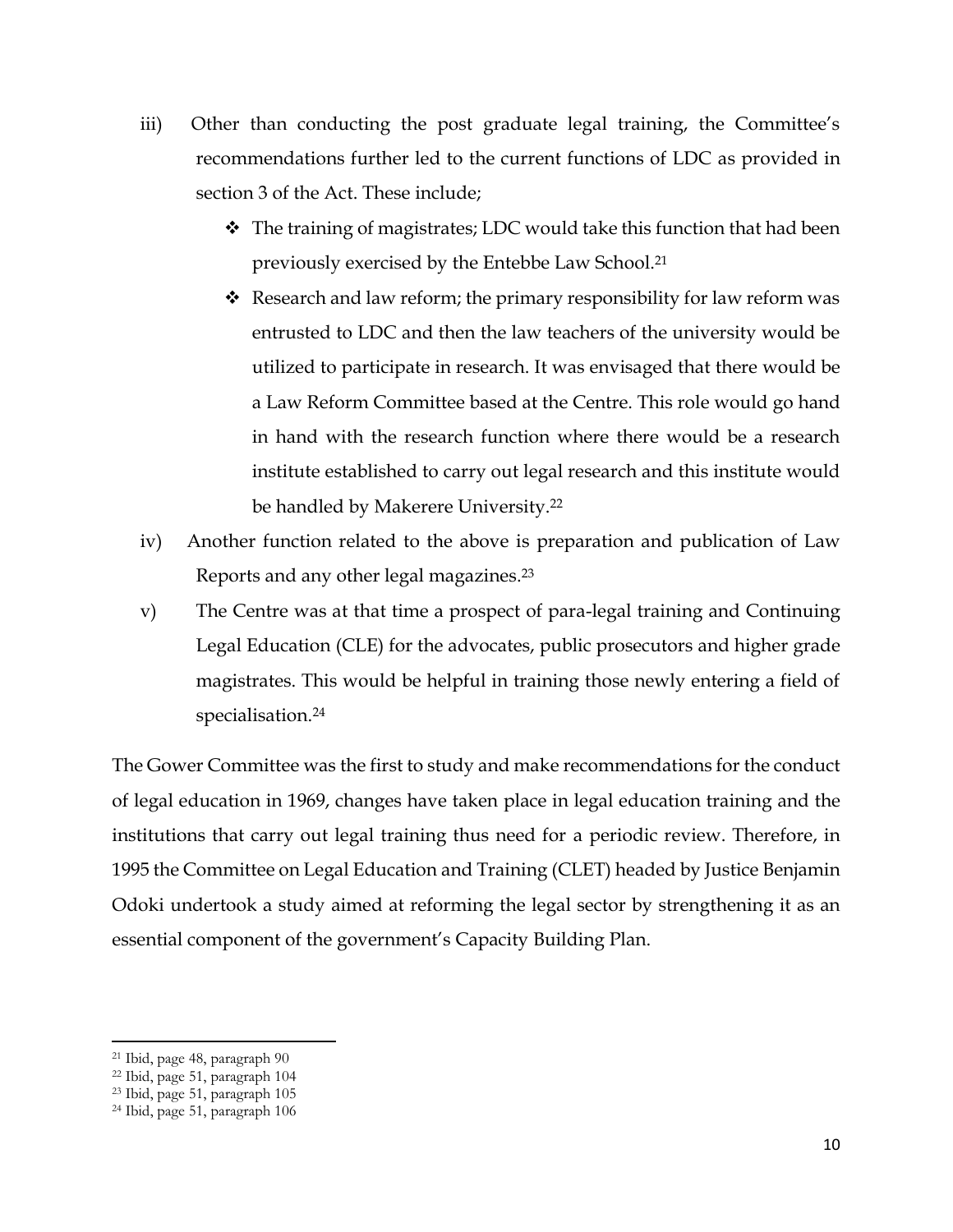# <span id="page-18-0"></span>**B. The Final Report of the Committee on Legal Education, Training and Accreditation in Uganda, September 1995 (The Odoki Committee Report)**

The Committee on Legal Education, Training and Accreditation in Uganda was appointed in May 1995 to study and review legal education, training and accreditation in Uganda and make the necessary recommendations. It was headed by Justice Benjamin Odoki as the chairperson and it was mandated to explore the legal education sector in general including the roles of Makerere University, the Law Development Centre and other institutions such as the Law Council and the Uganda Law Society (ULS); assess the need for provision of continuing legal education for the profession both in the private and public sector among others. The Committee was to establish whether ULS or any other body would in any way coordinate CLE and the modalities on how the course should be conducted.

The Committee made a review of different issues and concerns raised about the Law Development Centre. These included; LDC's monopoly over the conduct of the Post-Graduate Bar Course, the mandate of the Centre and the need for provision of Continuing Legal Education for the profession both in the public and private sector.

Whereas the Committee made a deep analysis of the functions of LDC and recommended that LDC is relieved of its duties and that these duties be taken up by other institutions, the respective institutions are nonexistent thus would leave the functions unenforced. This meant that the recommendations were partly or not at all implemented.

For instance the provision of legal aid was to be ceded and a national system of legal aid, spearheaded by the MOJCA, supported by the ULS be introduced. Law Reporting was to be taken over by an independent, corporate entity- The Council for Law Reporting and the LDC staff who had been trained in the area would then be transferred to this Council. There was supposed to be additional training for magistrates organized within the internal framework of the judiciary. It further observed that whereas LDC had been instrumental in coordinating CLE programs, it was nolonger practical to centralize all CLE programmes thus recommended that MOJCA, NGOs, ULS will organize courses for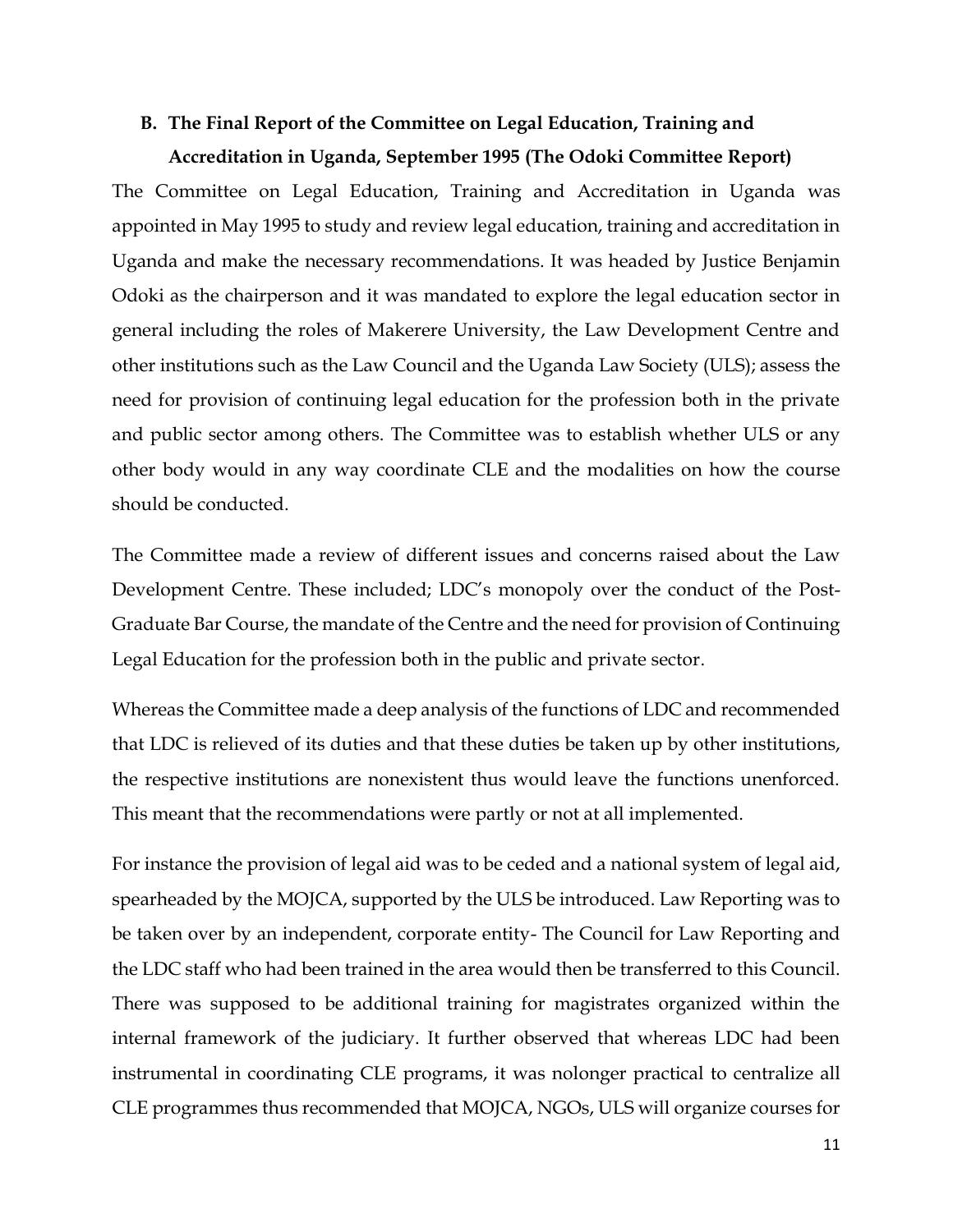state attorneys, judges, magistrates and advocates then would whenever necessary call on the collaboration of LDC.

# <span id="page-19-0"></span>**C. The Report of an Expert Group under the title of Training and Institutional Needs Assessment Mission, 2007**

The inquiry was conducted between 14<sup>th</sup> and 24<sup>th</sup> June 2003 to provide an in-depth assessment of the needs of LDC that would strengthen its capacity to implement its core activity of producing quality legal education for both lawyers and non- lawyers.

The Expert Group made a review of earlier reports such as the Gower Committee and noted that the circumstance in Uganda had changed while the activities of LDC had remained constant. That LDC still considers itself as a bridge between university legal education and professional legal practice and maintains all of the same activities on its agenda. It also made a review of the Odoki Committee report and stated that entrants into LDC were not well grounded in substantive law and thus LDC had to carry out an extra duty of remedial training which consequently had impaired the Centre from providing quality professional training including CLE.

It further added that the functions of LDC made it too ambitious thus some of the functions could be better implemented by other institutions. It recommended that the Centre cedes them accordingly.

Peculiar in this report was a consideration of other issues affecting the performance of LDC and these are; clearing the backlog in all LDC publications to produce two researches per year by 2010, develop and implement human resource systems to attract and retain a competent workforce by 2010 and review and strengthen organizational and management structures and processes to realize LDC's strategic objectives by 2010.

This report faces the same challenges as that of the Odoki Committee because the institutions to take up the roles of the Centre are non-existent.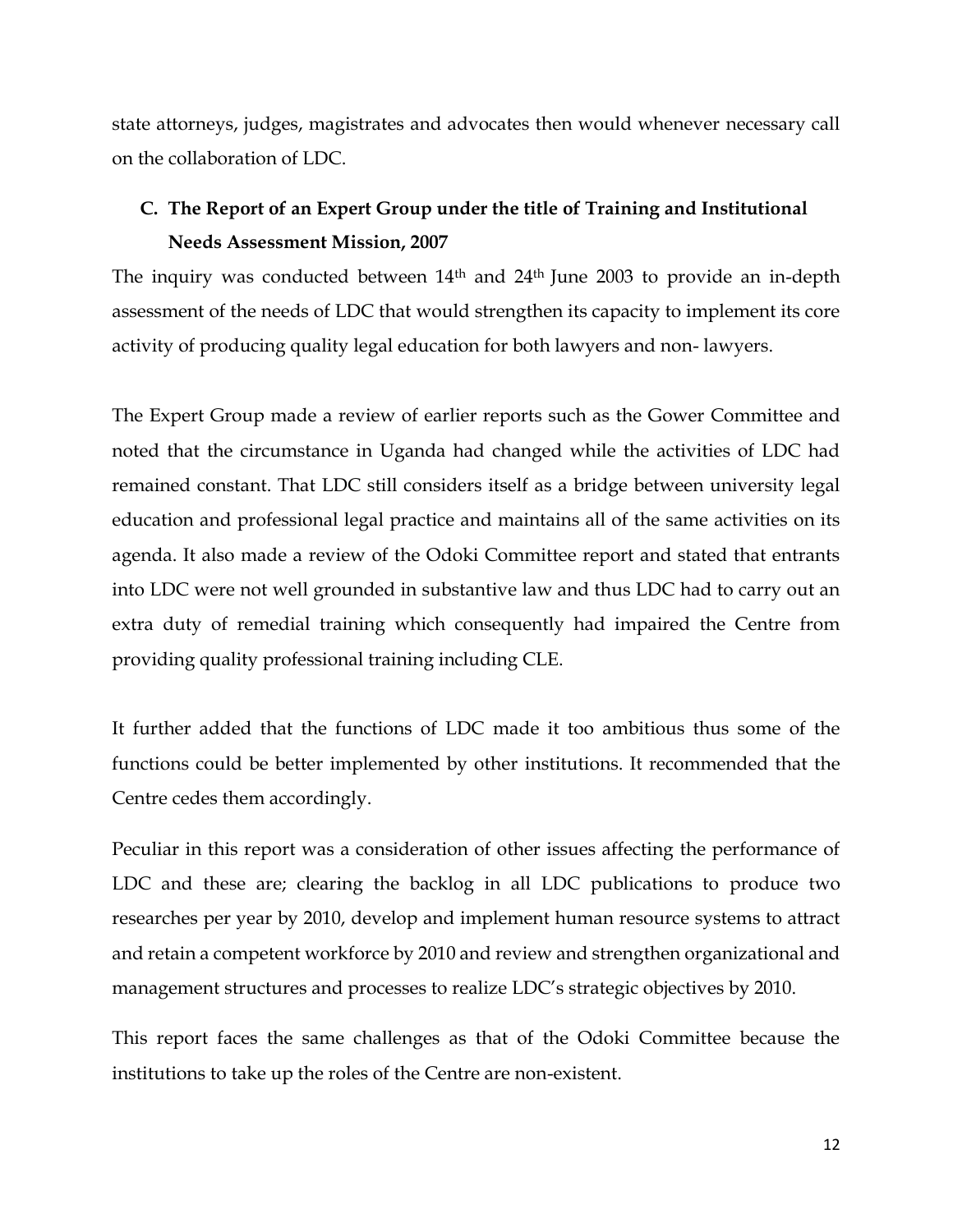# <span id="page-20-0"></span>**D. The Report of the Netherlands Programme for the Institutional Strengthening of Post-Secondary Education and Training Capacity (NPT), 2007**

The study came as a result of a needs assessment that had been carried out in June 2003 in the sectors of education, local government, JLOS and procurement in government sectors. The outline of the project was to strengthen LDC's capacity to effectively implement its core mandate to produce quality-well trained and grounded advocates.

As a result of the funding by the Netherlands government, a review of legal education was carried out in 2008 and a report produced in 2009. The recommendations made and implemented were in relation to the conduct of the Bar Course in regard to admissions, firm rooms and library facilities. The MC members carried out study tours aimed at providing insight into making decisions for the Centre and training on corporate governance and strategic management tools. Some of the recommendations not implemented include holding regular meetings with institutions involved in legal education and training and other relevant stakeholders to create a link between LDC and the other institutions.

However, this study did not consider the regulatory reforms required under the LDC Act.

# <span id="page-20-1"></span>**E. The Final Report on the Legal Education Review in Uganda, 2008 (The Ssempebwa Committee Report)**

The Committee chaired by Professor Ssempebwa was established to review the previous reports following their earlier recommendations as such to;

- i) Establish the nature and status of LDC within the legal education sector in Uganda.
- ii) To review the LDC mandate
- iii) Make recommendations to strengthen the role of LDC within the broader field of legal education.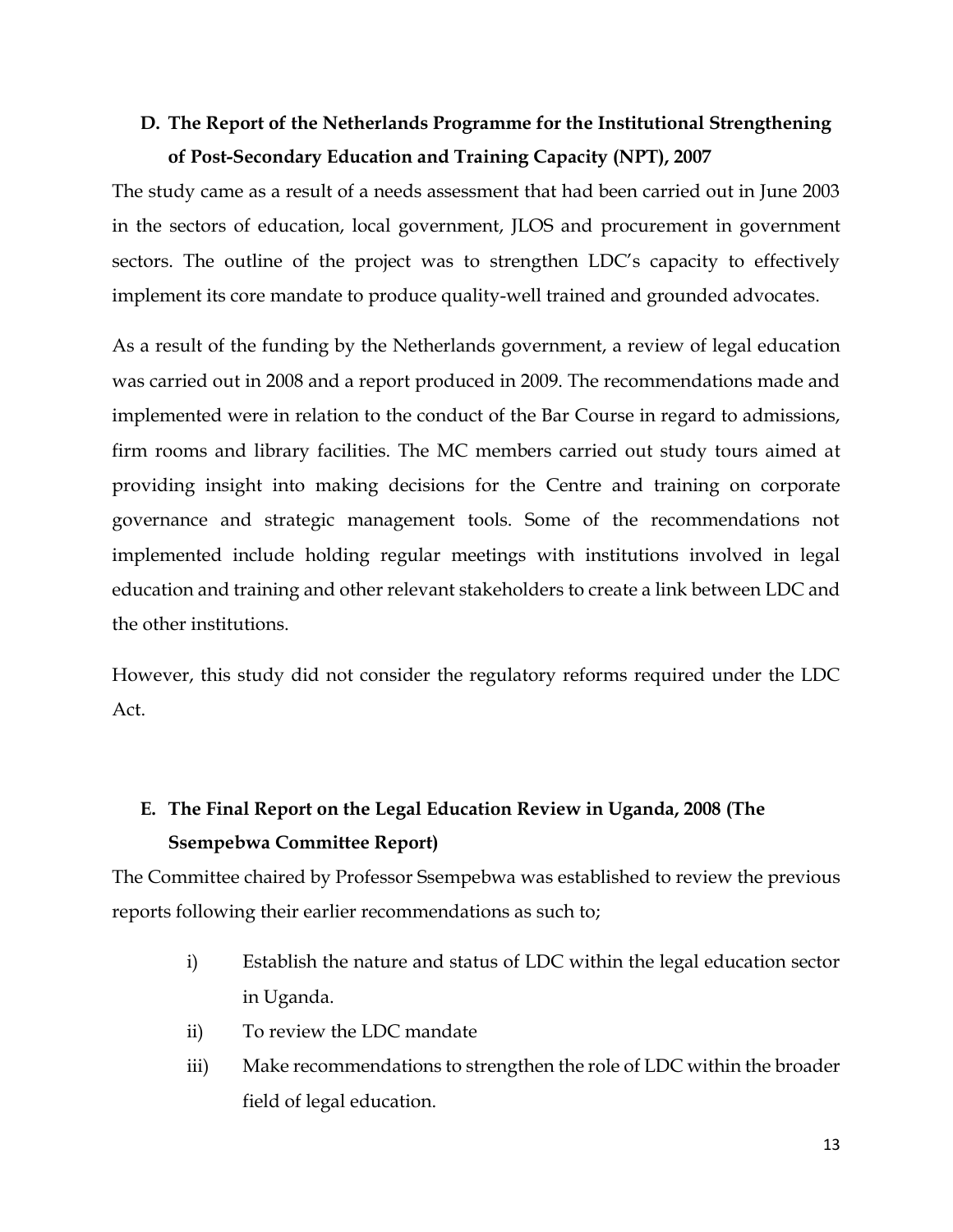This was the last publication on the review of legal education in Uganda. It considered the Odoki Report and either made additions to the Odoki Report or seemed to restore the current position of LDC in regard to the structure and mandate of LDC.

#### <span id="page-21-0"></span>**F. Nerima Committee Report, 2012**

This Committee was set up after the Management Committee meeting of 22nd February 2012 which resolved that the Director, LDC sets up a committee to review the LDC Act and propose necessary amendments to it. The proposals would then be submitted to the Hon. Minister of Justice and Constitutional affairs and the Hon. Attorney General who would then present them to Cabinet and Parliament respectively.

On 28 February 2012, a six member committee was composed to review the LDC Act, Cap 132 and propose appropriate amendments. The terms of reference of the committee were to study/review the LDC Act and identify areas that needed to be amended to be in line with recent and future developments in legal training, the legal profession and related matters in the country and the East African region; propose necessary amendments to the Act, prepare and submit a report on the proposed amendments to the Act. The report was compiled though it was never submitted to the line Minister nor the Attorney General.

Therefore, the review of the LDC Act, comes in as a reconciliatory tool to merge all the positions that have been advanced by the previous respectable committees. For comparative purposes, LDC being one of the pioneer post graduate legal training institutions across the East African region, it is the only institution that is still governed by an old statute. This review will therefore capture the recent developments in the legal education sector and also provide for the smooth operation of the Centre.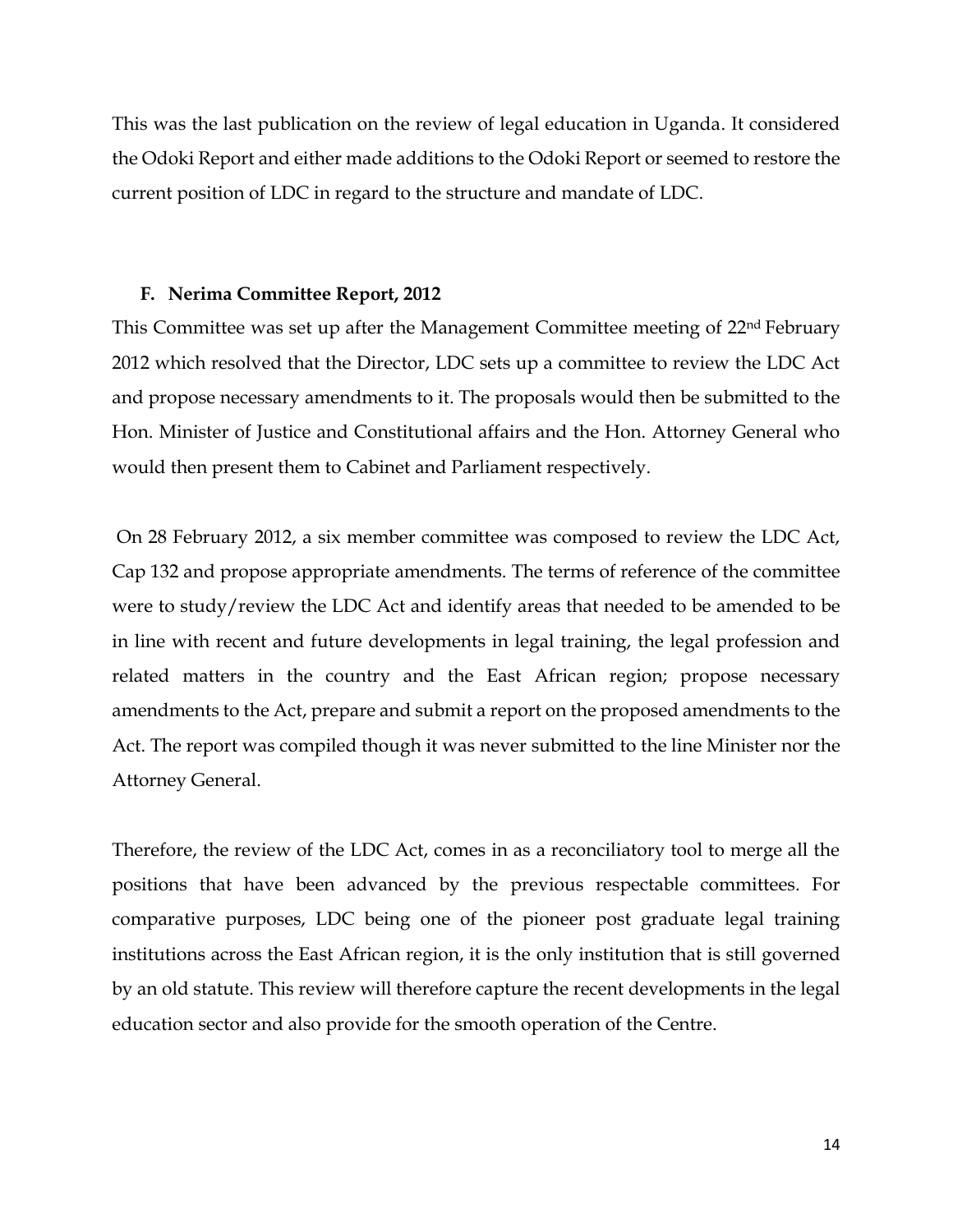#### **CHAPTER THREE**

#### **METHODOLOGY**

#### <span id="page-22-2"></span><span id="page-22-1"></span><span id="page-22-0"></span>**3.1 Introduction**

This chapter discusses the methods and tools used to conduct the study and gather information.

#### <span id="page-22-3"></span>**3.2. Study design**

The study was undertaken using the qualitative method of data collection. This was done through task force meetings and individual interviews that enabled the researcher to collect facts, views, opinions and concerns of the stakeholders to identify the gaps and anomalies in the Act and the extent to which the glitches in the Act have affected the implementation of the law and the magnitude of the emergent problems.

#### <span id="page-22-4"></span>**3.3. Study Area**

Study consultations were carried out in the four regions of the country (East, West, Central and North) in the districts of Mbale, Mbarara, Kabarole, Gulu and Kampala. The study also drew comparisons with legislations from other countries in the East African regions such as Kenya and Tanzania, and other countries like Ghana, Nigeria, South Africa and the UK.

These districts were chosen on the following criteria;

Mbale, Mbarara, Gulu; these were chosen because LDC has got study centers operating short course in Administrative Officers' Law Course and the Court Bailiffs course.

Kabarole (Fort Portal); although there is no study centre there, Fort portal has got numerous law firms, a magisterial area and a High Court Circuit hence the targeted respondents were advocates and judicial officers.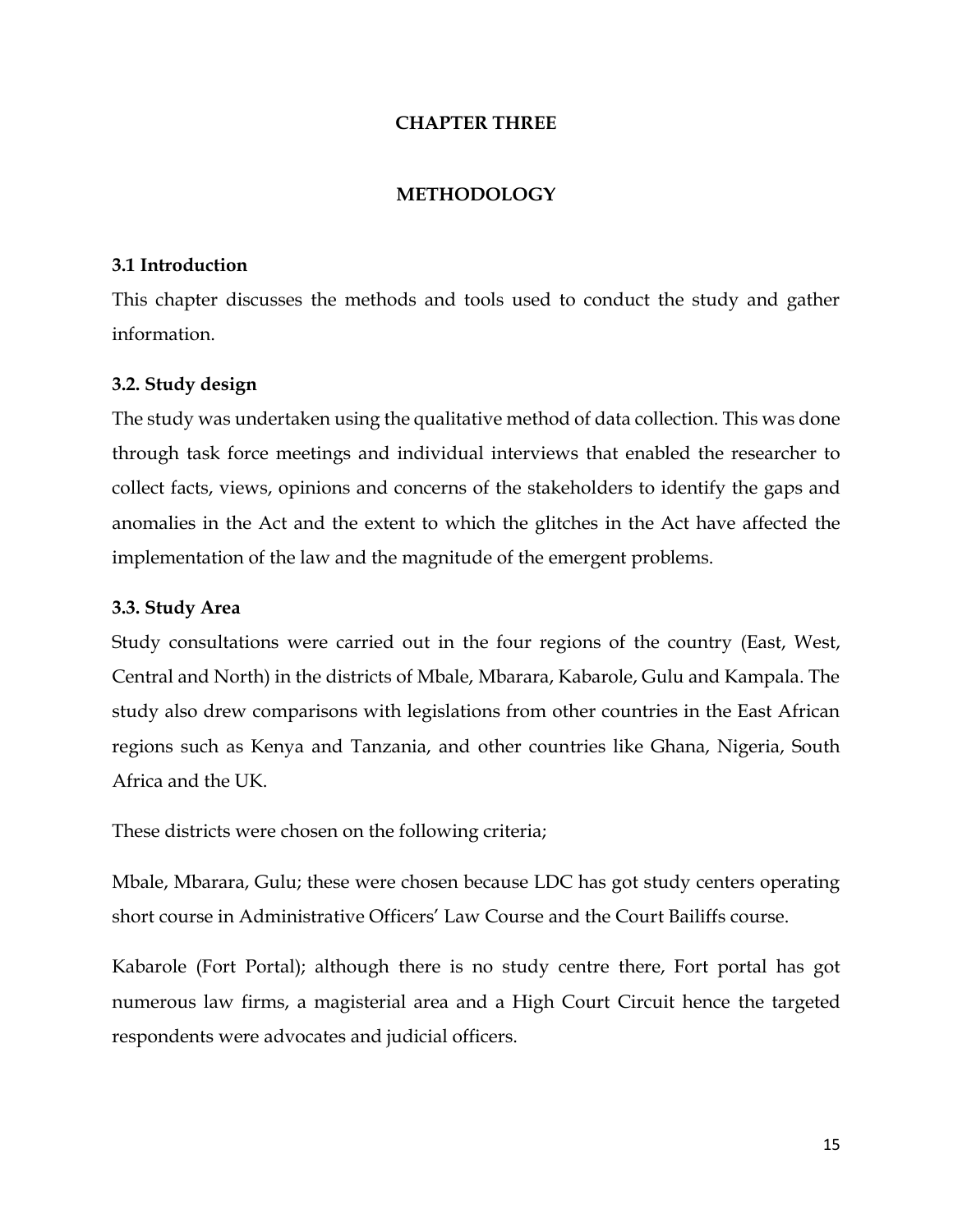Kampala; this is where LDC is located thus was a good source of information for the study.

### <span id="page-23-0"></span>**3.4 Population and sample selection**

The study was conducted amongst selected respondents in the four districts who either had the knowledge about the Act, or who could easily comprehend the provisions thus make an opinion about the law and those who are knowledgeable about the institution itself. These included advocates, state attorneys, judges, government officers, magistrates, police officers, district leaders and LDC staff themselves.

### <span id="page-23-1"></span>**3.5 Data Collection Methods**

Data was collected through desk research and review, consultative meetings with the task force and key informant interviews.

### <span id="page-23-2"></span>**3.5.1 Desk research**

During the study, review of different material relating to the Act was considered. These included, reports, text books, journals, publications and various pieces of legislation. This was aimed at finding the anomalies in the law and helped in drawing solid conclusions on the review of the Act.

## <span id="page-23-3"></span>**3.5.2 Key Informant Interviews**

Key informant interviews were conducted to explore further the Act and its provisions, verifying earlier information received during consultations with stakeholders on the task force, help gather personal views and opinions on the different provisions of the Act based on their knowledge and experience.

## <span id="page-23-4"></span>**3.5.3 Taskforce Meetings**

A task force composed of representatives from different institutions that are directly or indirectly involved in legal education and training was constituted in order to give support to the department through validation of the issues paper, questionnaire and study report.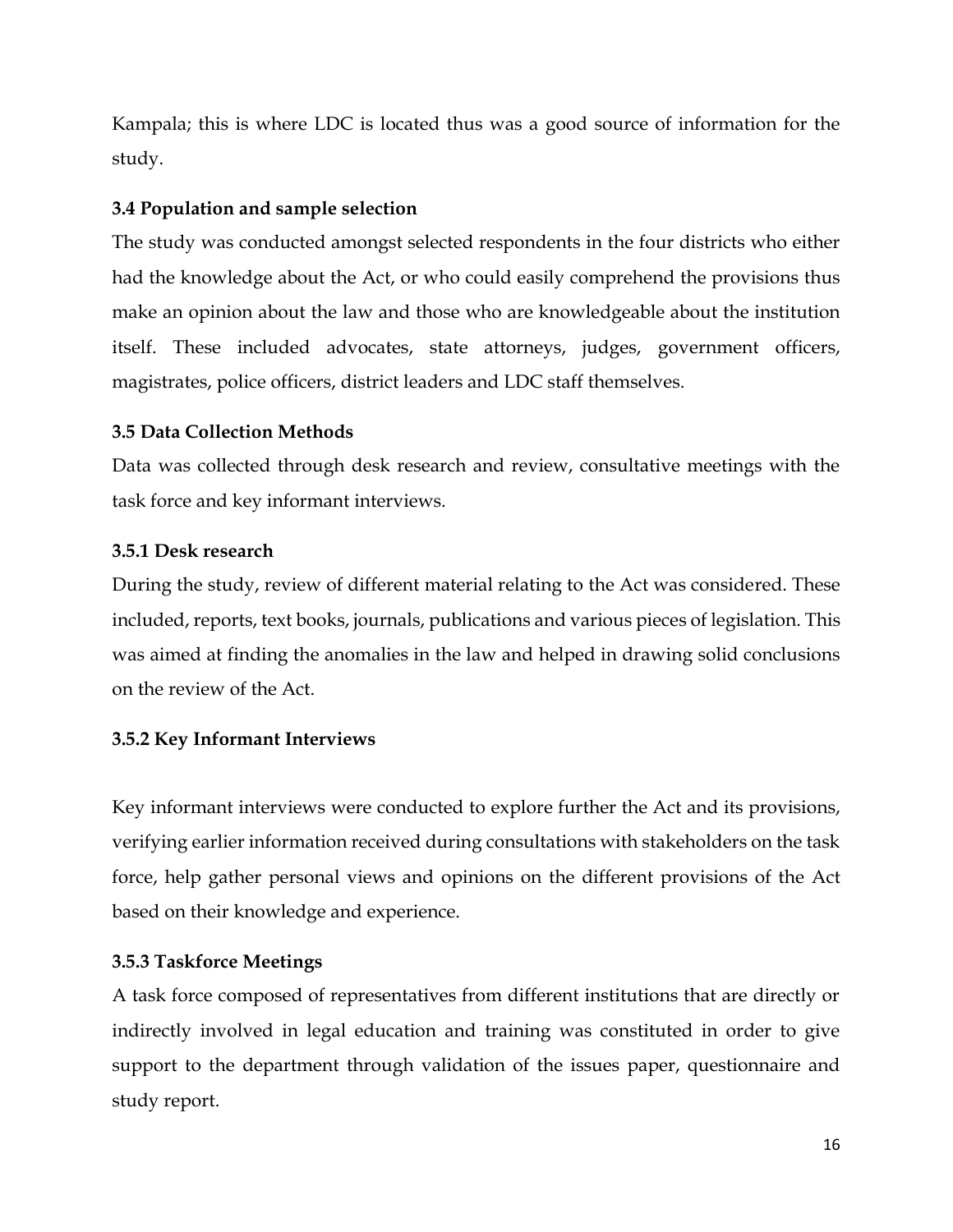The Centre worked with a taskforce that provided the technical expertise required for the accomplishment of the objectives of the study and throughout the review process. The task force was composed of individuals and representatives from the following institutions;-

- (a) Judiciary
- (b) Law Council
- (c) Makerere University, School of Law
- (d) The Justice, Law and Order Sector (JLOS)
- (e) Solicitor General/Ministry of Justice and Constitutional Affairs
- (f) Uganda Law Reform Commission
- (g) Uganda Law Society
- (h) Deputy Director, LDC
- (i) Head Post Graduate Legal Studies and Legal Aid, LDC
- (j) Head Department of Law/CLE, LDC
- (k) Head, Law Reporting, Research and Law Reform
- (l) Manager Publishers, LDC
- (m) Head, Library Department
- (n) Legal Officer-Law Reform, LDC

# <span id="page-24-0"></span>**3.5.4 Data analysis and Entry**

Data was analysed using the qualitative method of analysis and was deductive in nature, the responses were interpreted and backed up by use of verbatim responses recorded during the study to provide evidence and proof of views and opinions of the respondents on the subject under study.

# <span id="page-24-1"></span>**3.5.5 Validation and consensus building workshop**

At the end of the review, a consensus building workshop was held to discuss the findings and build consensus for recommendations and proposals for reform.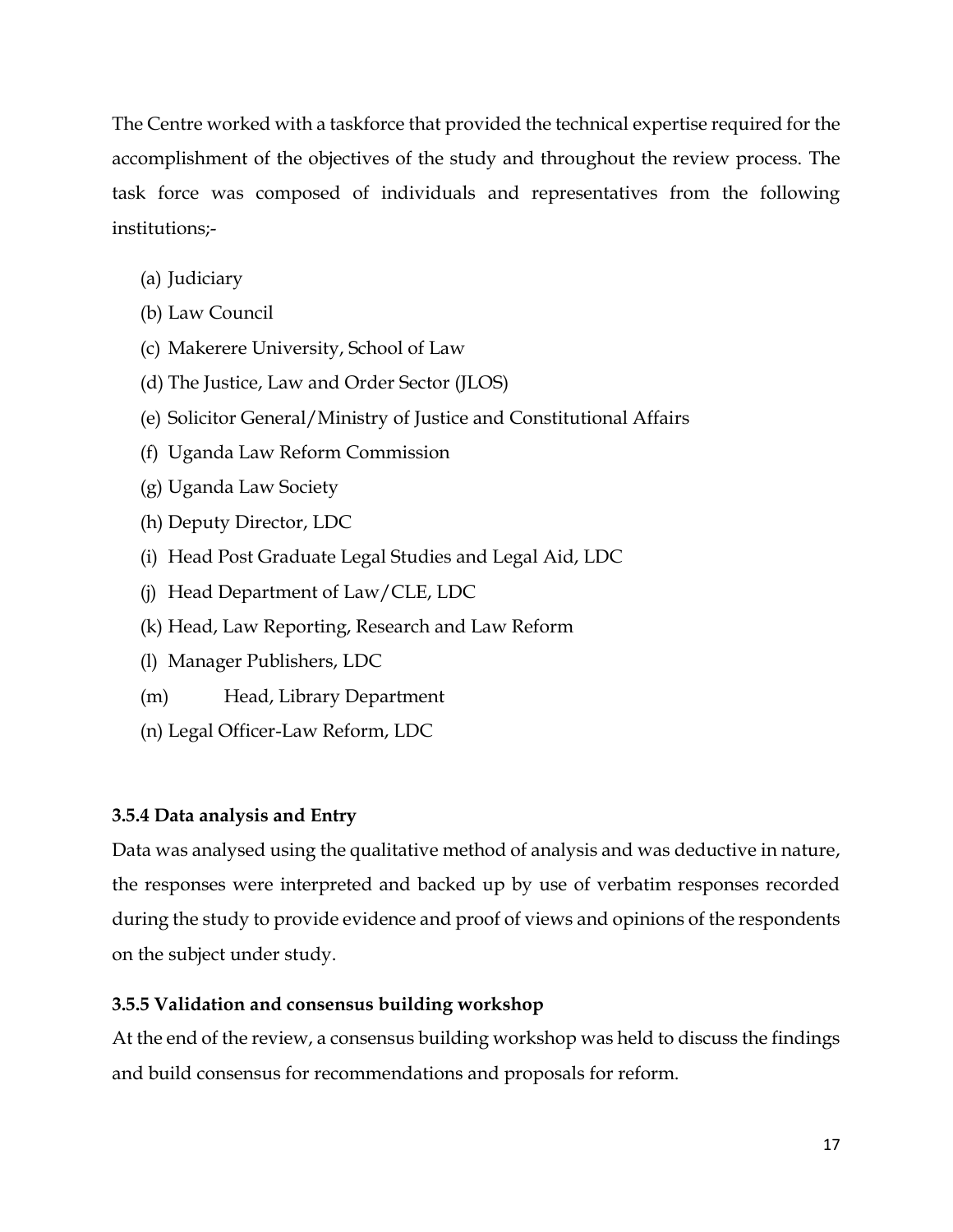### **CHAPTER FOUR**

### **FINDINGS OF STUDY**

### <span id="page-25-2"></span><span id="page-25-1"></span><span id="page-25-0"></span>**4.1 Findings and Analysis**

Before we commence on the findings on the issues under study, it is important to note that most of the respondents were knowledgeable about the LDC Act save for 2 respondents from Fort Portal who had never seen or heard about the Act.

This chapter presents the views of the different respondents interviewed and the analysis of the views in comparison with the current law. There are recommendations made in the report from the general perspective of the findings.

### <span id="page-25-3"></span>**4.2 Name of the Centre**

The study sought to establish whether the name of the Centre should be changed and another name adopted. The Law Development Centre was established under section 2 of the LDC Act as a body corporate with perpetual succession, a common seal and power to sue or be sued in its own name and any other acts or things that a body corporate does or suffers.

The study thus sought to gather views to establish as to whether there was need to change the name or not. There had been concerns raised that there should be a change in name because of the negative perceptions held by some people especially at the mention of LDC.

**Findings;** in the five districts where the study was done i.e Mbale, Gulu, Mbarara, Kabarole (Fort Portal) and Kampala, out of the 41 respondents interviewed, 37 were against the change of name while the other four seconded a change of name.

The respondents advanced reasons such as; the reputation, distinctiveness that the Centre has built overtime, need to ensure continuity since it is now a brand name, the name encompasses all the functions of the institutions and also to avoid confusion amongst the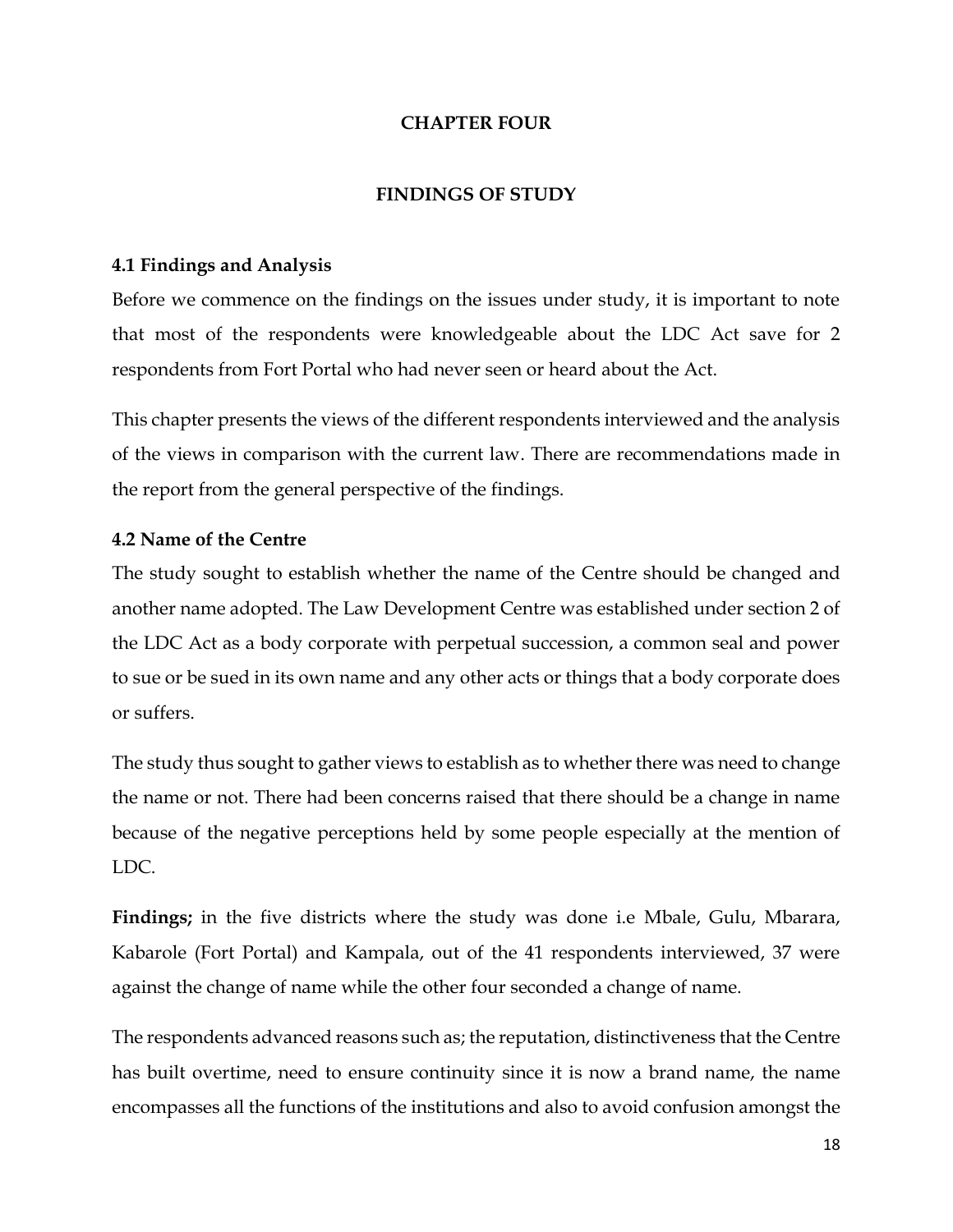members of the public. Other respondents stated that what makes an institution is not a name but its functionality.

The reasons advanced for change of name were that LDC is a training school and there is no law that it is developing. It should instead be called a Practicing School; Uganda Law Development Centre or Uganda School of Law since similar institutions across the region are called "Schools". The other reason put forward is that the alumni of LDC have got a negative perception on the name of LDC because some associate it with trauma, failure and pain. Thus suggestions were that the name be changed to Law Development Institute."

#### **Analysi**s;

Drawing from the above findings, it is evident that the name and reputation of the Centre has been built over time and is now a brand name having existed under the name for the past forty years. An earlier report made by the Nerima Committee compiled in 2012 reported that some stake holders had suggested the change of name to *Uganda School of Law* but the Committee had recommended that the name is retained since the functions of the Centre stretch beyond a mere School of Law. Moreover, there is already valuable national and international good will in the name 'Law Development Centre'.

The government having established that only a law degree couldn't meet the needs of the legal profession, it was accepted that there is need for further professional training and appreciated that such kind of training had been successful in other countries.

As a result, the government then stated that the Law Development Centre be established as an autonomous body by an Act of Parliament to enable it to operate with some degree of independence from Makerere University where law graduates would spend another year of training to develop their practical skills.

#### **Recommendation**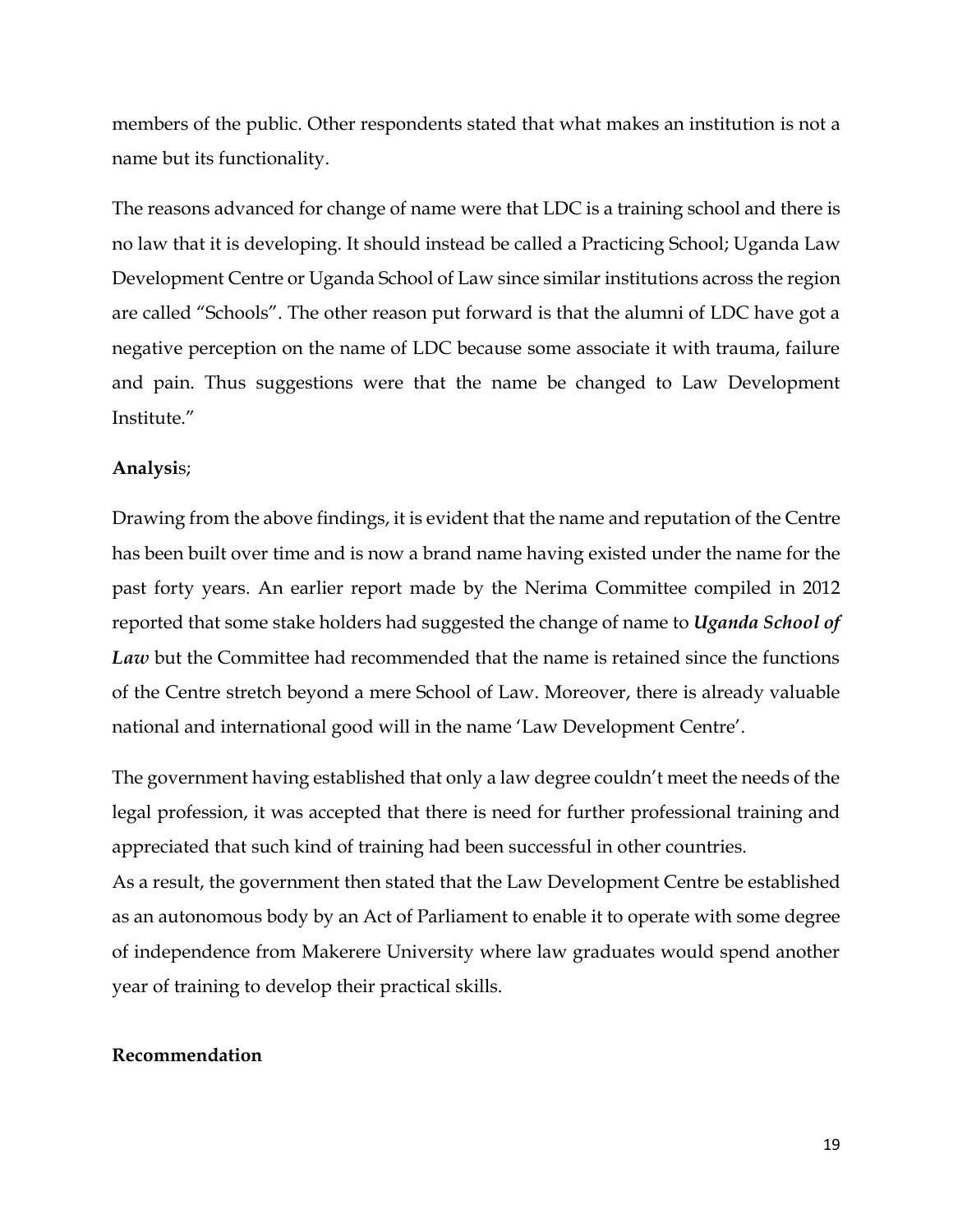LDC has build its reputation for 4o years worldwide that even other institutions borrow best practices from it. Thus it should aim at making the reputation even better.

The name of the Centre should be retained as it is since we already have Makerere Law School, changing the name would break the continuity already in existence and to avoid confusion in the public since some members of the public do not actually know the difference between LDC and Makerere University.

#### <span id="page-27-0"></span>**4.3 Functions of the Centre**

The study also sought to get views of the respondents on the different functions of the Centre. The mandate of LDC has for long been under contemplation by different stakeholders with reasons that the functions were set at a rather ambitious scale and some can no longer be exercised by LDC. Save for the post graduate training that has not been cast in doubt, other functions hang in balance as to whether they should still be in the Statute.

At the moment LDC is mandated under section 3 of the Act to do the following;-

- (i) Postgraduate legal training,
- (ii) organising and conducting courses in legislative drafting,
- (iii) organising and conducting courses for magistrates or persons provisionally selected for appointment as magistrates,
- (iv) organising and conducting training courses for officers of the government and members of the Uganda Peoples Defence Forces,
- (v) courses for officers and personnel of courts to improve their efficiency,
- (vi) assisting the commissioner appointed for the preparation of a revised edition of the Laws of Uganda,
- (vii) assisting in the preparation of reprints of Acts of Parliament,
- (viii) assisting the Law Reform Commission in the performance of its functions,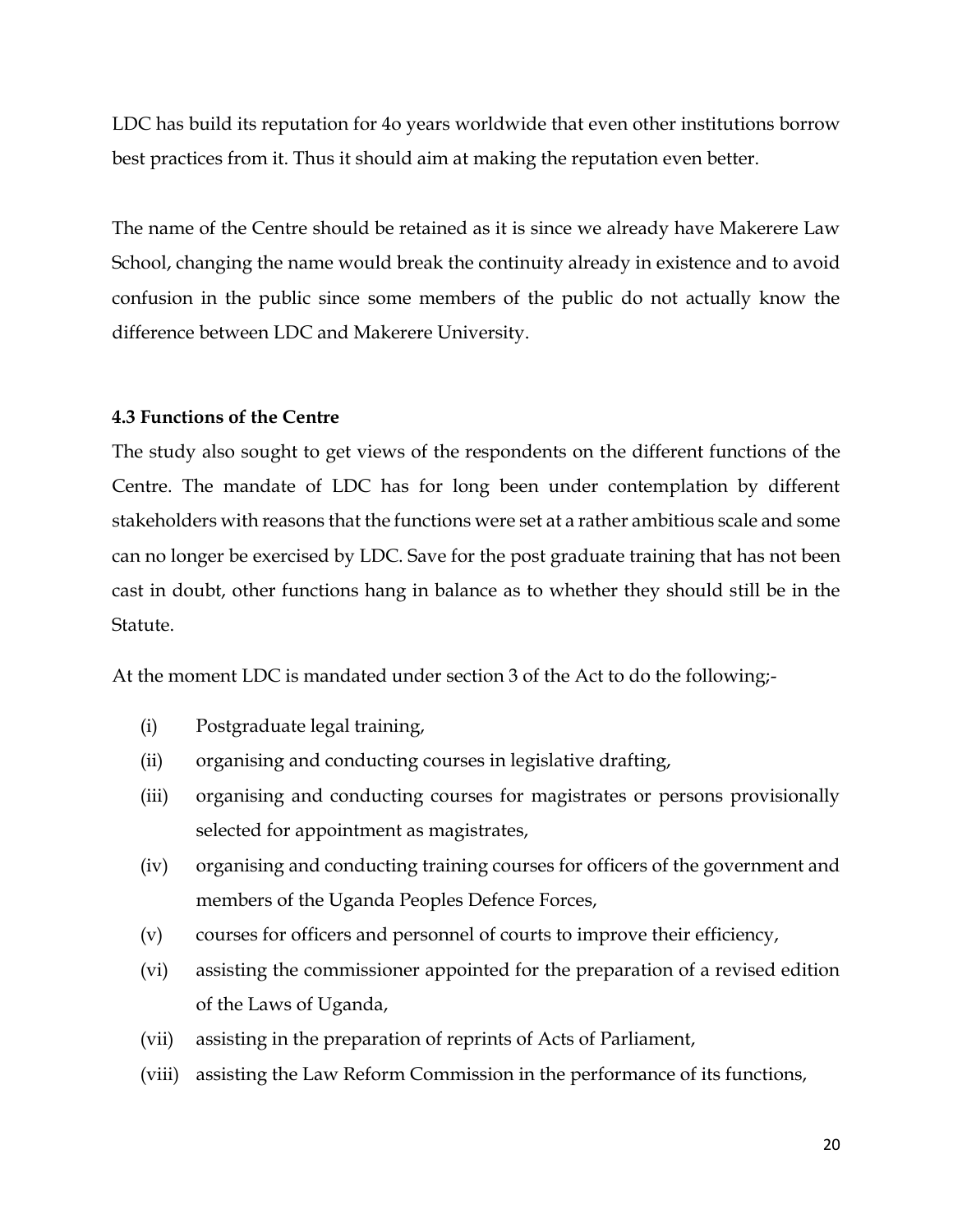- (ix) undertaking research into any branch of law,
- (x) holding seminars and conferences on legal matters and related matters,
- (xi) assisting in the provision of legal aid and advice to indigent litigants and accused persons,
- (xii) compiling, editing and publishing law reports for Uganda,
- (xiii) publishing periodicals, bulletins, digests or other written material concerned with legal and related matters, and
- (xiv) disseminating and promoting generally a better knowledge of the law.

**Findings**; From the information gathered, one of the respondents from Mbale stated that section 3 (1) (c) on the centre conducting courses in legislative drafting should be removed from the Act since this is a course unit on the curriculum and is thus a repetition. She further observed that some of the functions have out lived their usefulness such as organising courses for newly appointed magistrates and 3(1) (d) which provides that the Centre is to conduct courses for officers of the government and members of the UPDF for better understanding of the law. She stated that this provision should be revisited since the courses are open to all the members of the public not only the officers mentioned in the Act.<sup>25</sup> Another respondent suggested that section 3(1) (d) should include non-state actors. 26

The study did not seek only a review of the existing functions of the Centre but also sought to see if the Centre could take on new functions. Some respondents suggested that LDC needs to partner with ULS to carry out continuing legal education (CLE) for all lawyers because the one conducted by ULS leaves out the lawyers from government and its agencies since it only targets its members, majority of whom are in private

 $\overline{\phantom{a}}$ 

<sup>25</sup> A State Attorney, DPP's Office, Mbale District.

<sup>26</sup> A State Attorney in Mbarara district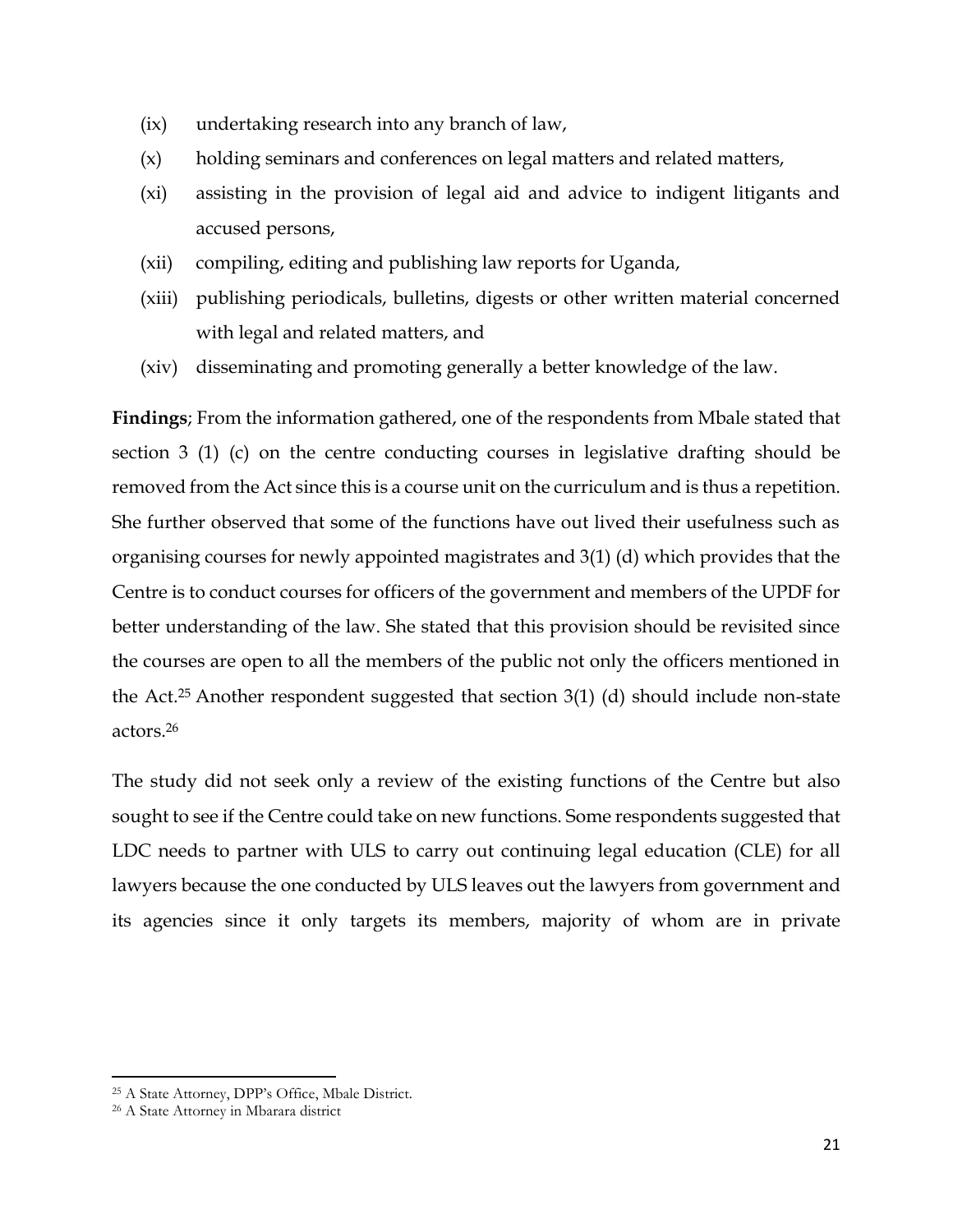practice. <sup>27</sup> Another respondent suggested that LDC should take on regulation and supervision of law degrees at universities. <sup>28</sup>

Of the 41 respondents from the five districts, eighteen suggested that the functions are too many and are either redundant or over ridden by the conduct of the bar course and should be considered for revision and fourteen respondents suggested that the functions should remain as they are.

### **Analysis**

The origin of the functions of the Centre is the Gower Committee Report and will consider the functions that have been in the spotlight and these include;-

*a) Organising courses in legislative drafting*; <sup>29</sup>this was one of the envisaged skills by the Gower Committee where the professors stated that the role of a lawyer should not only be in private practice but also in public service, thus the Committee suggested that skills in drafting legislation, delegated legislation etc.<sup>30</sup> As a result, teaching legislative drafting was incorporated in the Act. It is true that at the moment, there are many government institutions and agencies that would need lawyers with legislative drafting skills such as the Uganda Law Reform Commission and the First Parliamentary Counsel under the Ministry of Justice and Constitutional Affairs (MOJCA) to mention but a few.

Besides it being a subject offered on the Bar Course, there are various people that would need the training in Legislative Drafting and have not gone through the Bar Course such as Parliamentarians and Councillors. Furthermore even persons who have gone through the Bar Course need refresher training especially if they find themselves employed by the MOJCA. At the moment the only institute that carries out a specialised course in

 $\overline{\phantom{a}}$ 

<sup>27</sup> Ibid

<sup>28</sup> Respondent from Mbale Local Government

<sup>29</sup> Section 3(1) (b), LDC Act

<sup>30</sup>Gower Report, page 5, para 15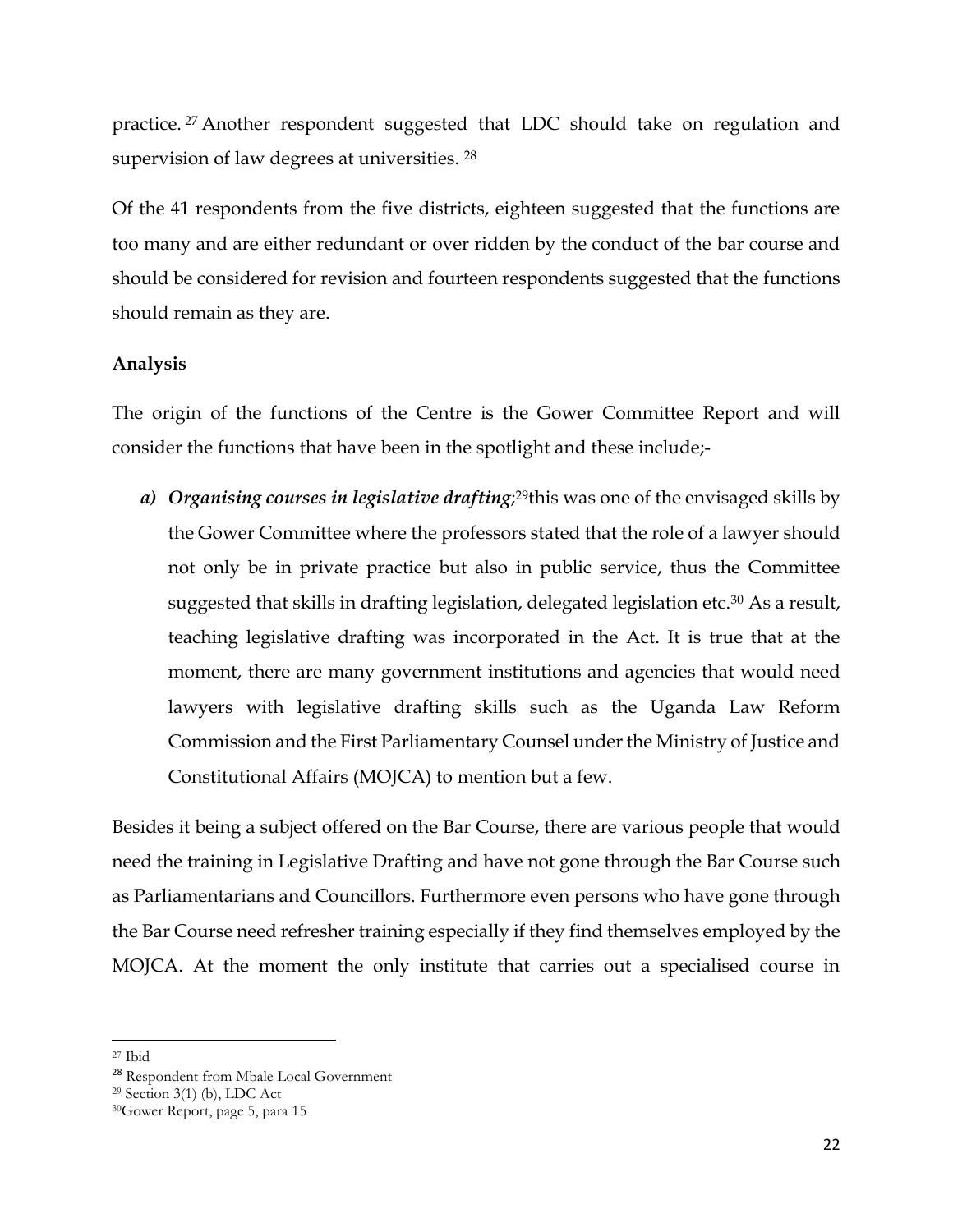legislative drafting is the International Law Institute which is rather too expensive for many people to afford.

The Bar Course curriculum was reviewed in the year 2015 and at the moment Legislative Drafting is one of the elective subjects on the Bar Course. Furthermore, the training on the Bar Course is short lived and may not enable someone to become a qualified drafts person unless they have received comprehensive training in the Course.

For comparison purposes, all the other East African Law Schools, none of their legislations provide for the distinct function of conducting the course of legislative drafting. However, the Zambia Institute of Advanced Legal Education Act, under section 4(1) and 4 (1) (c) provides for the functions of the Council of the Institute and among others it is to provide national, regional and international legal post graduate studies and training in legislative drafting. <sup>31</sup>

The draftsman's intention at that time probably could be that they were considering lawyers who would join the Attorney General's chambers and Parliament. Presently, legislative drafting is one of the subjects taught on the bar course, and it is indeed helpful to lawyers joining government institutions such as MOJCA, Parliament, Local Government, and other institutions that will carry out review of laws. For example, in the year 2013, NEMA undertook to review the NEMA Act and the regulations thereunder.

The legal profession plays a very big role in having a successful legal drafting process. The quality of legislation is greatly improved when different kinds of legal practitioners with a wide range of knowledge, skills, and experience, and who understand the methodology of law, are meaningfully involved in all stages of the drafting process. The lawyers provide technical expertise concerning the structure and format of legislation, proper use of special and transitional clauses, and correct terminology and definitions;

 $\overline{a}$ 

<sup>31</sup> The Zambia Institute of Advanced Legal Education Act, Cap 49, Laws of Zambia.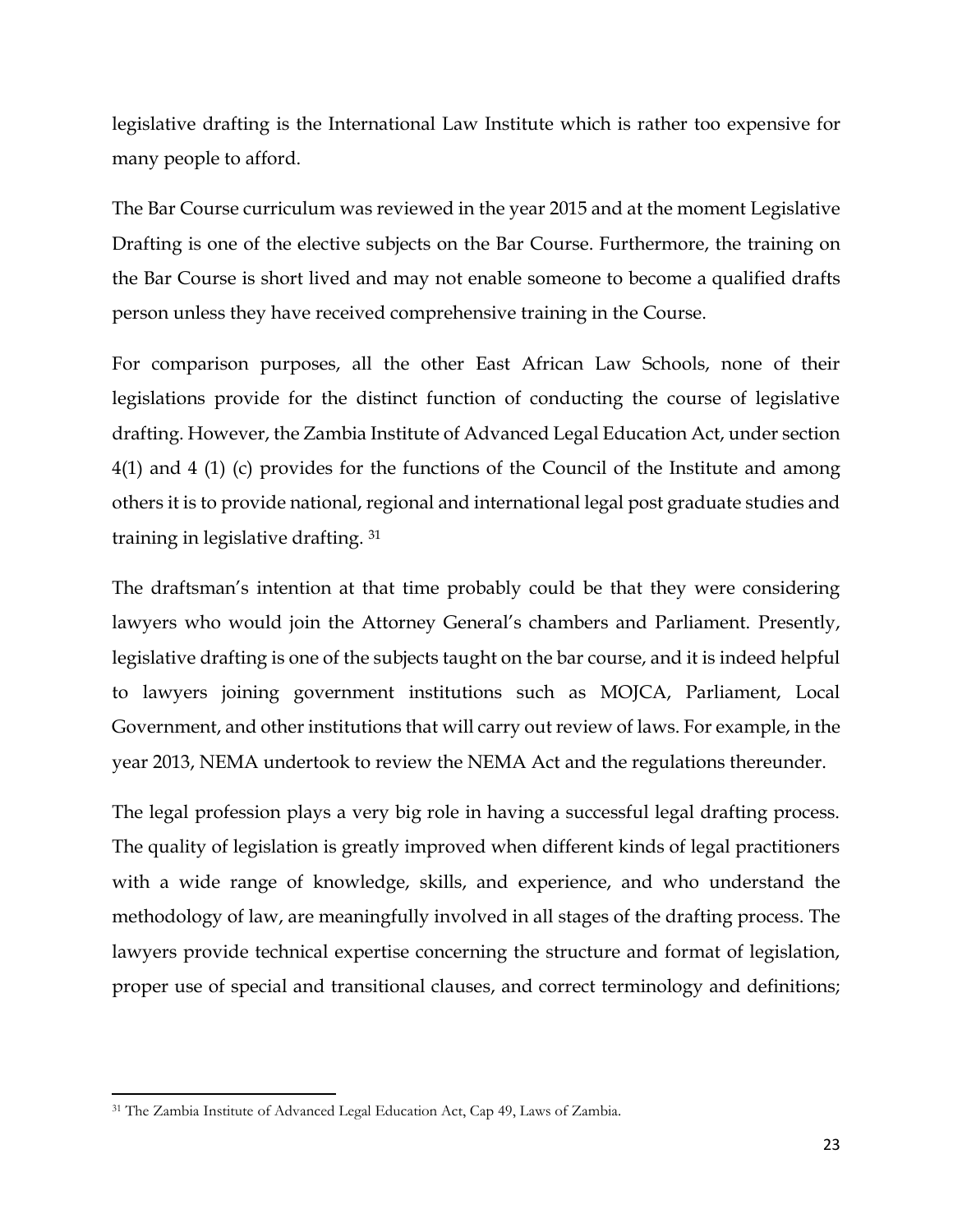provide substantive expertise relating to harmonization and compliance issues (with the existing laws or national and international standards).

Whereas there is a great demand for legislative drafting skills, there is shortage of legal professionals who can draft modern legislation.

### **Recommendation**

The provision should be retained, build internal capacity and LDC should adopt Legislative Drafting as a Course on its own and train officers from national or regional participants.

*b) Organising and conducting courses for magistrates and persons provisionally selected for appointment as magistrates*; <sup>32</sup> LDC started training lay magistrates from 1974 and stopped the training in 1997. The training led to an award in Diploma in Law and Judicial Practice.

LDC has previously carried out similar trainings such as the New Sudan Judiciary Personnel Law Course from April 2004 to 14th February 2006. At the moment, LDC does not carry out training of magistrates but short term training of two weeks is carried out by the Judicial Training Institute.

**Findings**; Most of the respondents stated that training of magistrates was not being done. The Centre prepares students for the bar more than for the bench e.g on the training on how to evaluate evidence as a judicial officer. <sup>33</sup>Another respondents stated that the subsection has outlived its usefulness because all those who graduate from LDC after the bar course can now apply to become magistrates. 34

## **Analysis**

 $\overline{\phantom{a}}$ <sup>32</sup> Section 3(1) (c ), LDC Act

<sup>33</sup> Interviews with

<sup>34</sup>State attorney, Gulu District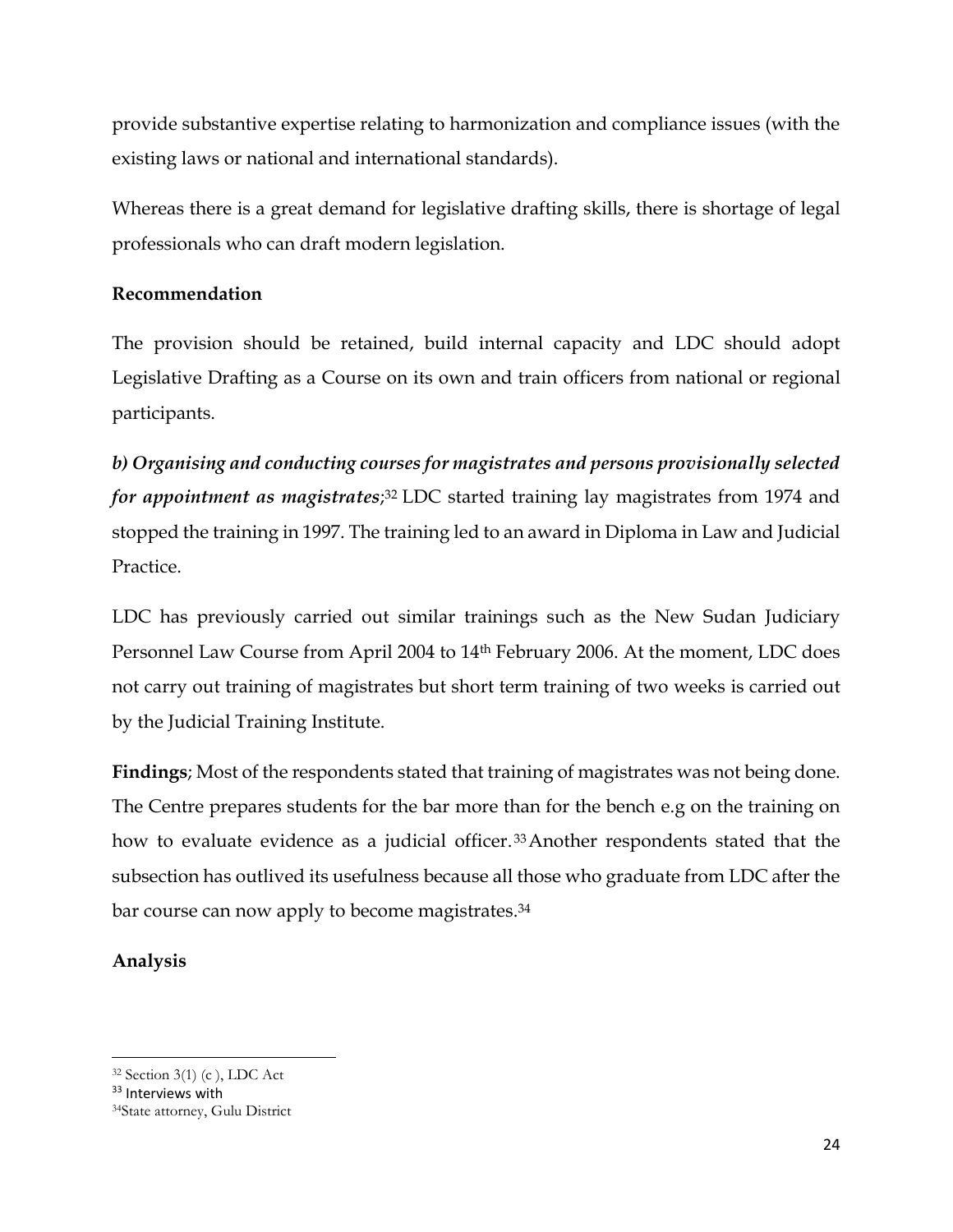This function was taken over from the Entebbe Law School. This training was meant to be for at least one year after which the magistrates (Grade 11 and 111) would then be appointed. The Committee stated that before it could achieve a fully qualified magistracy, there was need to upgrade the existing one through initial and refresher courses at LDC. 35

The first magistrates course was at Nsamizi Law School, Entebbe which commenced in 1961 after the then Ministry of Legal Affairs (now MOJCA) established the Law School. Initially the purpose of the one year course was to train African Court judges and magistrates to a level whereby legislation designed to integrate the customary and central government courts systems could be put into effect. A short course in introduction to criminal law was held for newly recruited trainee-magistrates, who would then later return to undertake the Diploma in Law.<sup>36</sup> The aim of both the long and short courses was to give non-professionally qualified magistrates a practical knowledge of the law through mock trials, inquests and preliminary inquiries.<sup>37</sup> This course was also meant to encourage more lay magistrates to join MUK under the mature entry scheme thereafter be admitted to LDC and in the end this would increase the number of qualified magistrates. 38

The Odoki Committee recommended that additional training for magistrates or newly appointed magistrates should be organised by the Judiciary within the framework of the judiciary's scheme of CLE. It further recommended that LDC graduates who have been appointed as magistrates without any previous experience should undertake a two weeks training programme consisting of an induction course of not less than two weeks, followed by a sixth months attachment to a senior magistrate.<sup>39</sup>

 $\overline{\phantom{a}}$ 

<sup>36</sup> A. P.J. Allen The Law School at Entebbe, East African Law Journal, Vol 1, June 1965 at page 148 <sup>37</sup> Ibid

<sup>38</sup> At the time, Uganda had 245 lay magistrates, Gower Report, page 14, para 58

<sup>39</sup>Odoki Report, paragraph 152, page 58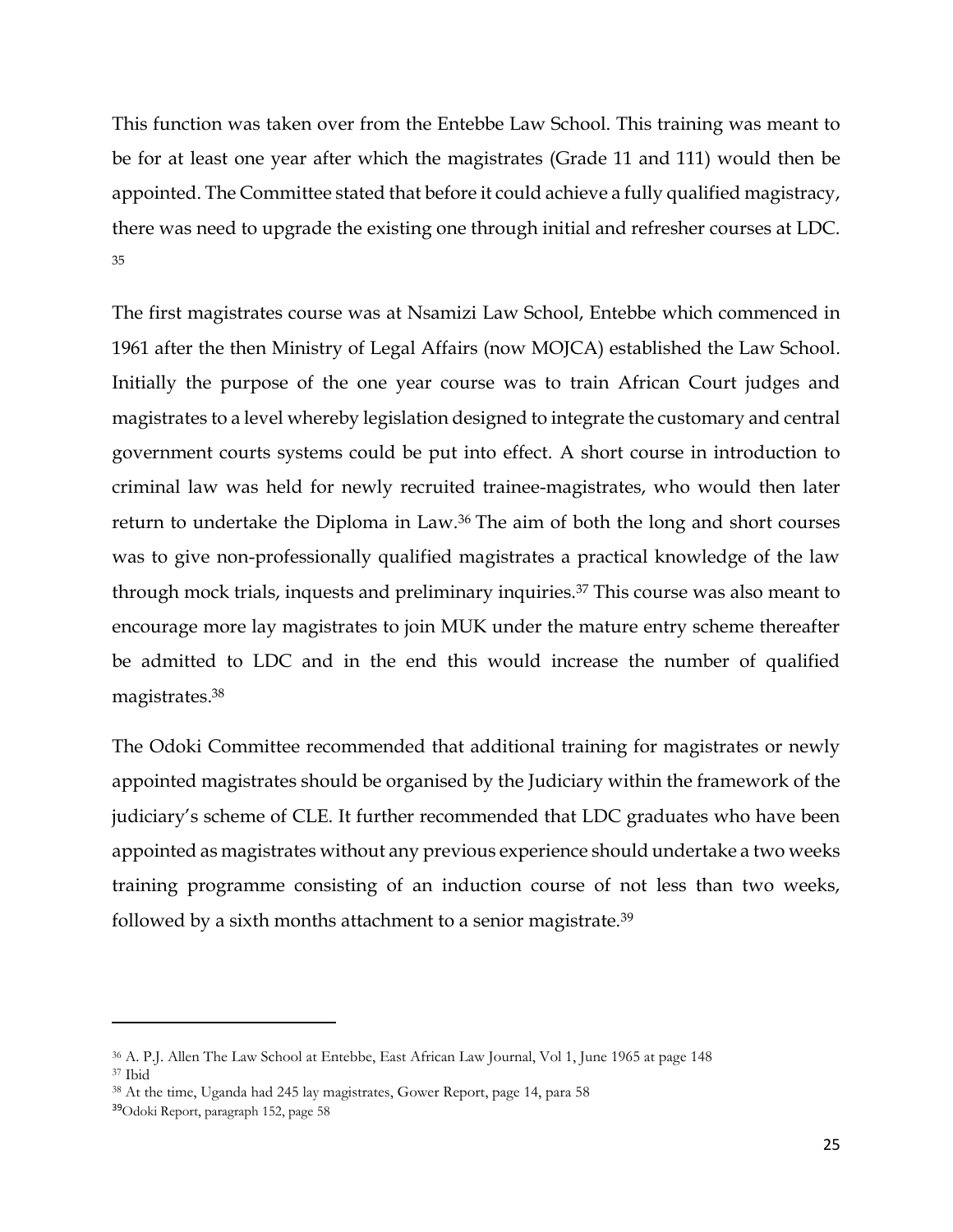Previously, the judiciary used to send Grade II and III magistrates for training at LDC. In the late 2000, the positions were slowly phased out and as a result the training offered by LDC could no longer carry out such training. At the moment at the retirement of a Grade II magistrate, he/she is replaced by a Grade I.

The Judicial Studies Institute (JSI) was established in 2004 and one of its functions was to provide training to judicial officers to prepare them for their daily work. As a result, newly appointed officers are supposed to be taken through an induction course usually for two weeks. However, the JSI is not accredited to carry out the training and the Judiciary Administration Bill which would provide a legal framework seems to have stalled.<sup>40</sup>

Currently, advocates who have attained the Post Graduate Diploma in Legal Practice can become magistrates straight from LDC and there is no requirement to have the clerkship from senior judicial officers. However, the training at the Bar Course does not comprehensively equip advocates with judicial officers' skills yet the only training the new magistrates receive is an induction for two weeks.

## **Recommendations**

- (i) The function should be retained in the Act and LDC should set a training program for judicial officers.
- (ii) LDC may carry out joint training of judicial officers with other training institution such as the JSI.

 $\overline{a}$ 

<sup>40</sup> The Judiciary Administration Bill, 2011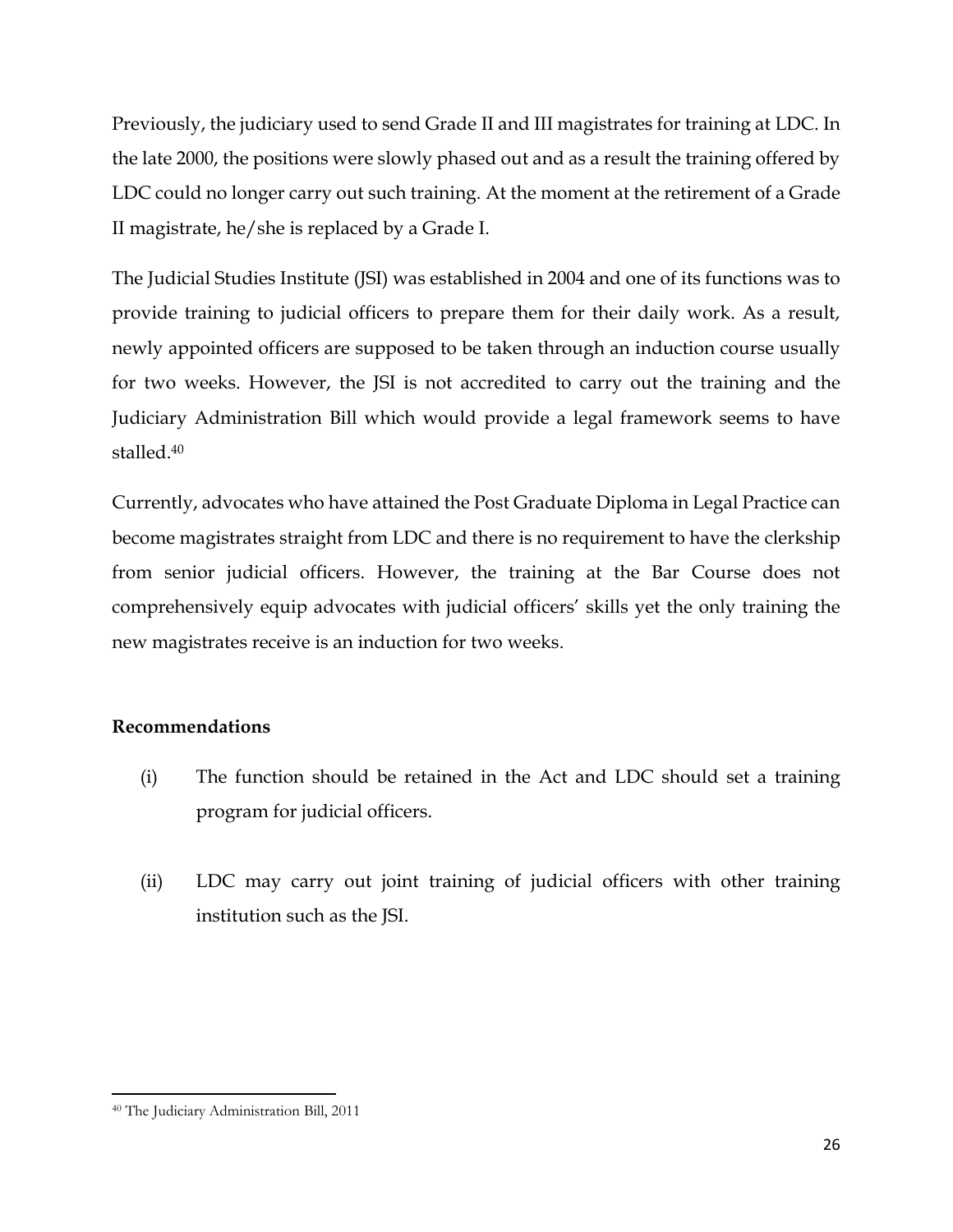# *c) Organizing and conducting training courses for officers of the Government and members of the UPDF with a view to promoting a better understanding of the law*, 41

LDC has never in particular carried out training of UPDF officers nor police officers. Reference to the UPDF Act was made in 2000 when the ULRC made a major revision of the Laws of Uganda. At the moment, LDC does not carry out specialized courses for the UPDF officers but carries out the Diploma in Law, Diploma in Human Rights, the short course for Administrative Officers'' Law Course and court bailiffs and brokers. In the past LDC has carried out the following trainings;-

i) Southern Sudan Ministry of Legal Affairs and Constitutional Development Law Course from 19th November 2007 to 18th April 2008

ii) Town clerks law course from July 1982 to October 1991;

iii) Paralegal law course between 12<sup>th</sup> November to 14<sup>th</sup> December 2007;

iv) Journalists law course from 1<sup>st</sup> April to 30<sup>th</sup> May 1997;

v) Water Law and Policy Certificate Law Course from 8th November 2010 to January 2011.

**Findings**; One of the respondents stated that this section should be removed since all the courses are open to the public.<sup>42</sup> The other respondent stated that it should include nonstate actors as well.<sup>43</sup>

### **Analysis**

l

This function also emanates from the Gower Report which suggested that should funds allow, the Centre would carry out training courses in law for police, military officers, probation officers, prison officers, sanitarians and others. The vision of the professors was that the courses would be done at the Centre or by the Centre teachers going to the police

<sup>41</sup> Section 3 (1) (d), LDC Act

<sup>42</sup> A respondent from Mbarara district from the DPP's office

<sup>43</sup> A sub county chief in Mbarara district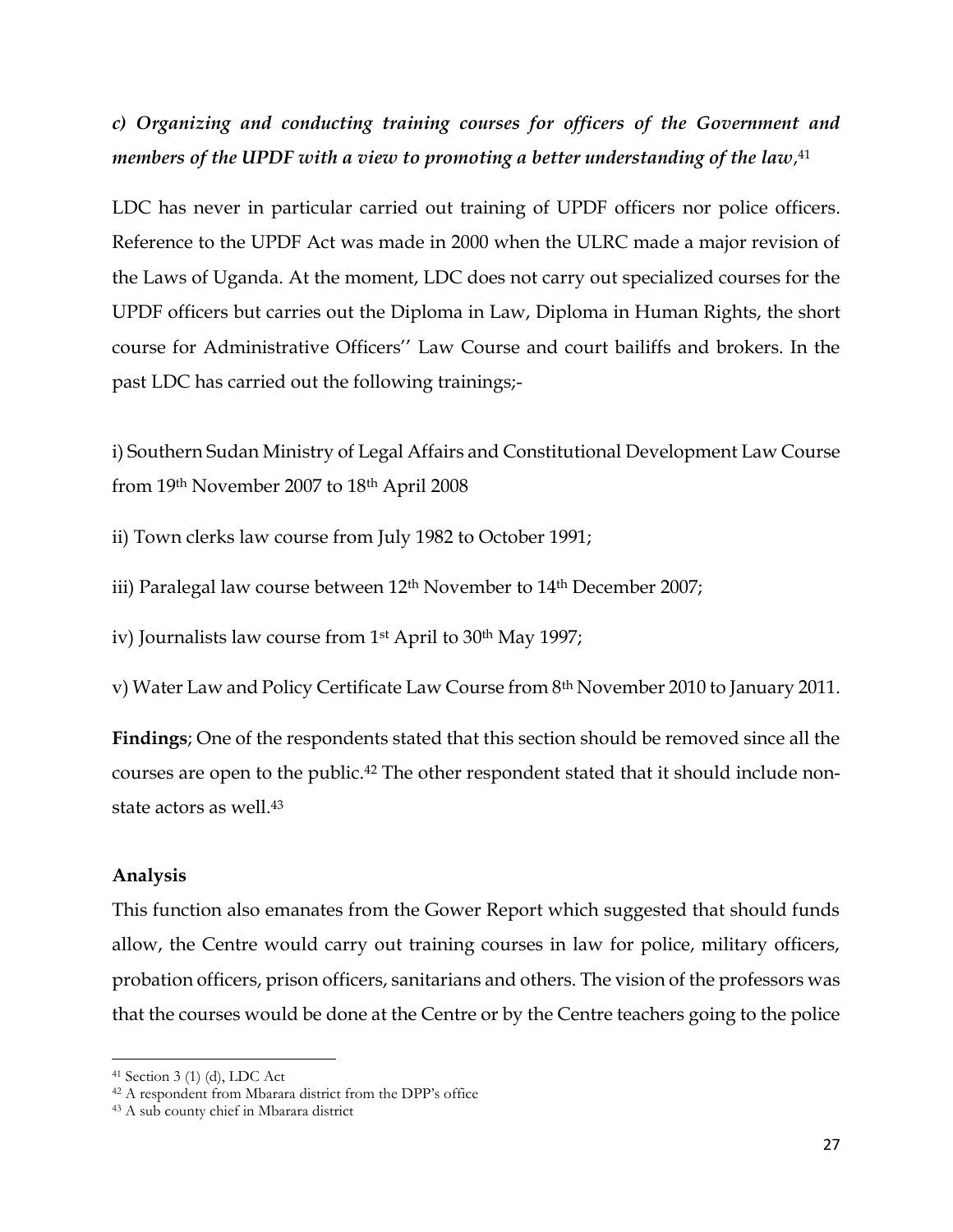training college (as then was) or comparable educational facilities.<sup>44</sup> This was one of the short courses that were conducted by the Nsamizi Law School at Entebbe and the targeted group was government officers such as police officers and probation officers.<sup>45</sup> When LDC took over the roles of the School, the courses conducted attracted administrative officers, prosecutors, court interpreters, labour officers and army officers. The rationale for the course was to promote knowledge of the law to officers whose work requires legal knowledge. LDC would be the suitable for the training because teaching non-lawyers requires sensitivity which university lecturers lack and the non-technical approach which many practitioners may not be able to display.<sup>46</sup>

During the first magistrates course, the Head of the Entebbe Law School was joined by a lecturer, who transferred from the Uganda police. `Later in 1963, a second lecturer, a lawyer from Nigeria, also joined the staff thus enabling the School to hold two courses simultaneously. Thus more subjects were introduced into the curriculum including the ones for administrative officers, specialist police and probation officers.<sup>47</sup>

At the moment, LDC carries out training of government officers in Administrative Officers Law Course, short courses for court brokers and bailiffs, officers from JLOS institutions such as the Human Rights Commission, Prisons, tailor made courses such as the one that was conducted for the Uganda National Bureau of Standards (UNBS) staff. 48

The JLOS Integrity Committee Report of 2014 stated the need for more training as pointed out that the police officers carry out inadequate investigation, abuse of the 48-hour rule, coerce suspects into writing statements, conduct improper searches on suspects' premises, face difficulties in getting medical evidence and inadequate training for police

 $\overline{a}$ 

<sup>44</sup> Gower Report, page 50, paragraph 102

<sup>45</sup>Supra, East Africa Law Journal.

<sup>46</sup> Ibid, paragraph 103

<sup>47</sup> Peter A. P.J Allen, the law school at Entebbe, Uganda, East African Law Journal, Vol 1 1965 at page 148

<sup>&</sup>lt;sup>48</sup> Seven UNBS staff were trained by LDC between 27<sup>th</sup> February and 19<sup>th</sup> February 2015.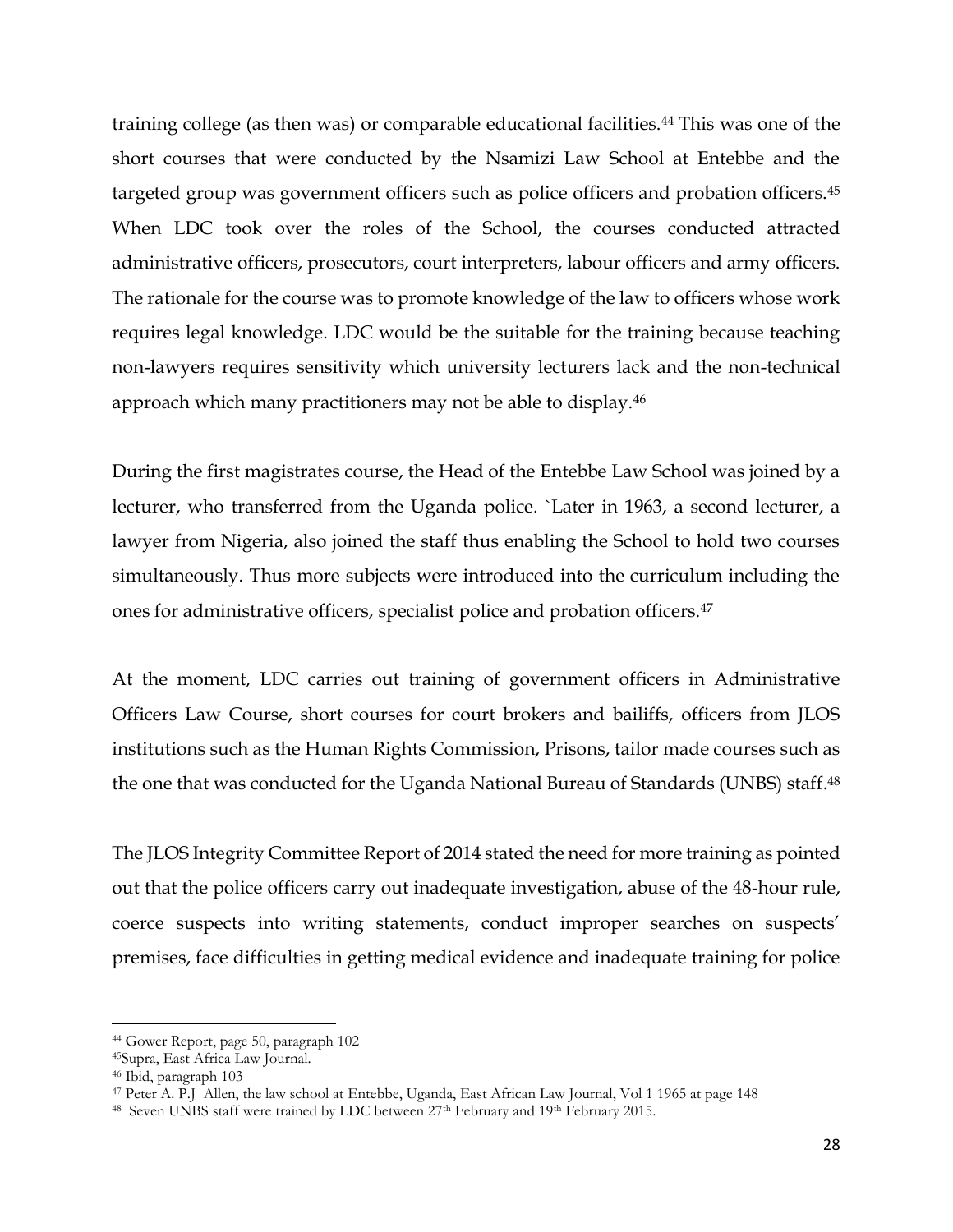in basic and specialized fields which include management of scenes of crime, handling children in conflict with the law, and handling sexual and gender based violence cases. 49

Therefore there is a lot of potential that LDC can explore in its trainings and such is one of them. The provision is inhibiting by limiting it to members of the UPDF and other officers from government yet LDC has previously carried out such trainings.

### **Recommendations**

- i) The provision should be redrafted to cater for all officers of government and other members of the public or governments.
- ii) LDC to create partnerships with the UPDF training institute in Jinja for any specialized training.

*d) Organizing and conducting courses for officers and personnel of courts with a view to improving their efficiency*; <sup>50</sup> LDC carried out its first Prosecutor Trainees' Law Course in 1999 until 2001. It also carried out an investigation and Prosecution Law Course for Weights and Measures staff in 2006.<sup>51</sup>

**Findings**; One of the respondents in Fort Portal stated that "*personnel of court are not trained by LDC although this is one of the roles of the Centre*." This is probably because there is no link between the Centre and the judiciary to carry out such training. This has

 $\overline{a}$ 

<sup>49</sup>Chapter two, "Compliance with ethical and Integrity Standards in JLOS institutions", JLOSIC Report 2014, pages 16- 24.

<sup>50</sup> Section 3(1) (e) , LDC Act

<sup>51</sup> Information from the LDC library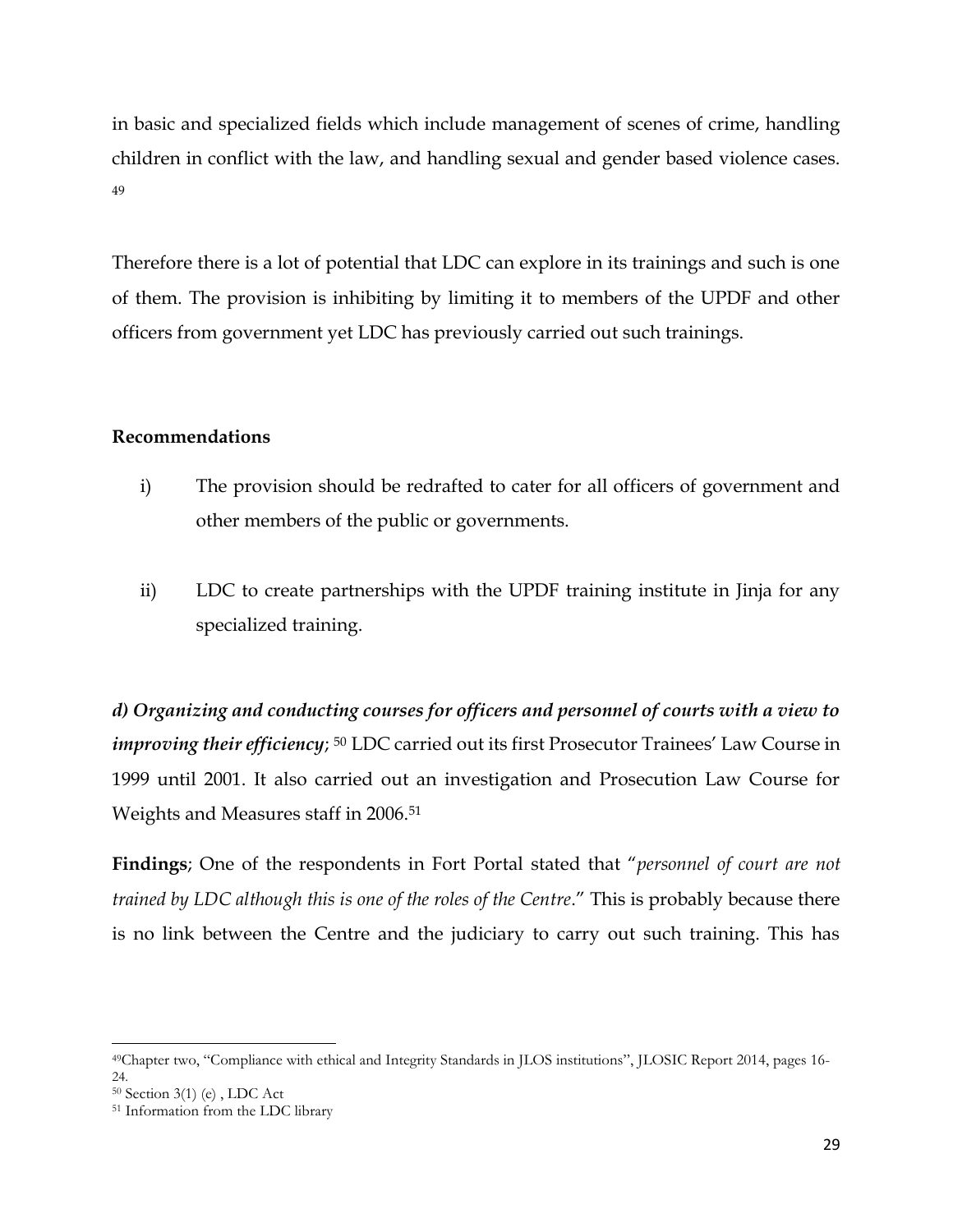therefore led to inefficiency in courts since some of the court clerks lack training or are not constantly equipped with knowledge on developments in the law and practice. <sup>52</sup>

According to the JLOS Integrity Committee Report, 2014, the committee reported that they were informed that there were no court interpreters in most areas. They noted that the areas affected are Kanungu, Isingiro, Arua, Yumbe, Nebbi, Moyo, Adjumani, Koboko and Zombo districts where different dialects are used in court. This means that there is need for numerous interpreters for each dialect. The respondents to the committee also observed that there was lack of sign language interpreters in JLOS institutions including courts. There was also intentional misinterpretation by some existing court interpreters which was attributed to corruption.<sup>53</sup> Thus it was recommended in the JLOS report that there is need to train court interpreters. 54

### **Recommendations**

- (i) LDC should create partnerships with the relevant institutions such as the judiciary and other institutions so that officers and personnel of the courts of law and those institutions (paralegals) are trained in the basic knowledge of the law.
- (ii) LDC should put more emphasis on the Diploma in Law Course by marketing the course to as many stake holders and clients as possible.
- (iii) There is need to carry out a training needs analysis for such officers and organise workshops, seminars for such officers and personnel as and when deemed fit as provided in the Act. This will go a long way to ensure efficiency in the operations of the courts of law.

<sup>52</sup> One of the Magistrates in Fort Portal

<sup>53</sup> Chapter two, page 31

<sup>54</sup>JLOS Steering Committee Report, page 72, No. 17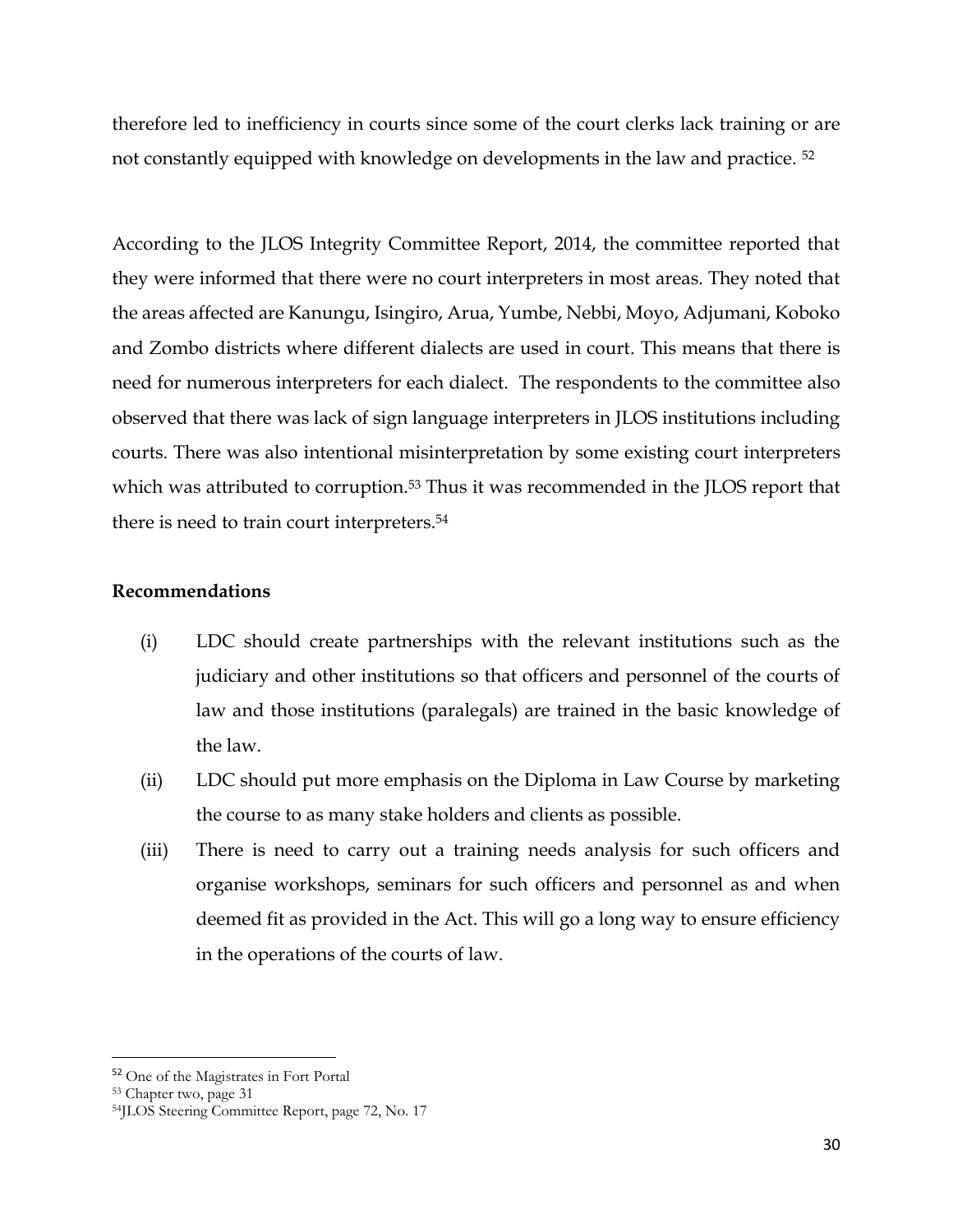*e) Assisting the Commissioner in charge of preparation and publication of revised edition of the laws of Uganda and assisting the Law Reform Commission in the performance of its functions*; <sup>55</sup> these two roles will be dealt with concurrently because they are handled by one institution, the Uganda Law Reform Commission (ULRC) under its Law Revision and Law Reform Departments respectively. Presently, the ULRC carries out consultations with staff of LDC during its law reform process.

**Findings**; some of the respondents stated that the duties of assisting in the preparation of reprints of Acts of Parliament and assisting the Law Reform Commission in the performance of its functions should be deleted since he does not see the reason why LDC should help ULRC in its work.<sup>56</sup> "*Those functions sound too many. Concentrate on post graduate legal training. Add research and publication of legal materials because that is what an academic institution should do. The rest cut out – like assisting in that and this….remove*."57Another respondent stated that "*The Centre has been performing those functions for a long time with distinction. Why would you want to drop any of them now yet you have been performing them? That is what makes the Centre what it is. Please maintain. Continue with those noble tasks."58*"*The functions are too many. I suggested that they should be reduced because she thinks that it is overwhelming." 59*"*Some of the roles are collaborative but should be complementary so they are all relevant." 60"Resources may not be available to carry out other functions, they will devolve the bar course."<sup>61</sup> "LDC should think of strengthening the law reporting departments and publishing infotainment magazines accessible to all advocates."<sup>62</sup>*

<sup>55</sup> Section 3 (1) (f) and (h)

<sup>56</sup>A State Attorney in Mbale District.

<sup>57</sup> One of the civil servants in Mbale District, an alumni of LDC.

<sup>58</sup> Interview with one of the advocates in Mbale district

<sup>59</sup> Interview with an advocate in Gulu District

<sup>60</sup> As per one of the magistrates in Mbarara District

<sup>61</sup> Interview with a Senior State Attorney in Mbarara District

<sup>62</sup> Interview with one of the magistrates in Fort Portal, Kabarole District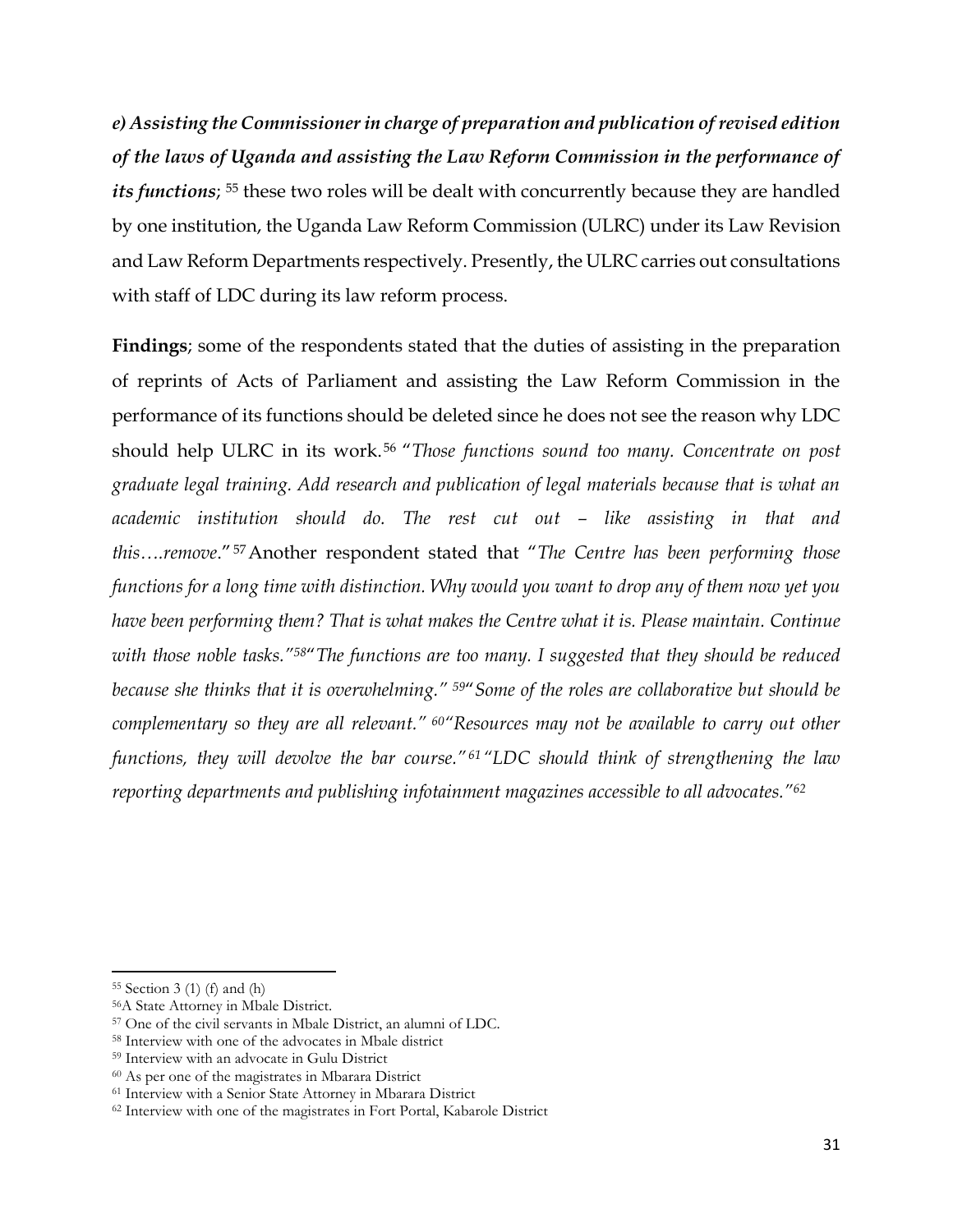#### **Analysis**

Most of the functions of the Centre originated from the Gower Committee which among others envisaged that LDC would play an important role in the area of law reform which would be carried out with the function of research. It was envisaged that the Law Reform Committee would have its meetings at the Centre although LDC would have no control over the Committee. 63This was to be through LDC's research facilities, library and secretarial staff and as a result assisting the ULRC was provided for as one of the functions of LDC.

The Constitution of the Republic of Uganda 1995 established the Uganda Law Reform Commission under article 248(1) and subsequently by an Act of Parliament, the ULRC Act,<sup>64</sup>and among its functions is to study and keep under constant review the Acts and other laws comprising the laws of Uganda with a view to making recommendations for their systematic improvement, development, modernisation and reform with particular emphasis on the elimination of anomalies in the law, the repeal of obsolete and unnecessary laws and the simplification and translation of the law.<sup>65</sup>

The Odoki Committee made a review of the roles of LDC and stated that as much as LDC carries out this role collaboratively in carrying out research relating to some areas of law reform, they stated that the role should not be imposed on them by statute. On law revision, the Committee suggested that the role should be transferred to the Ministry of Justice or the Law Reform Commission.<sup>66</sup>

LDC as an education institution plays an important role in the development of the law and legal reform. Elimination of the Centre from the processes of law reform would diminish the ownership and responsibility of the legal fraternity as a whole, including

<sup>63</sup> Gower Report, page 16, paragraph 67

<sup>64</sup> Cap 25, Laws of Uganda

<sup>65</sup>Section 10 (1) (a), Cap 25, Laws of Uganda

<sup>66</sup> Odoki Report, page 73, No. 6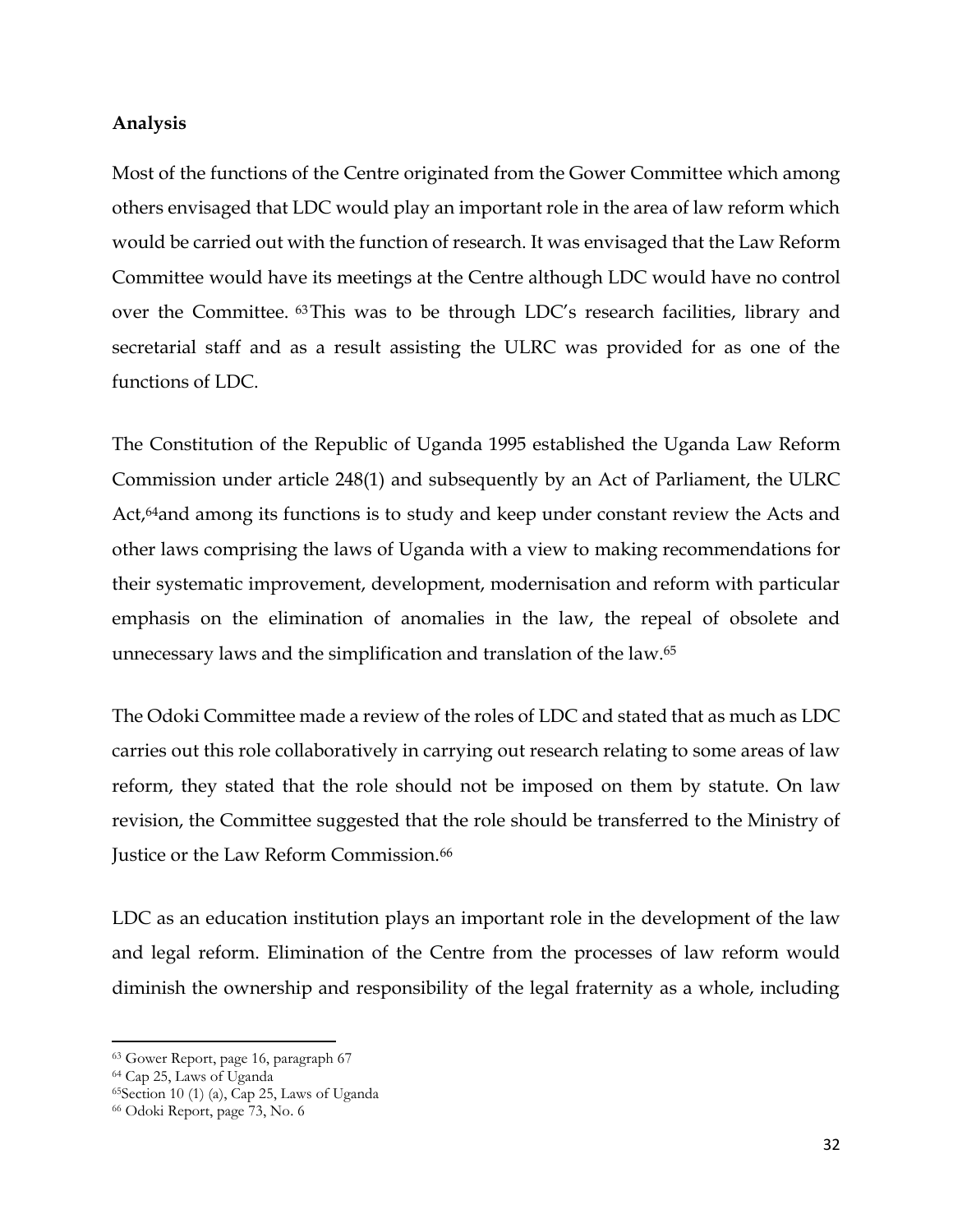academics, for initiating, considering and evaluating proposals for change. <sup>67</sup> This is meant not to underestimate the contribution of the legal profession through consultation.

The aim of any post graduate legal training school should be not only be academic teaching and research but also to making a positive contribution to the continuous improvement of the law and the operation of the legal system.

### **Recommendations**

- i) The roles should not be deleted from the Act because legal reforms go hand in hand with research both social and legal. LDC is legally mandated to carry out legal research in any area of the law and most often the research leads to proposals for legal reform. Therefore, if LDC can help the ULRC in expediting the process, then there should be no reason as to why the statutory provision on law reform should be deleted.
- ii) LDC should consider better ways of responding as departments or individuals to requests from ULRC for submission of opinions on laws under review.
- iii) The best and most effective lawyers, in any form of practice, are those with a deep understanding of the law and the legal system; a deep understanding not just of the rules but of their context, their dynamics, their role in society, and their limits; an understanding, in particular, of where the law has come from, as well as an intuition about where it might go thus need for LDC's involvement in law reform.
- iv) These roles are merely collaborative and complimentary not that LDC is usurping the powers of the ULRC nor does this mean that ULRC relies on LDC to carry out its functions, thus it is prudent that LDC as the only post graduate

 $\overline{a}$ <sup>67</sup> Michael Coper, Law Reform and Legal Education: Uniting separate worlds, page 243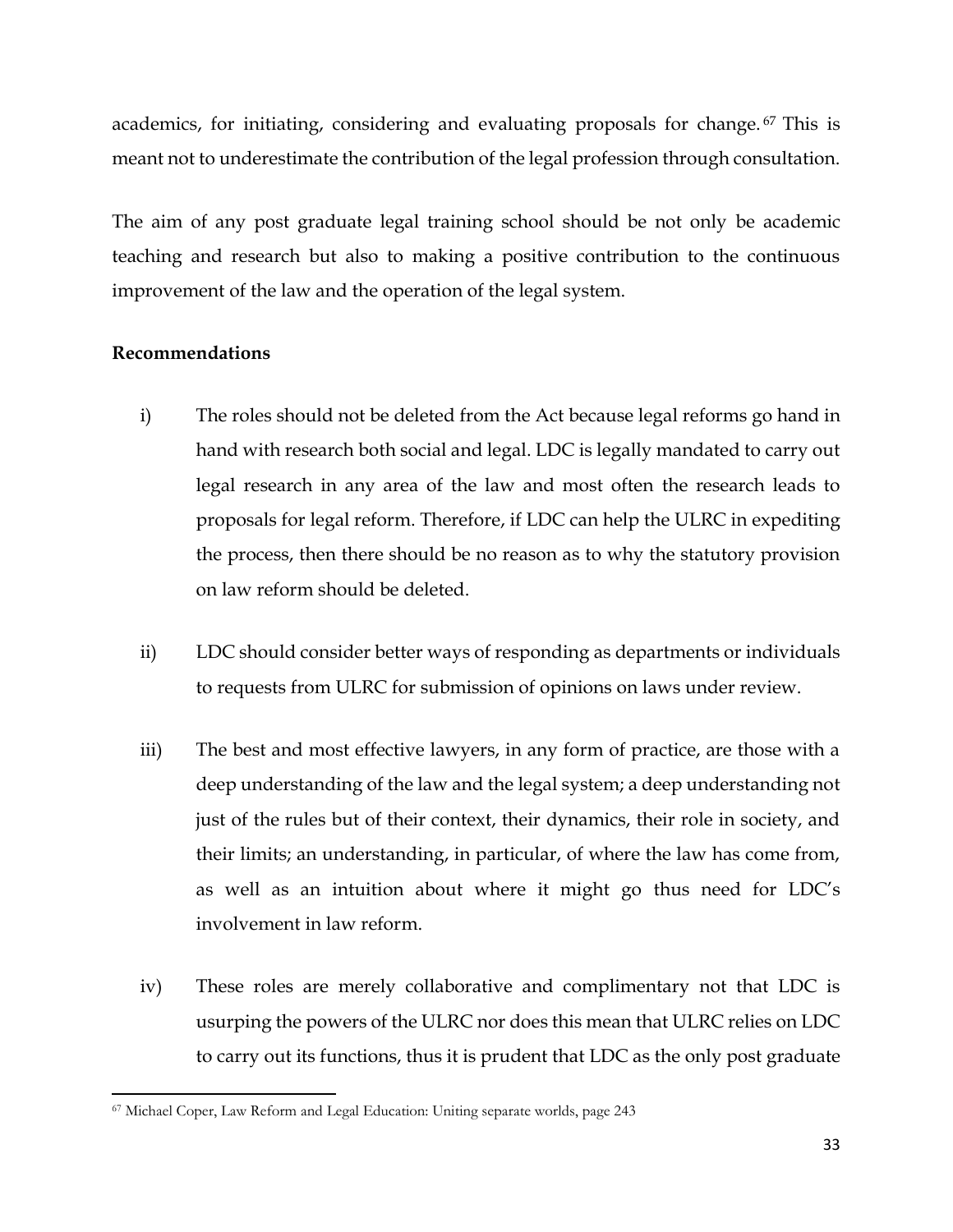legal training institution in Uganda gives support to ULRC in the area of law reform. Furthermore, all laws in Uganda are made by the Parliament thus when LDC initiates proposals for reform, it forwards them to the relevant ministry that will then pass them to Cabinet.

- v) The provision should be retained and LDC shall give support to ULRC through drafting proposals for reform, undertaking research on the laws under review and consultations to gather views from LDC.
- vi) Combine the functions of law revision and law reform (section  $3(1)$  (g) and  $(1)$ (h) since they are done by one institution.

*f) Undertaking research into any branch of law and collecting, compiling, analyzing and abstracting statistical information on legal and related matters*; <sup>68</sup> the function of research is exercised under the Department of Law Reporting, Research and Law Reform (DLRR) by the Legal Officer-Research and Publications. Research projects are initiated annually by drafting a research proposal, carrying out the field study and a report is prepared and published at the end of the project.

### **Analysis**

At the enactment of the Act, there was a research department at the Centre that had been instrumental in providing research materials and services to government officials and non- government officials. It was foreseen that this department would as well give assistance to bodies like the Institute of Social Research at Makerere, the Institute of Public Administration and the East African Legal Research Institute. <sup>69</sup>

 $68$ Section 3(1) (i) and k)

<sup>69</sup> Gower Report, page 16, paragraph 68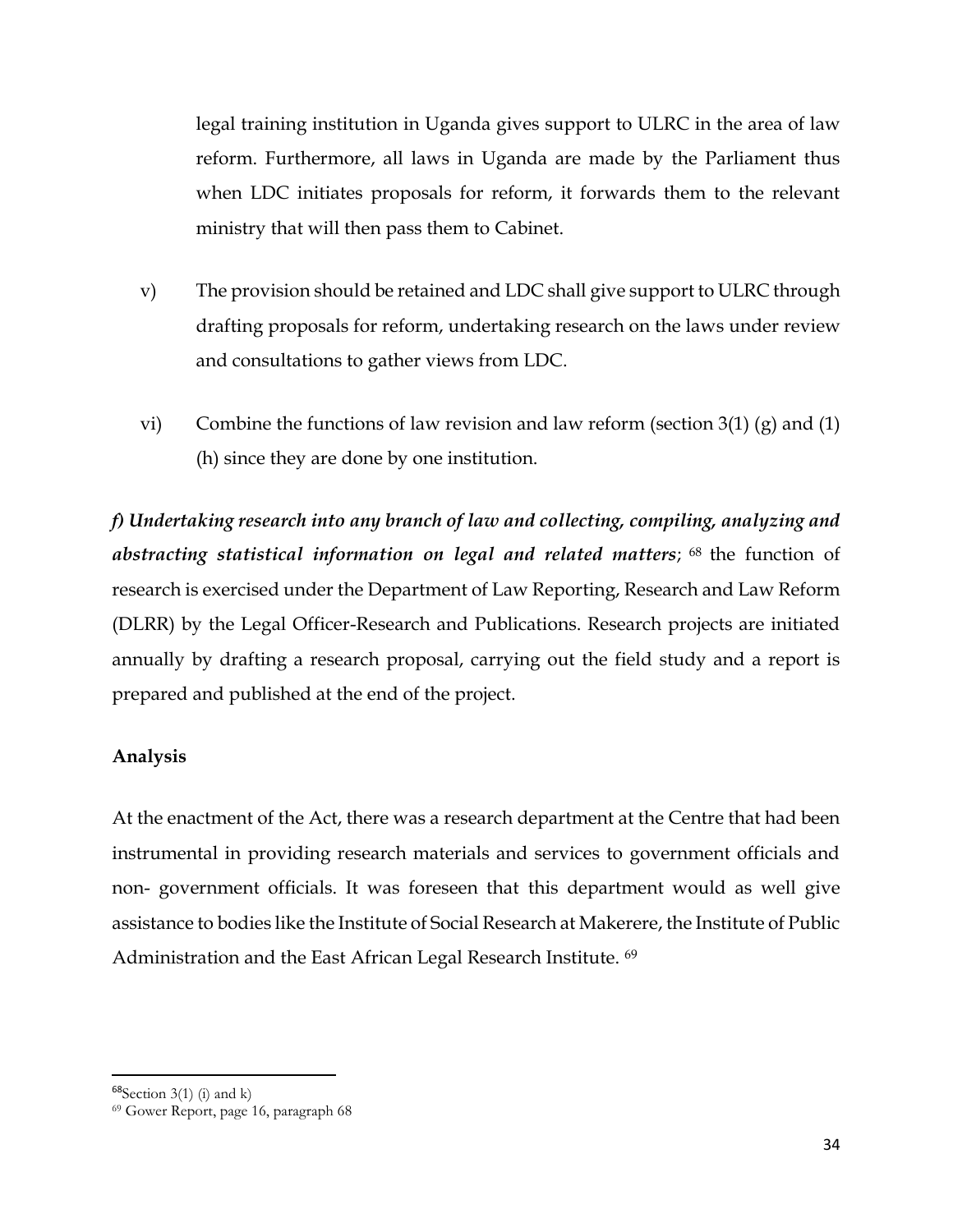Legal research is defined as the process of identifying and retrieving information necessary to support [legal](https://en.wikipedia.org/wiki/Law) decision-making. In its broadest sense, legal research includes each step of a course of action that begins with an analysis of the facts of a problem and concludes with the application and communication of the results of the investigation.<sup>70</sup>

Research comprises "creative work undertaken on a systematic basis in order to increase the stock of [knowledge,](https://en.wikipedia.org/wiki/Knowledge) including knowledge of humans, culture and society, and the use of this stock of knowledge to devise new applications."[\[1\]](https://en.wikipedia.org/wiki/Research#cite_note-1) It is used to establish or confirm facts, reaffirm the results of previous work, solve new or existing problems, support theorems, or develop new [theories.](https://en.wikipedia.org/wiki/Theory) 71

Research is an important component of any institution carrying out training. Research and publications are inseparable activities for any legal institution. Research comprises collecting data, compiling, analyzing and abstracting information from the final findings.

### **Recommendation**

The two provisions on research section 3(1) (i) and (k) should be combined since (k) is a component of (I) and the function should be retained by LDC.

*g) Law reporting*; under section 3 (1) (m), LDC is charged with a function of compiling, editing and publishing Uganda Law Reports. Still this function is carried out under the department of Law Reporting, Research and Law Reform. It produces and publishes annual Uganda Law Reports and High Court Bulletin.

**Findings***; some of the respondents who commented on this role stated that the Law Reporting Department should be strengthened and the department should think of publishing infotainment* 

 $\overline{\phantom{a}}$ <sup>70</sup> J. Myron Jacobstein and Roy M. Mersky, Fundamentals of Legal Research, 8th ed. (Foundation Press, 2002) p. 1

<sup>71</sup> OECD (2002) Frascati Manual: proposed standard practice for surveys on research and experimental development, 6th edition.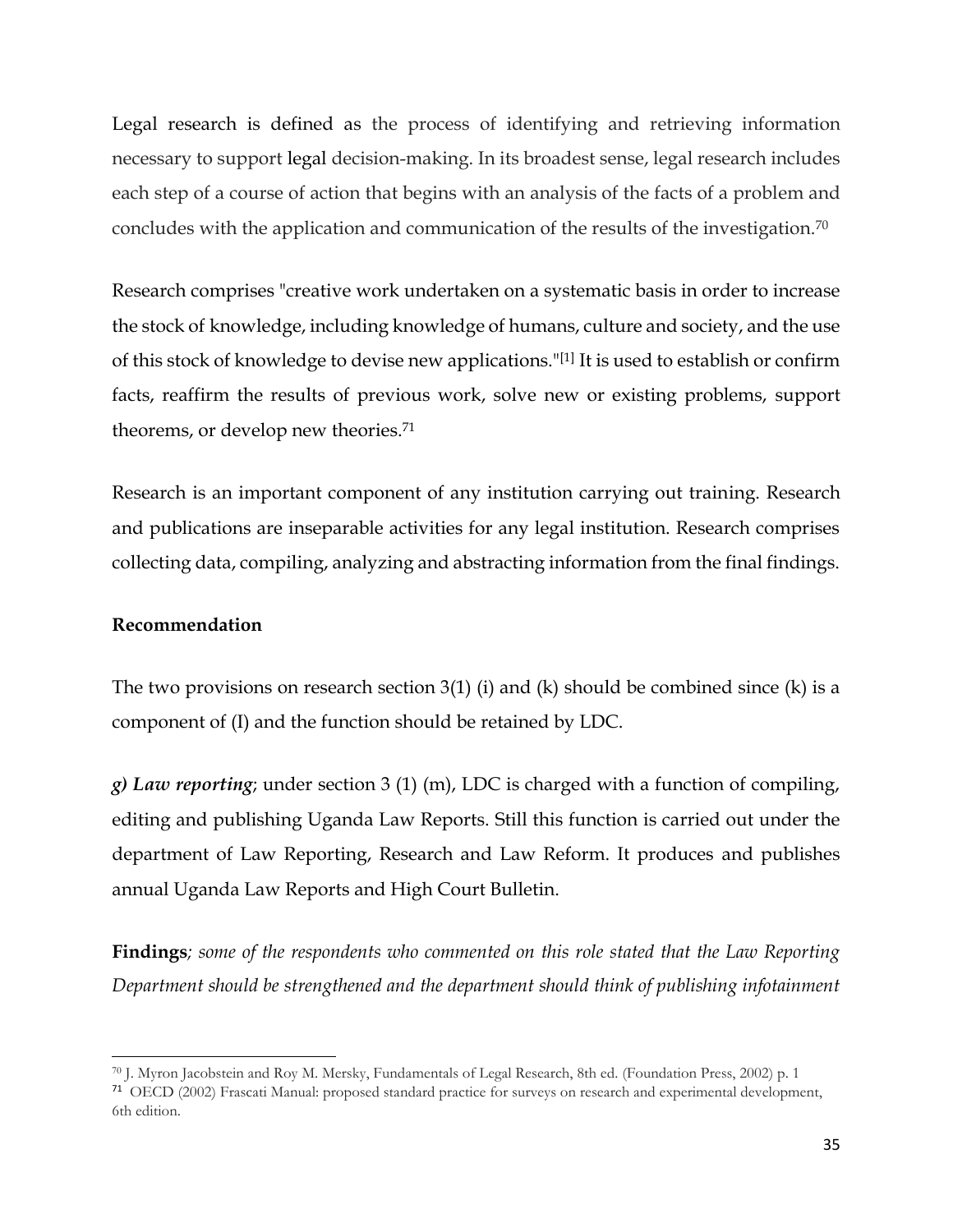*magazines accessible to all advocates.72*Another member of the bench had this to say that "*on law reporting, the function needs to be strengthened."<sup>73</sup>*

# **Analysis**

At the time that the Gower Committee carried out the review, LDC was undertaking law reporting and legal publication under the guidance of the editorial Board consisting of the Director of the Centre, a High Court Judge and the Head of the Law Department at Makerere. <sup>74</sup> Since then LDC has exercised this right of preparing and publishing the Uganda Law Reports and also used to publish magazines like the Scope Magazine. However during the review by the Odoki Committee, it noted that the Uganda entire legal system had been handicapped by the absence of a viable system of law reporting, and observed that this role is important in the legal infrastructure of the country. They thus recommended that the role be transferred to an independent corporate entity to be known as the Council for Law Reporting as is the practice in most common wealth countries. However, this entity has not been established.

### **Recommendations**

- (i) This Law Reporting function is a great support to the training and research function and is also a great source of income for LDC thus should remain with LDC.
- (ii) Enhance the functions of law reporting and legal publications and carry out rigorous marketing of LDC's publications such as online publication.
- (iii) Merge the two subsections on publications 3 (1) (m) and (n) on law reporting and legal publications.

<sup>72</sup> Interview with a magistrate in Fort Portal municipality.

<sup>73</sup> Interview with another magistrate in Fort Portal Municipality.

<sup>74</sup> Gower Report, page 16, para 69.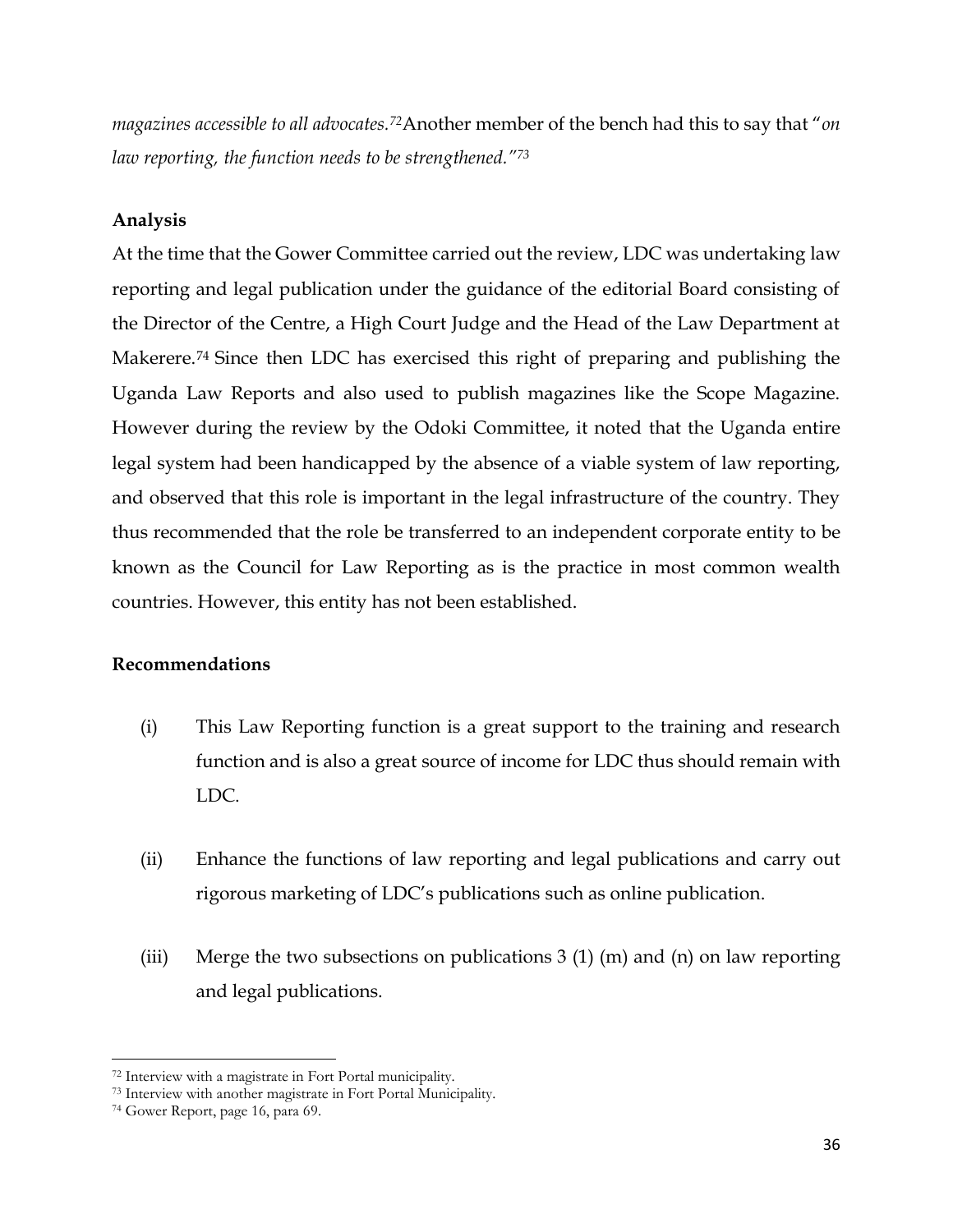#### **3.2.1 Additional functions of LDC**

In addition to reviewing the already existing functions, the study also sought to know whether LDC could enlarge its mandate by adopting new functions other than the ones mentioned in the Act. Among the ones suggested were continuing legal education (CLE) for advocates. Presently, CLE for advocates is carried out by Uganda Law Society (ULS). LDC on the other hand has the CLE program under the Department of Diploma in Law and CLE, it offers CLE to students on the bar course training through ADR training.

**Findings**; among the responses received include; "*LDC should look at CLE for advocates, judicial officers to go for periodic trainings to keep them up to date with the law and professional training, for example after every after five years*."75Another respondent suggested that "*LDC needs to partner with ULS for continuing legal education for all lawyers. The CLE conducted by ULS only targets its members, majority of whom are in private practice. This leaves out lawyers employed by government*."<sup>76</sup>

### **Analysis**

This function was envisaged by the Gower Committee, and the Committee then stated that LDC would be the appropriate institution to conduct refresher courses or CLE for qualified lawyers as part of legal education if well financed.<sup>77</sup>

*Importance of CLE*; the scope of the curriculum at undergraduate level does not cover all that a lawyer needs for the legal craftsmanship and professional skills. Secondly, the law is always evolving hence lawyers need to continually be updated on the developments in the law, need to be educated on areas that they may not be knowledgeable about and all in all, it improves a lawyer's professional prowess. Thirdly, for the lawyers employed in the public sector, they must receive post-qualification training in areas like legislative

l <sup>75</sup> Ibid

<sup>76</sup> As per a state attorney in Mbale District

<sup>77</sup> Gower Report, page 51, para 106.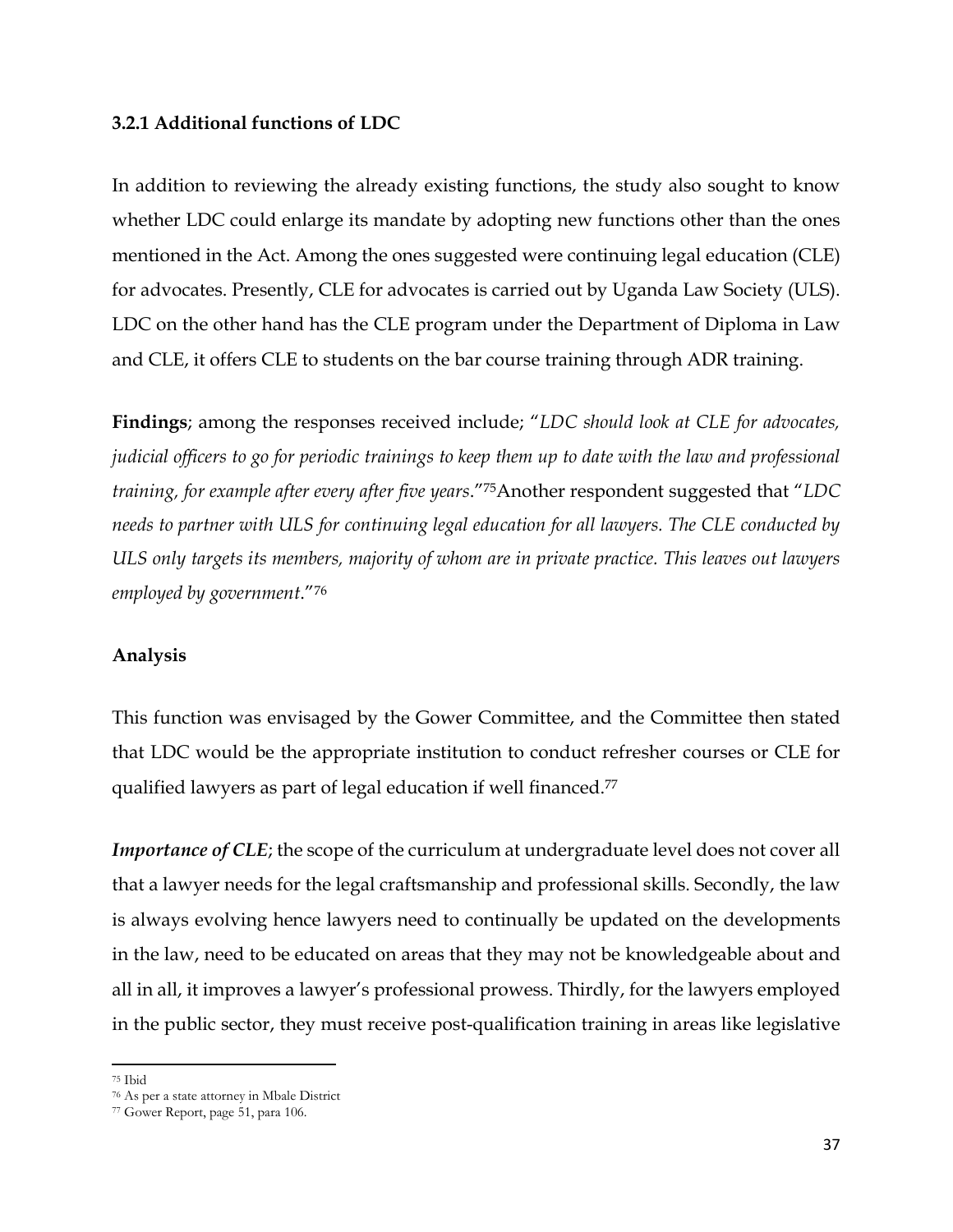drafting, negotiating petroleum or mining concessions, preparing foreign investment legislation, legal aspects of privatization, international commercial arbitration, prosecuting international crimes which are virtually unknown in the traditional law school programmes. The judges and magistrates have to be oriented in new areas such as judicial techniques, judicial administration and practice, constitutional litigation, extradition proceedings, ADR and the handling of new technology in judicial administration among others. 78

The Odoki Committee therefore recommended that all the programmes of CLE be coordinated by the Committee on Legal Education of the Law Council, which would have overall oversight over professional legal education in Uganda. This the Committee would do by advising all institutions (judiciary, MOJCA, NGOs such as FIDA) about the identified needs and in taking appropriate steps to prevent duplication of programmes. Beyond the coordination exercise, LDC would then bethe focal point for organizing the CLE programmes in accordance with its available facilities, its tradition of legal education and the statutory functions entrusted to it.<sup>79</sup>

The Ssempebwa Committee recommended that CLE is an important area in legal education that would require the input of a department of LDC. It was also their view that much as the institution recommended by the Odoki Committee would impart the on-job training through CLE, it would take an institution like LDC to reach out to individuals and firms in the private sector. It was thus the considered view of the Committee that the CLE department at LDC should reach out to institutions outside LDC to carry out such training same like the institute of Adult and Continuing Education of Makerere University.<sup>80</sup> Further that LDC would establish study centres and after freeing

<sup>78</sup> Odoki Report, page 61, para 157

<sup>79</sup> Odoki Report, page 62, para 161

<sup>80</sup>Ssempebwa Committee Report, page 50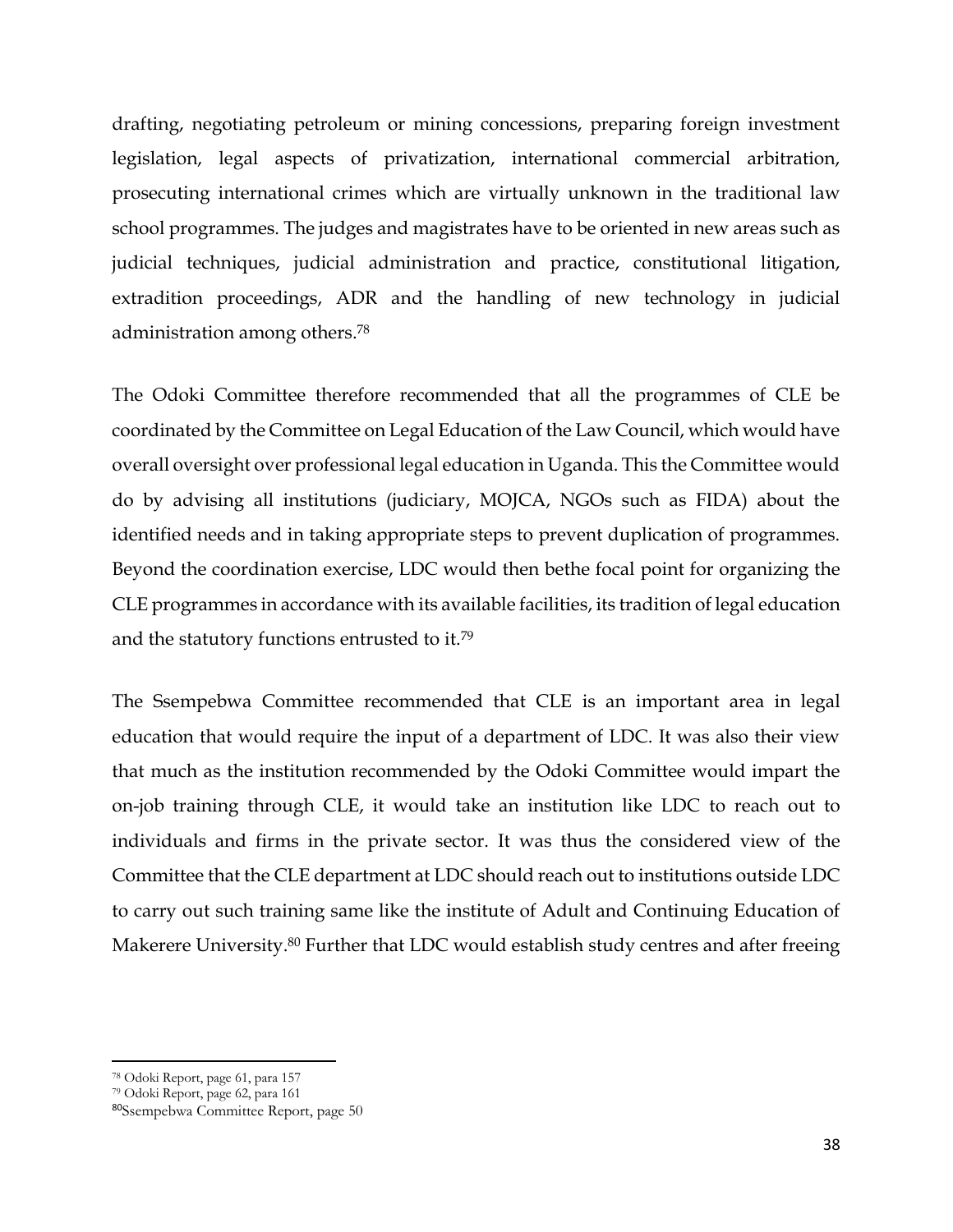up some space, it would accommodate programmes such as those fitting within the CLE function.<sup>81</sup>

The Advocates (Continuing Legal Education) Regulations,<sup>82</sup> permit any institution to carry out CLE as long they meet the necessary requirements.

# **Recommendations**

- (i) The function of holding seminars and conferences on legal matters and programmes should be redrafted to incorporate the role of CLE as a function of LDC.
- (ii) LDC should therefore seek approval of the Law Council to carry out CLE programmes.

# **4.4 Harmonisation of the LDC Act with other legislation**

The study further sought to harmonise the LDC Act with other pieces of legislation such as thePublic Finance and Accountability Act, 2003 and the Advocates Act, Cap 267. Having been enacted in 1970, there have been newer Acts that have affected some of the provisions of the LDC Act such as;-

- **i)** The Public Finance Management Act,<sup>83</sup> and the Advocates Act.<sup>84</sup> Section 1 of the LDC Act defines a financial year to mean a period of twelve months ending on the 31st day of December in each year.
- (ii) Section 3 (1) (a), provides that among the functions of LDC is to organize and conduct courses of instruction for the acquisition of legal knowledge, professional skill and experience by persons intending to practice as attorneys

 $\overline{a}$ <sup>81</sup> Ibid, page 51

<sup>82</sup> The Advocates (Continuing Legal Education) Regulations 2004

<sup>83</sup> Act No. 3 of 2015

<sup>84</sup> Cap 267, Laws of Uganda.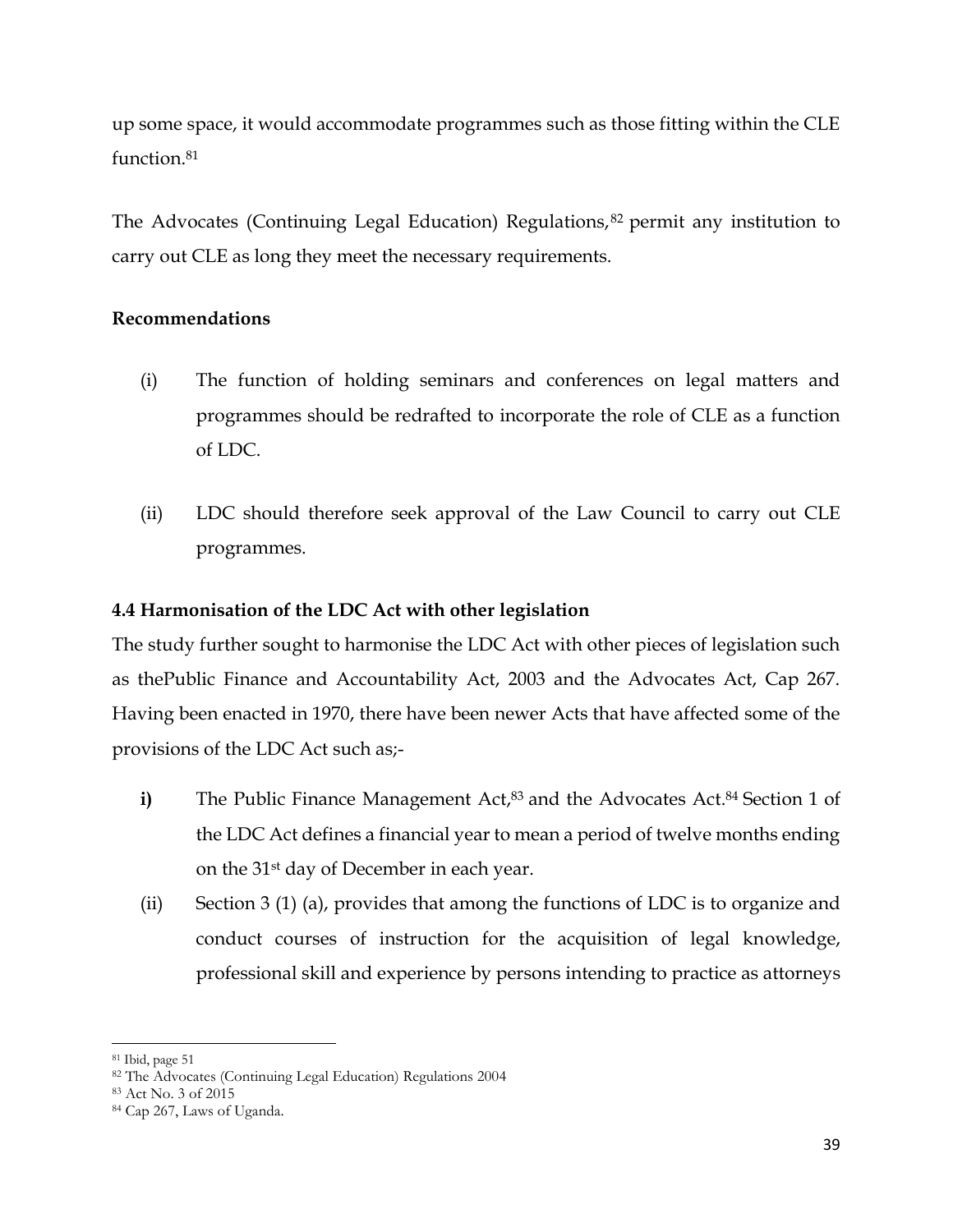in subjects determined by law council. The use of the word 'attorneys' was a recommendation of government in the Gower Committee Report because government had considered the role of practicing lawyers in Uganda and noted that there had been strong criticism of the professional conduct of a good number of members of the profession and that many lawyers considered themselves as pleaders than as professional advisers. That the name ``advocate'' had, owing to the behaviour of more unscrupulous members of the profession, fallen into disrepute and the name carried the implication that the holder is a pleader only. As a result the government made a proposal that the name by which practicing lawyers in Uganda are known be changed to a name that is more reflective of a fused profession.<sup>85</sup> Thus the name ``attorneys'' was adopted and used in the LDC Act.

Before the establishment of the Law Faculty in Dar-es-salaam, legal practitioners used to be trained outside East Africa in the Inns-of Court in London, the King's Inns in Dublin, as barristers-at law and in India as advocates. In Uganda, however, the name 'Advocate' was adopted for all legal practitioners whether qualified in London, Dublin or India.<sup>86</sup>

With the enactment of the Advocates Act,<sup>87</sup> reference to all legal practitioners is by the name "advocate" and thus defines an advocate as any person whose name is duly entered upon the roll of advocates and, for the purposes of section 19(2) and of Part VI of the Act, includes any person mentioned in section 6 (those exempted from the provisions of the Act).

The Black's Law Dictionary defines an 'advocate' as one who assists, defends or pleads for another; one who renders legal advice and aid and pleads the cause of another before

<sup>85</sup>Recommendation 86, Gower Report.

<sup>86</sup> law.mak.ac.ug

<sup>87</sup> Ibid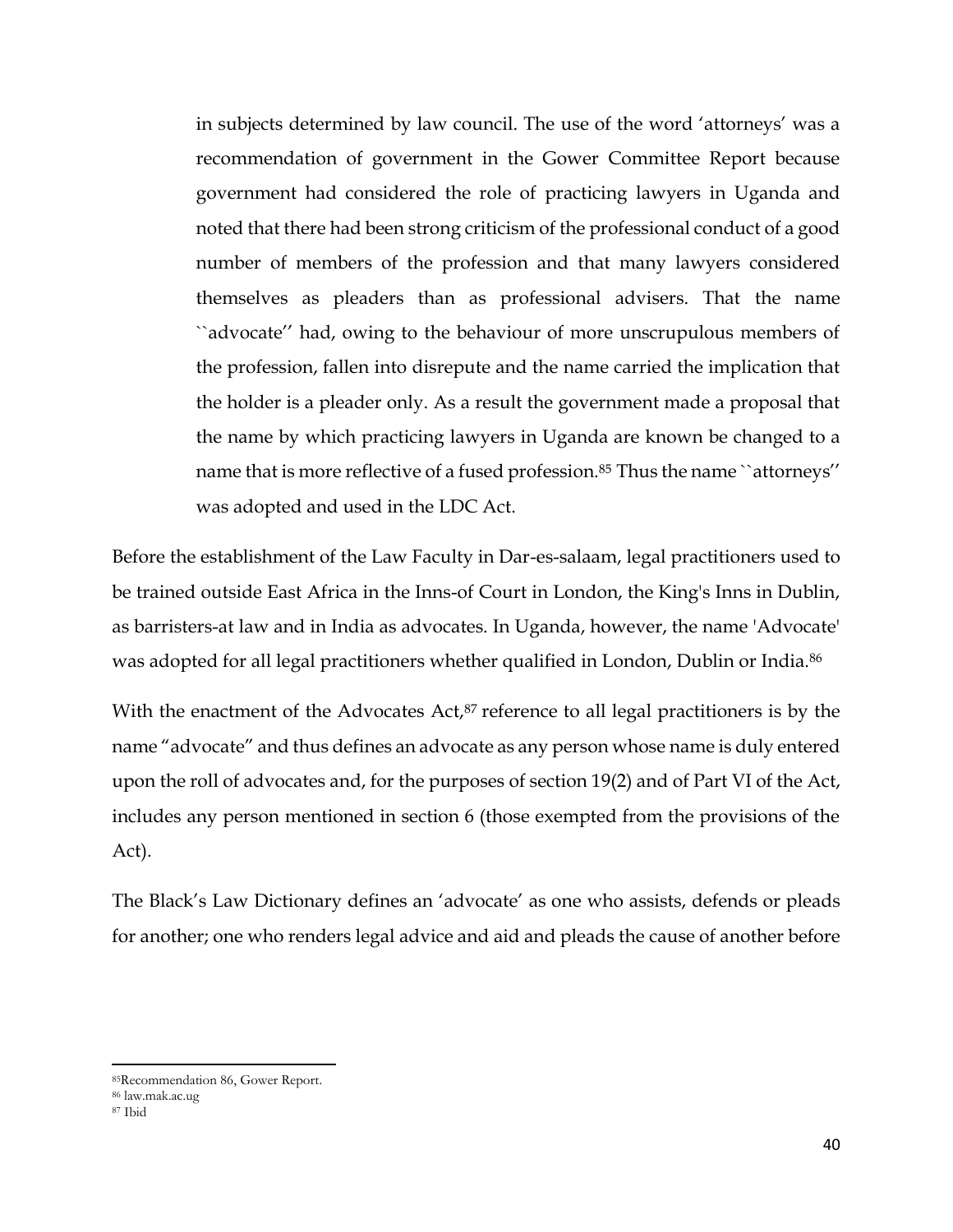a court. A person learned in the law and duly admitted to practice, who assists his client with advice, and pleads for him in open court.<sup>88</sup>

It defines an 'attorney' as an agent or substitute, or one who is appointed and authorized to act in the place or stead of another. It's a person who is appointed by another to do something in his absence, and who has authority to act in the place and turn of him by reference to the proceedings of courts or the transaction of business in the courts.<sup>89</sup>

(iii) The Value Added Tax, Cap 349; the enactment of the Value Added Tax in 1996 and then subsequent amendments<sup>90</sup> saw the abolition of the use of sales tax and instead it was called the value added tax. However, section 30 of the LDC Act provides that the Centre is exempt from some taxes including the sales tax.

### **Recommendations**

- (iii) Redraft Section 1(e) and define a financial year to mean a period of twelve months ending on the 30<sup>th</sup> day of June.
- (iv) The definitions of both 'advocate' and 'attorney' seem restrictive hence section 3(1) (a) should be redrafted to be all inclusive and refer to ' persons intending to practice law in Uganda.'
- (v) Redraft section 30 (b) and replace the word 'sales tax' with 'value added tax'.

### **4.5 Powers of the Centre, Section 4**

### **4.5.1 Decentralization of LDC and its Courses, section 4**

The study further sought to gather views of the respondents and stake holders on the review of this section with particular regard to decentralization of LDC and its courses and conferment of degrees. At the moment, LDC does not have enough space to

<sup>88</sup> Black's Law Online Legal Dictionary, 2nd Edition.

<sup>89</sup> Ibid

<sup>90</sup>Cap 349, Laws of Uganda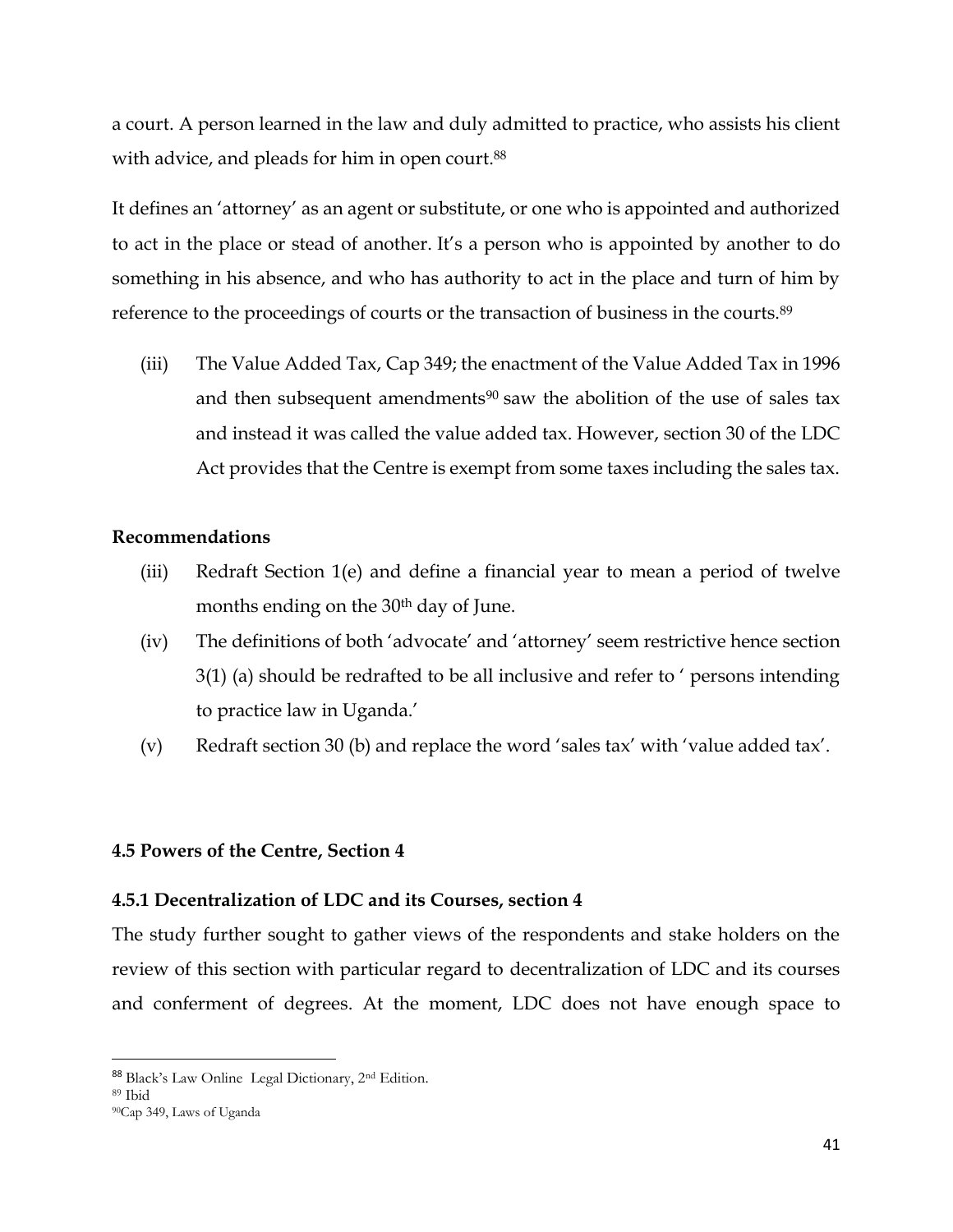accommodate all the courses at the main campus thus it has a few study centres but they are not enabled by the law.

*Findings*; one respondent said that much as this is a good venture, LDC should be careful not to lose the quality of its training.<sup>91</sup>Expand space to accommodate more students.<sup>92</sup> Establish and supervise study centers. <sup>93</sup> However, there was caution that whatever reforms the Centre makes, it should ensure that maintenance of quality in training is the guiding principle. Lawyers from the Centre should stand out by way of quality – professional and ethical.94A staff member of LDC was of the view that decentralization for the short courses is ok but for the bar course it should either remain at the main campus or have it decentralized but with the main campus being the Centre of administration. <sup>95</sup>

On the other hand, other respondents suggested that LDC cannot have enough space to accommodate everyone at the main campus yet there is need to reach out to all of them in all regions of Uganda as is the practice by some institutions to have branches in the different regions of the country <sup>96</sup> Another respondent said that LDC should not decentralise because standards may be compromised.97Another respondent stated that intakes (evening, weekends) are a better option to liberalizing,<sup>98</sup>that room should be created for other institutions to accommodate the growing population and needs.<sup>99</sup>

<sup>91</sup> Interview with a state attorney in Mbale

<sup>92</sup> Interview with the Assistant CAO, Mbarara district

<sup>93</sup> Interview with a magistrate in Mbarara district

<sup>94</sup> Interview with a state attorney in Mbarara district

<sup>95</sup>Interview with one of the staff members of LDC on 14<sup>th</sup> January 2016.

<sup>97</sup> Interview with sub county chiefs in Mbarara district

<sup>98</sup> Interview with a state attorney in Gulu district, DPP's office

<sup>99</sup> Interview with a civil servant in Mbale Local Government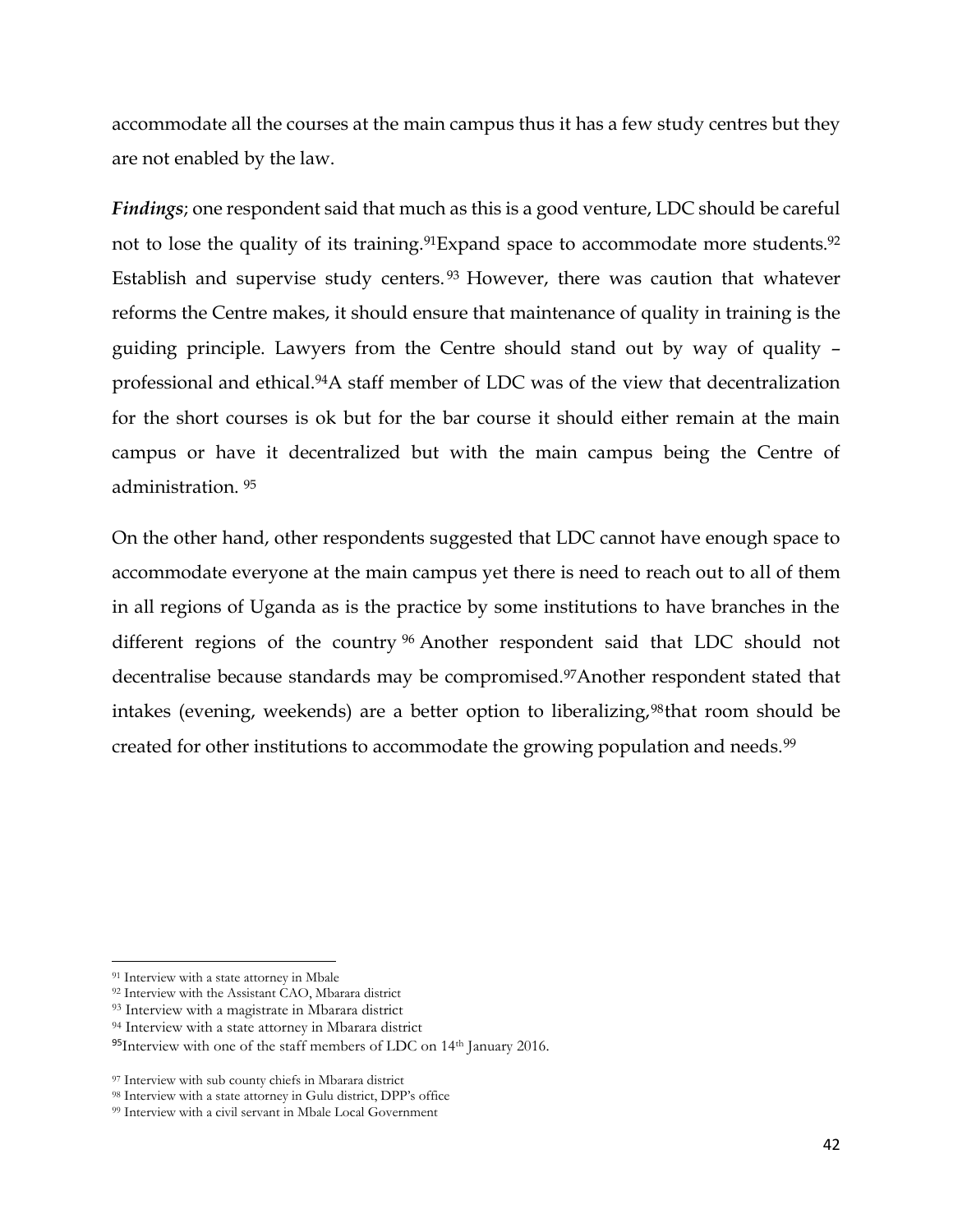#### **Analysis**

One of the concerns raised overtime is the limited space at LDC that cannot accommodate the growing population produced by the different universities and other short courses. A cabinet paper was therefore drafted on decentralization and sent to the MOJ, consultations were carried out in the districts of Soroti, Mbale and Tororo to establish the possibility of having campuses established in the region.<sup>100</sup>

The Odoki Committee had suggested that the bar course of LDC should in the short run continue to run the bar course for a period of five years. The long term approach was that market forces and the pressures on the LDC intake will lead to the establishment of competing institutions that would provide facilities for the Bar Course. Such institutions would have to be cleared by a system of accreditation devised by the CLET. The demonopolisation was to be preceded by the establishment of a total infrastructure of a viable system for the accreditation of the replicas of LDCs and the independent organization of a national bar examination by the Law Council/Committee of Legal Education for all products of the vocational training institutions. However, this didn't take off because the recommended institutions required for the demonopolisation are non-existent.

The Ssempebwa Committee made a consideration of this issue and proposed that to maintain the quality amidst the liberalization of undergraduate legal education, LDC would instead start study centres outside the main campus in order to create space for the core function of professional legal training. These centres were to conduct the diploma courses and certificates.<sup>101</sup>

<sup>100</sup>Consolidated report on the consultations with stakeholders in the eastern region (Soroti, Mbale and Tororo districts) on decentralizing the Law Development Centre

<sup>101</sup>Ssempebwa report, page 50-51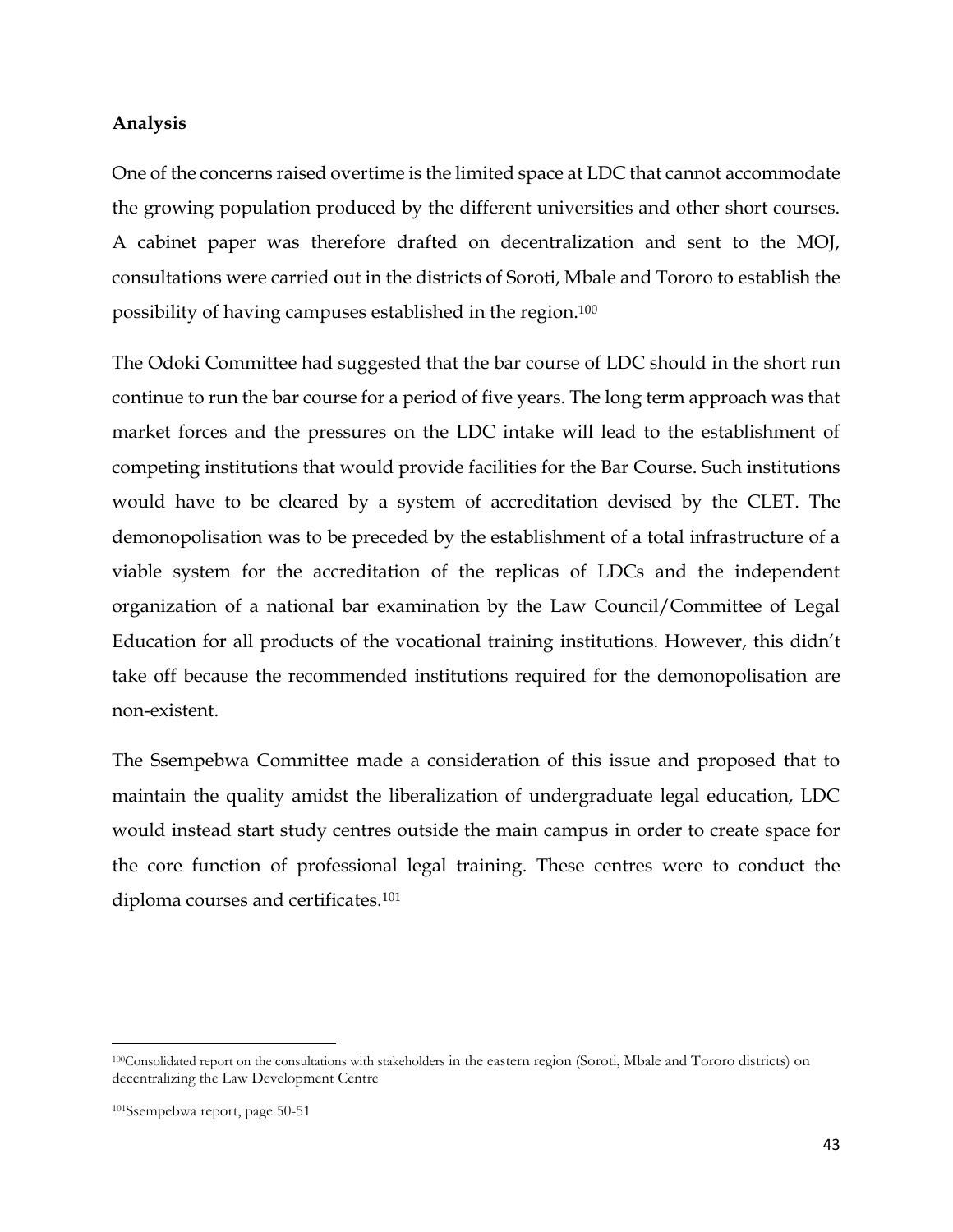At the moment, LDC has established a total of eight (8) study centres in the districts of Soroti, Gulu, Mbarara, Mbale, Lira, Fort portal and Rukungiri which have seen a successful completion of short courses in the Administrative Officers' Law Course.

In 2014, a Cabinet Memorandum was drawn and among the issues to be addressed was that at the time it was established would accommodate an average number of 40 students. The decentralization will ensure that quality legal education is accessible to all Ugandans in line with the government policy of bringing services closer to the people. Different stakeholders who were consulted during the study to draw the memorandum were of the view that LDC should be decentralized into constituent centres in the northern, eastern and western regions of Uganda. The AG proposed that the MOJ be instructed to make amendments to the LDC Act to provide for the decentralization of LDC into three constituent centres.<sup>102</sup> Thus it is long overdue that there is an enabling section to provide for the establishment of study centres.

#### **Nigeria Law School**

l

The origin of the NLS is more less the same as the one of LDC. The NLS was established in 1962 by the Government of Nigeria to provide a Nigerian legal education to foreign trained lawyers and to provide practical training for aspiring Legal Practitioners in Nigeria.<sup>103</sup> Preceding the establishment of the school, legal practitioners in Nigeria would receive the requisite training in England and had been called to the English Bar.<sup>104</sup>

In 1997, the Federal Government approved the Council's proposal to establish three campuses of the Law School in Lagos, Kano and Enugu. Subsequently, in 2009, other new campuses were approved to be established in Yola, Adamawa State and Yenagoa, Bayelsa State.

<sup>102</sup> Page 5, Cabinet Memorandum, on "Decentralisation of the Law Development Centre into constituent regional centres", memorandum by the Hon MOJCA., 2014

<sup>103</sup>[Nigerian Law School Lagos Campus: About Us".N](http://www.lawschoollagos.org/about)igerian Law School Lagos Campus. Retrieved 21 November 2009 <sup>104</sup>*Leesi Ebenezer Mitee (29 March 2008). ["Introduction to Nigerian Legal Education".N](http://nigerianlawresources.com/introduction_to_nigerian_legal_education_leesi_ebenezer_mitee.html)igerian Law Resources.Retrieved 21 November2009.*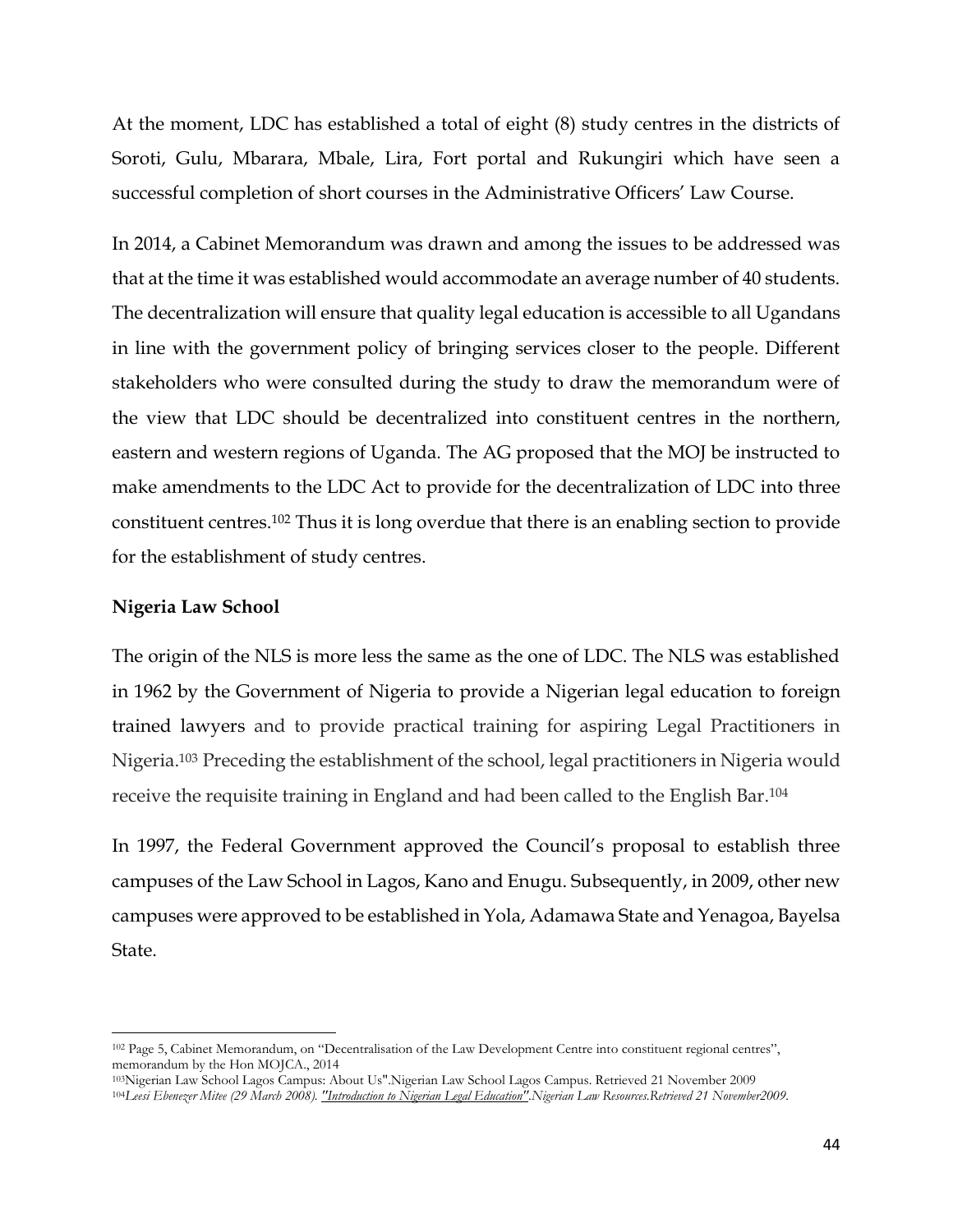All the other campuses of the NLS are headed by directors and report to the main campus' administration headed by the Director General.

Section 6 of the LST Act grants the School powers to establish centres and campuses for the purpose of extension of its services.<sup>105</sup>

#### **Recommendation**

LDC should get financial support to establish study centres.

# **4.5.2 Conferment of diplomas, prizes and certificates in accordance with any law in force and as required by the Law Council; 106**

The purpose of considering this section in the study was to establish whether LDC in addition to the courses it conducts now would also conduct degree programmes. Presently, LDC carries out the post graduate training in legal practice, diploma in law and other short courses.

*Findings;* out of the 41 respondents, sixteen said that it would be good for the Centre to conduct masters degrees with reasons that LDC should not be a static institution and universities don't give adequate legal training. Thus it was suggested that LDC could offer specialised degrees for example in civil litigation and criminal law as long as it has the necessary infrastructure and personnel. Other respondents thought that LDC could carry out specialised degrees such as civil litigation and sentencing.<sup>107</sup>

The other eighteen respondents strongly disagreed with the proposal with reasons that LDC already has enough functions some of which are redundant, existence of universities carrying out Master's degree programmes, should concentrate on the bar course and have

<sup>105</sup> Law School of Tanzania Act, 18 of 2007.

<sup>106</sup> Section 4 (c), LDC Act

 $107$  A participant at the validation and consensus building workshop held on  $8<sup>th</sup>$  June 2016 at Esella Country Hotel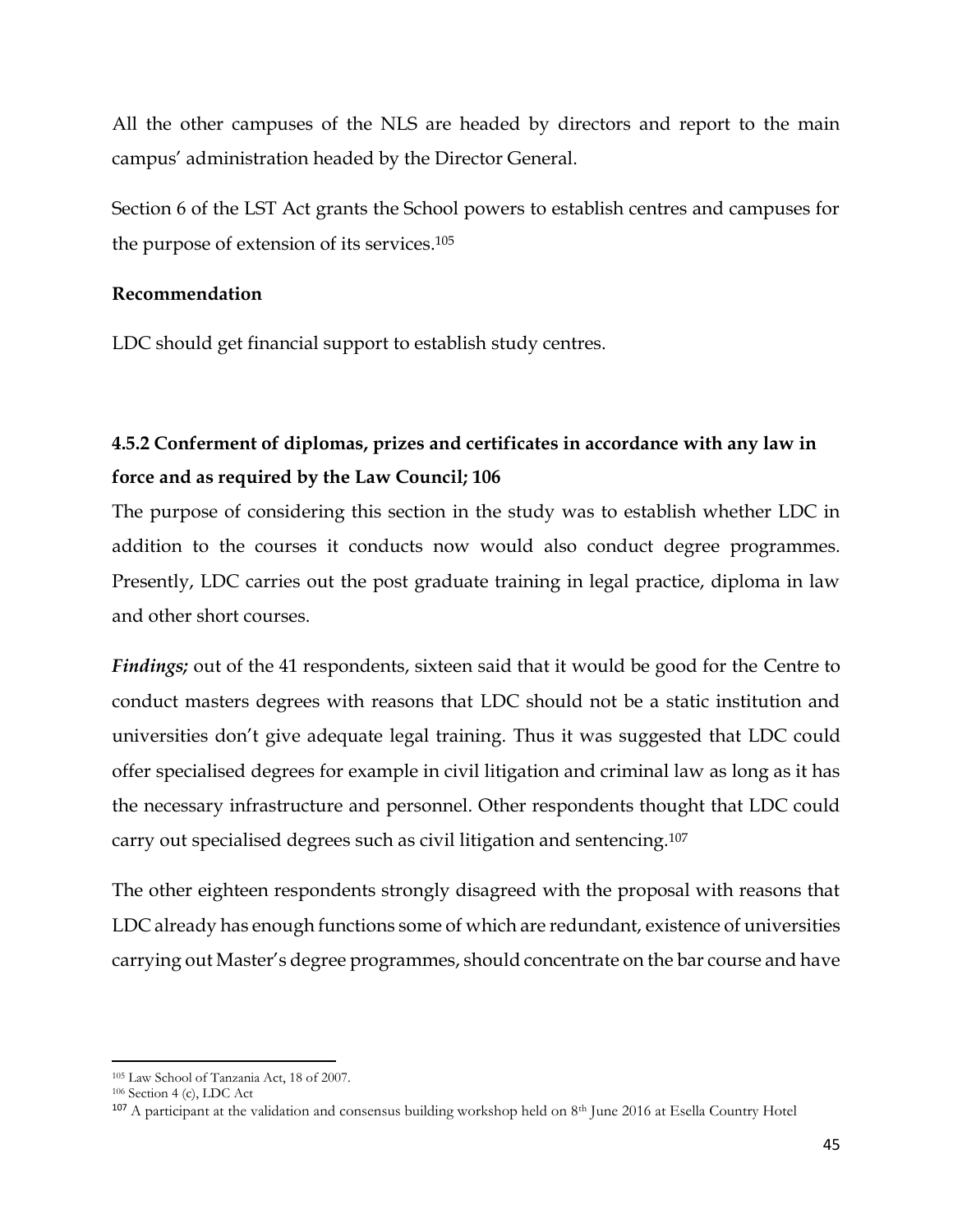LDC as a centre of professional training, this would require infrastructure, resources, funds, and committed facilitators among others.

#### **Analysis**

This recommendation was made in the Nerima Committee Report that the section on the powers of the Centre be broadened to include conducting degree programmes as authorised by any law in force.108The Ssempebwa Committee categorically stated that the future of LDC lies in it recapturing the motive of its establishment i.e being the lead post specialised professional institution of legal education in Uganda which meant that the core activity of LDC would be the bar course and other post graduate courses for practitioners in the legal sector.<sup>109</sup>

The '*other post graduate courses for practitioners'* would mean that LDC in addition would carry out other post graduate legal programmes. Therefore, offering specialised masters would be an additional. LDC is not a static institution but as the legal sector grows, the education demands would also increase and LDC should be seen to provide knowledge that cuts the edge.

However, another school of thought was of the view that before LDC can venture into other courses, consideration should be given to whether it fulfils the requirements of a degree awarding institution and whether there is available space.<sup>110</sup>

#### **Recommendations**

Including the conduct of degrees (whether specialised or not) would add another function to LDC to the already existing functions and this is likely to draw its focus from the Post Graduate Bar Course as the core function. LDC should not carry out degree

<sup>108</sup> 2012

<sup>109</sup>Ssempebwa report, page 42, paragraph 3.5.2

<sup>110</sup> One of the respondents in Kampala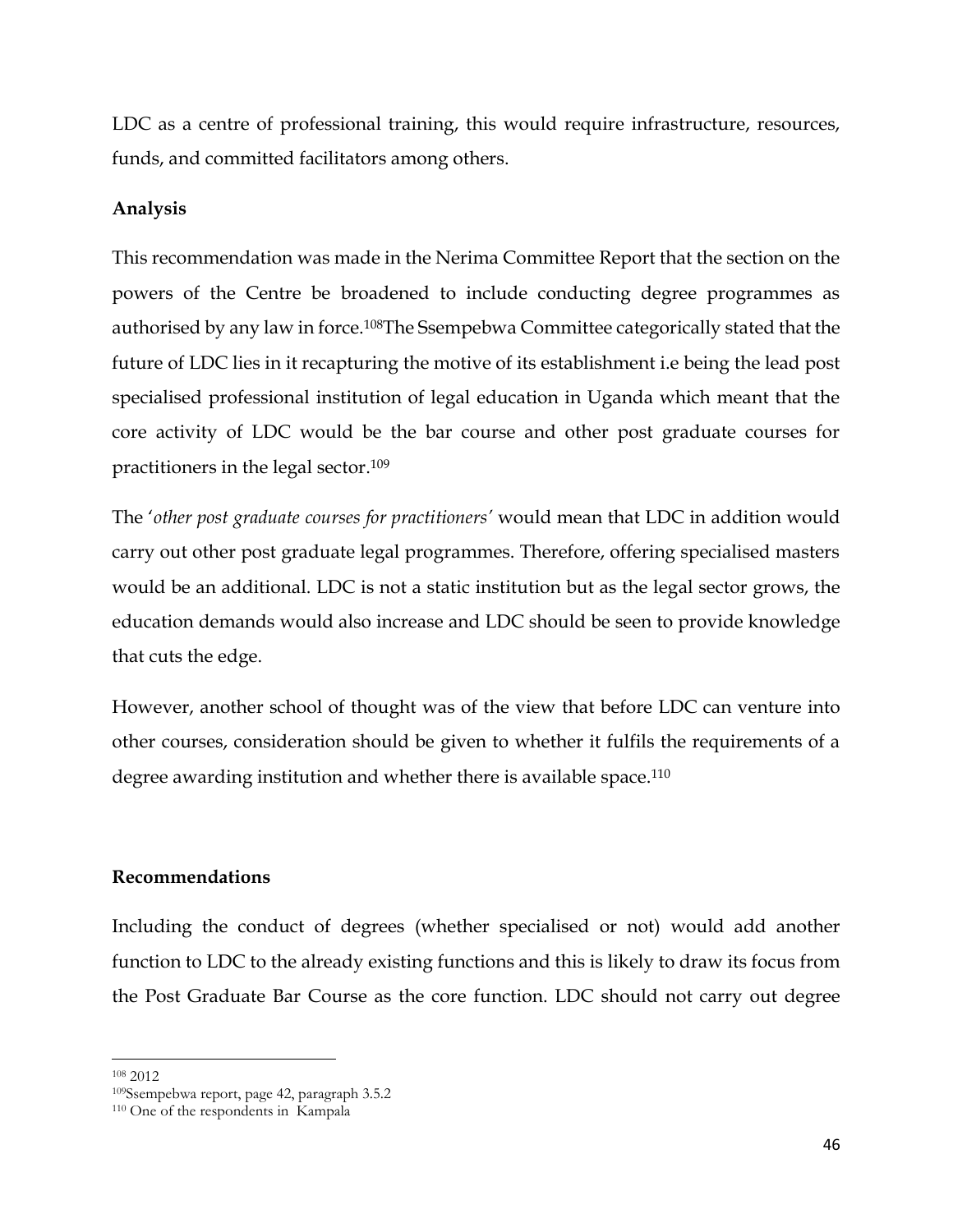programmes because these programmes are carried out by universities and other institutions.

# **4.5.3 Charge such amounts for accommodation or other services provided as may be approved by the Committee; <sup>111</sup>**

This is one of the provisions in the Act that have been overtaken by events.

At the time of the establishment of LDC, it had a very small number of students that it would accommodate them at the Centre's facilities. However, overtime, as the institution grew and the number of entrants to the profession increased, accommodation was phased out in favour of other facilities.

The Odoki Committee recommended that LDC should expand its facilities for tuition by progressively winding up the provision of catering and accommodation for students. Further that LDC should be translated into a day institution and utilise the accommodation facilities for tuition and thus relieve government of boarding fees. At the time, LDC does not accommodate students nor does it give tuition to students.

# **Recommendation**

LDC no longer provides accommodation but provides other services thus the section should be redrafted to delete the word 'accommodation.'

# **4.6 Management Committee**

# **4.6.1 Name of the Committee, section 7**

The study also sought to establish whether the name of LDC's Management Committee should be changed to "Governing Council" in order to conform to the provisions of the Universities and other Tertiary Institutions Act, 2001; the composition of the Committee and the term of office of the Committee members.

 $\overline{a}$ 

 $111$  Section  $4(f)$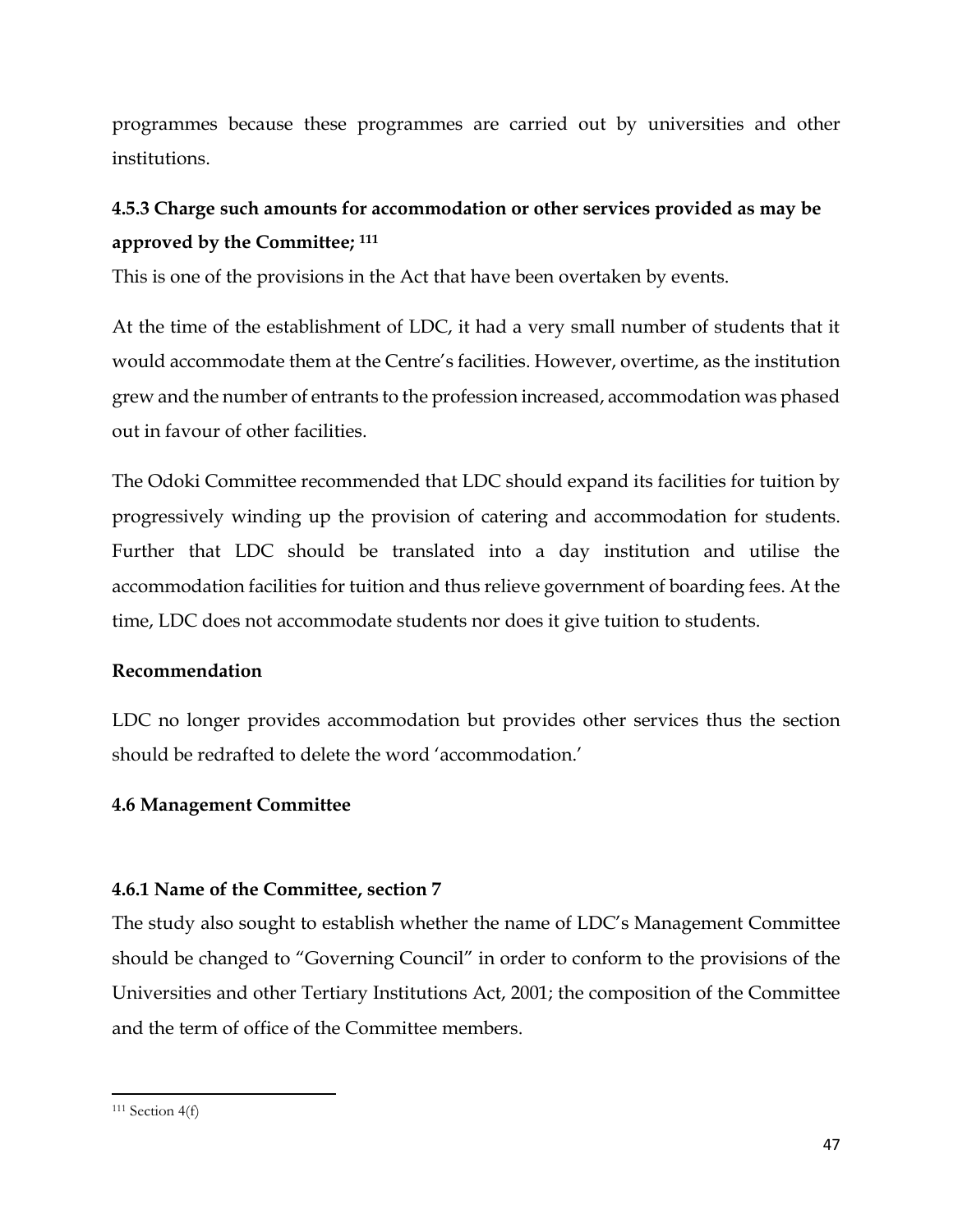*Findings*; out of the 41 respondents, thirteen respondents stated that the name should change while twenty six said that it was not necessary to change the name. Among the reasons advanced for change of name were that LDC is such a big institution to be governed by the M.C. "*Management Committee is used for small institutions or organisations, primary schools, secondary schools or even committees to oversee small building projects. For corporate governance, you can't have such a name*."<sup>112</sup>

The reasons advanced for the respondents against the change of name stated that there is no need because what matters is the content and performance of the Committee, as long as the two bodies perform the managerial functions and there is no conflict of laws, then there is no need. Further that LDC is not a university that needs hierarchy in management.<sup>113</sup>

### **Analysis**

Section 2(1) of the Education Act,<sup>114</sup>defines a Management Committee as a legal body established to manage a primary school. Under section 28, the management committee or board of governors of primary schools is constituted by the Minister of Education or a district education officer, by notice published in the *Gazette.*

The management committee (or sometimes referred to as the Board) is a body of people who have been given powers and responsibilities by the members of an organisation, to manage the affairs of the organisation.<sup>115</sup>

According to the Cambridge Online dictionary, a M.C is defined as a [group](http://dictionary.cambridge.org/dictionary/english/group) of [senior](http://dictionary.cambridge.org/dictionary/english/senior) people who take decisions about how a [company,](http://dictionary.cambridge.org/dictionary/english/company) or [part](http://dictionary.cambridge.org/dictionary/english/part) of a [company,](http://dictionary.cambridge.org/dictionary/english/company) is [managed.](http://dictionary.cambridge.org/dictionary/english/manage) The

<sup>112</sup> Interview with one of LDC staff

<sup>113</sup> An interview with a state attorney in Mbarara district.

<sup>114</sup> Act 13 of 2008, Laws of Uganda

<sup>115</sup>www.leoisaac.com/boards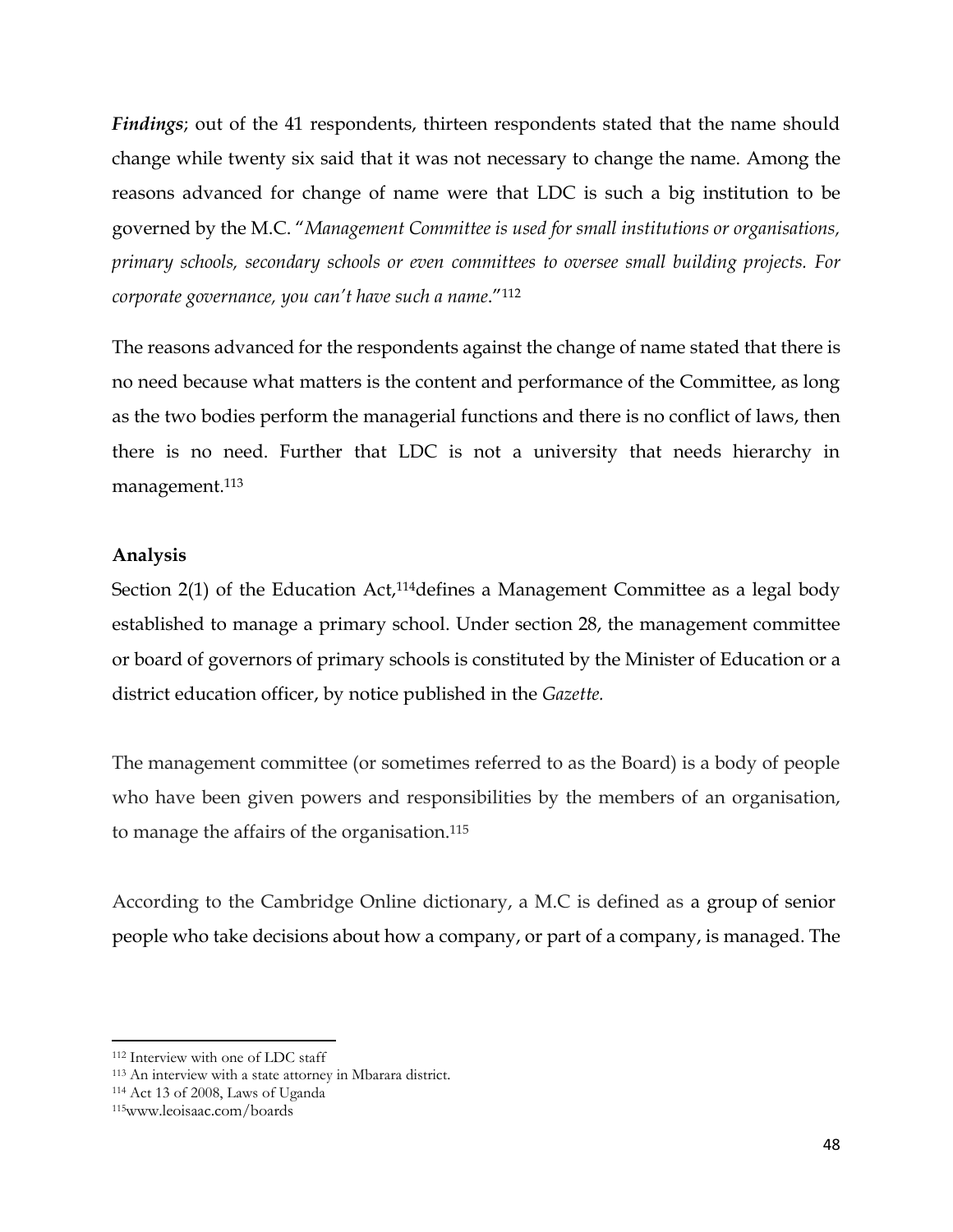Group Management Committee is where all the decisions [regarding](http://dictionary.cambridge.org/dictionary/english/regarding) the direction, [strategy,](http://dictionary.cambridge.org/dictionary/english/strategy) and [financing](http://dictionary.cambridge.org/dictionary/english/financing) of the Group are made. 116

In most African countries, the responsibility of overseeing the management of schools is entrusted to a school board of governors or a management committee. The term board of governors is most times used with secondary schools though in some places it is called a school council. The oversight of the management of primary schools is often entrusted to a management committee. Management committees usually have fewer members than boards of governors.

In order to ensure that governing boards operate on some common principles, every board has a constitution which provides basic guidelines and the legal framework for its operation. The constitution is usually approved by the Minister for Education, and it provides the blueprint for a board's operation as a legal entity. The constitution of a board of governors usually derives its powers from an education act or similar legislation. It should be noted, however, that there are likely to be differences in the constitutions of public and private schools, with those of the private schools being less strictly defined.<sup>117</sup>

*Kenya Law School*; the Kenya School of Law (KSL), has got the Board of Governors as the governing body, 118the Law School of Tanzania has got the Governing Board as the managerial body of the school established under section 15 (1) of the LST Act.<sup>119</sup>

**Nigeria Law School;** the School is run by the Council of Legal Education, the main campus in Abuja is led by a Director General while the other campuses are run by Deputy Directors General.<sup>120</sup>

<sup>116</sup> Cambridge Business English Dictionary @Cambridge University Press

<sup>117</sup> Online learning for sports management

<sup>118</sup> Section 6(1), KSL Act, No. 26 of 2012, Laws of Kenya

<sup>119</sup> Act 18 of 2007, Laws of Tanzania

<sup>120</sup>www.nigerianlawschool.edu.ng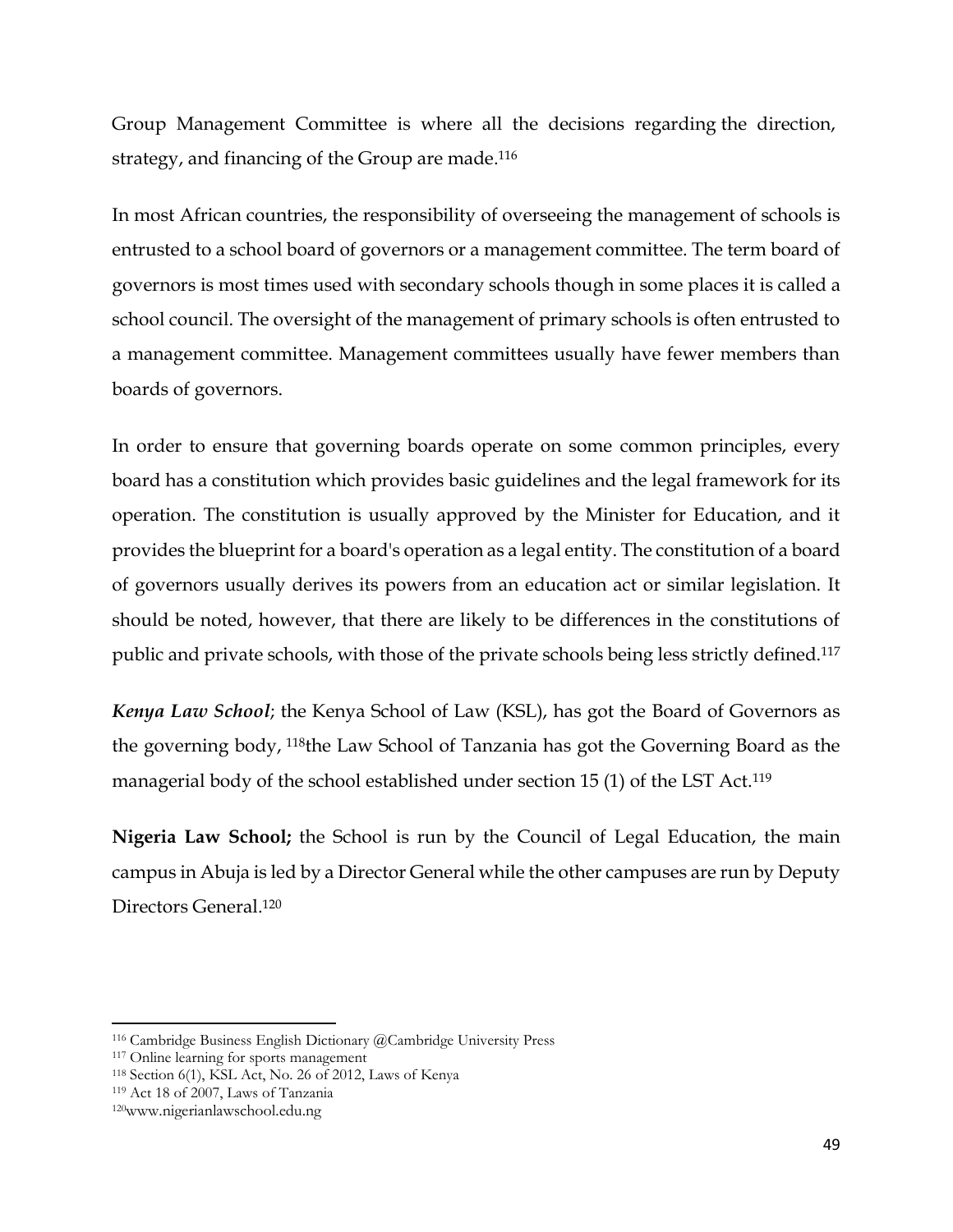*History of the name of the Committee*; the Gower Committee had suggested that LDC be located in Makerere University under the exclusive control of its Council and senate. It was to be regarded as an Institute similar to the Institute of Social Research but was to have a Committee of Management on which the government and the legal profession should be directly represented.<sup>121</sup>

The proposal to have the change of name emanates from the Ssempebwa Committee which stated that in a bid to create structures, conditions of governance and management, there was need to ease the administrative burden on the teaching staff. It therefore recommended that government through appropriate measures including amendment to the law, facilitates the establishment of a Governing Council, an academic board, appointments and promotions board and other organs of government.<sup>122</sup>

At the moment, there are sub-committees of the M.C that carry out the roles of appointments and other matters.

### **Recommendation**

If the definition of a M.C as defined under the Education  $Act^{123}$  is to go by, then LDC is not a primary school thus would need to conform to the provisions of the Universities and Other Tertiary Institutions Act.

Considering the history of the name of the Committee forty years ago and with the enactment of the UTIA, then the name of the M.C should be changed to Governing Council.

# **4.6.2 Composition of the Management Committee, section 7 (a) and (b)**

The study further sought the respondents' views on the composition of the M.C in terms of technical knowhow and institutional representation. The issue was that the composition does not take into account representation by institutions, technical expertise

l <sup>121</sup> Gower Report page 33, paragraph 32

<sup>122</sup>Ssempebwa Report, page 46, paragraph 3.6.3

<sup>123</sup> Supra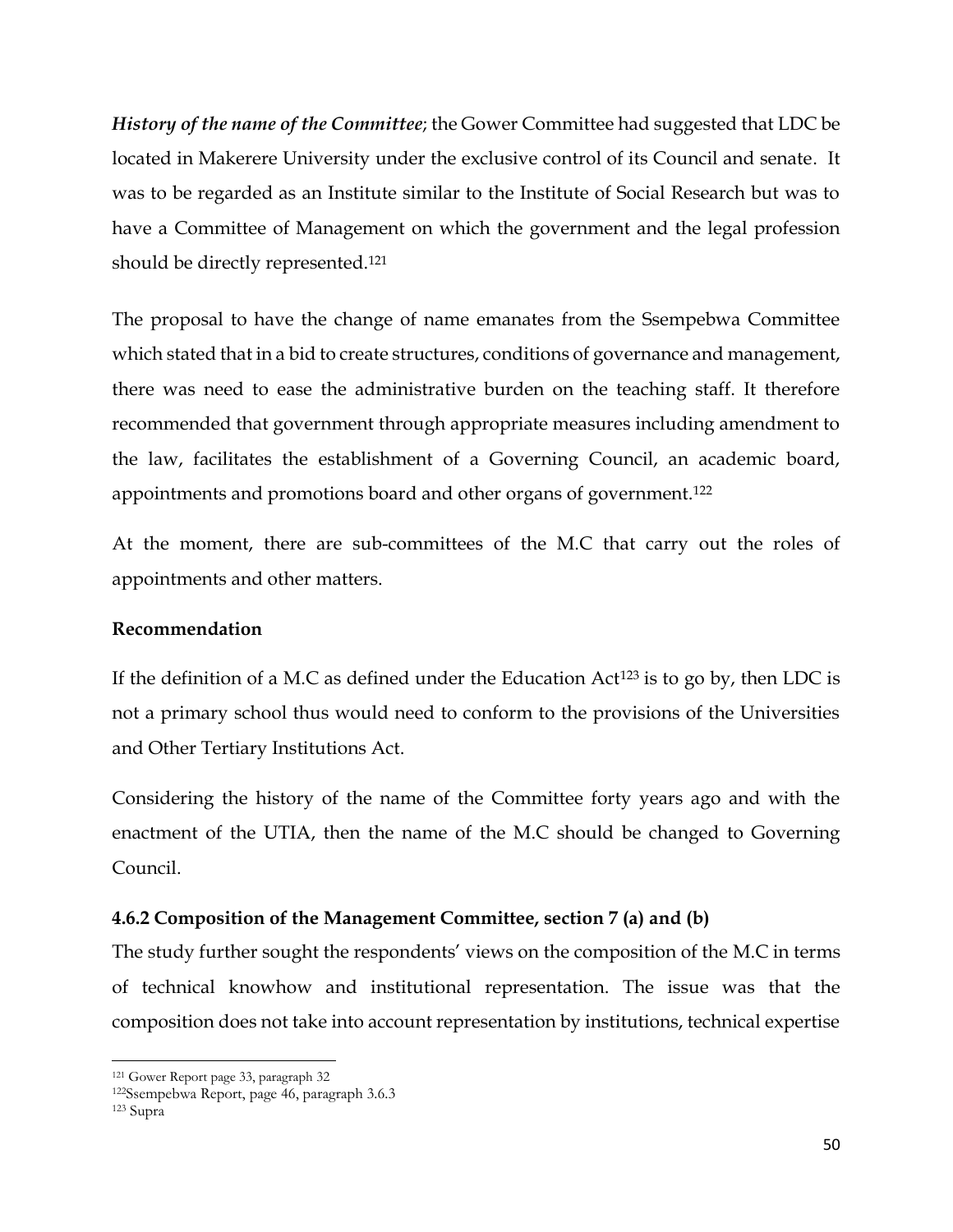and the principle of gender equity. The Committee is comprised of the Solicitor General, the head department or faculty of law, MUK, the Director LDC and PS of the Ministry of Education as ex officio members and not more than four and not less than two members appointed by the AG who shall be persons appearing to the AG as having had the experience in the practice or administration if the law.

*Findings;* most of the respondents stated that the membership of the Committee should be varied. Among the reasons advanced is that since we have different law schools in Uganda or universities accredited to teach university legal education, then there was an imbalance to have only Makerere University representing all universities, the members of the Committee are busy government who may not be able to attend to the work as required, the Committee lacks persons with expertise in Finance and human resource. 124 Another respondent added that there is no need to have the PS from Ministry of Education but instead one from Ministry of Local Government since most of our trainees are employed by the Local Government, we would get more feedback. I don't see the need for a representative from Ministry of Education.<sup>125</sup>

Some respondents made suggestions that the Committee should be reviewed to include representatives from National Council for Higher Education and a staff of the Law Development Centre.126The Committee should have a representative from the office of the DPP and Public Service Commission.<sup>127</sup>

### **Analysis**

l

The M.C is the top managerial body of LDC comprised of the Solicitor General, head department of law MUK, the Director LDC, the Permanent Secretary of the Ministry of Education. The other two to four members of the M.S are appointed by the Attorney

<sup>124</sup> Interview with one of the staff members of LDC

<sup>125</sup> An interview carried out on 14<sup>th</sup>January 2016 with one of the members of staff of LDC

<sup>126</sup> An interview with a sub county chief in Mbarara district.

<sup>127</sup> Interview with one of the magistrates in Mbarara district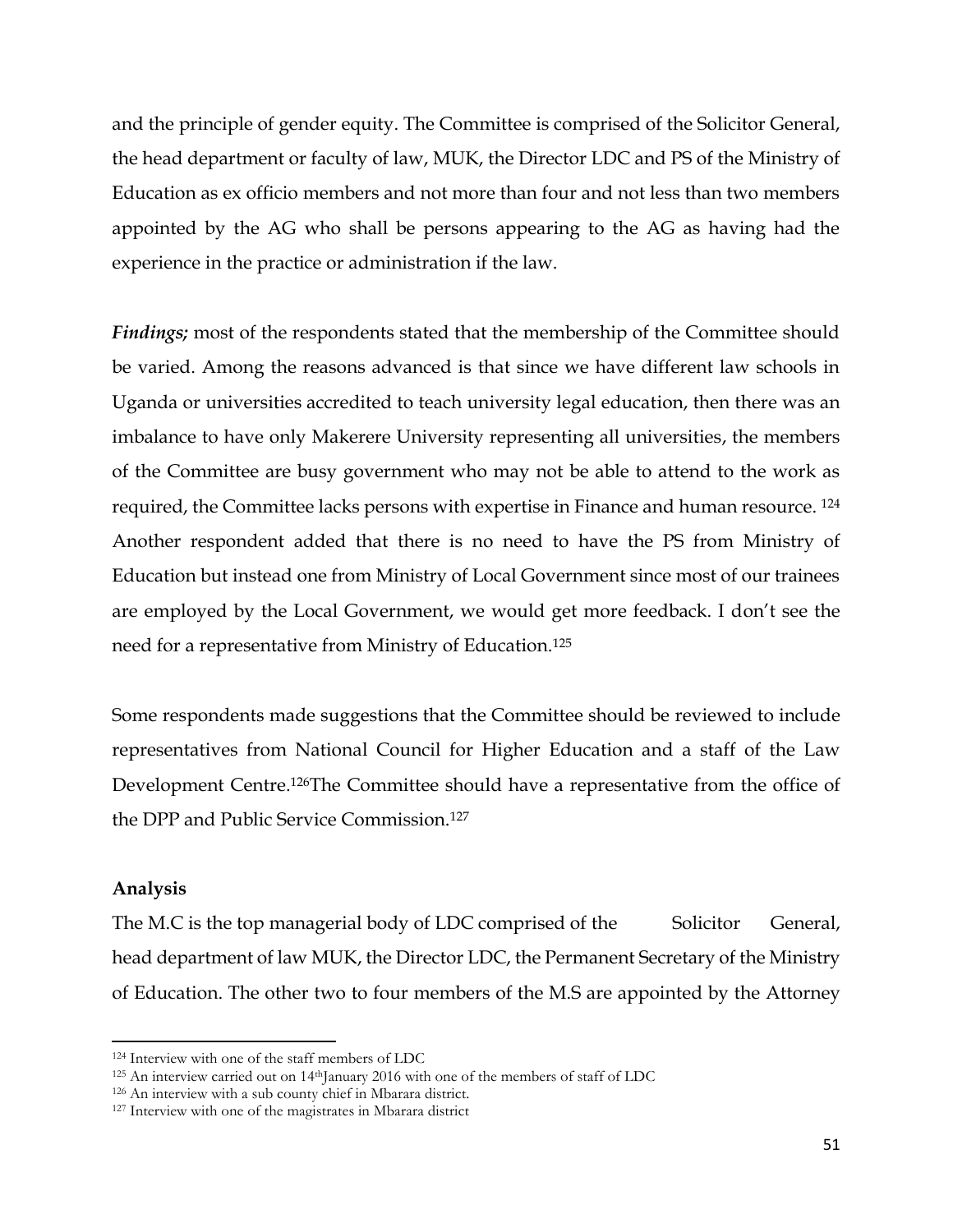General and the A.G is supposed to consider their qualifications in legal practice or the administration of law.<sup>128</sup>

*Brief history of the Committee*; The origin of the composition of MC is derived from the Gower Report which had proposed that the Law Centre would be regarded as an institute of the University with a Committee of Management on which government and the legal profession would be directly represented. Other members would be the Vice Chancellor (the then Principal), the AG, the Law Society, the Law Department of MUK and the Director of the Law Centre.<sup>129</sup>

The challenge that has been faced by the M.C is that the Committee lacks diversified membership, unequal representation of universities, non-recognition of the principle of gender equity and lack of a clear provision on whether these officials can appoint nominees.

As was observed by the Ssempebwa Committee, the management of the Centre is over centralised and is no longer necessary for the institution much as it may have served the Centre it its early stages of its development. That it seemed that the effectiveness, responsiveness and efficiency of the internal decision making and implementation is greatly encumbered by the fact that the majority of the M.C are busy public officials outside the Centre or who carry heavy commitments in private legal practice. Thus teaching staff have to spend a lot of time ensuring coverage and continuity of teaching and attending to various administrative chores through the numerous committees.

<sup>128</sup> Section 7 (b), LDC Act

<sup>129</sup> Gower Committee Report, pages 32-33, para 32.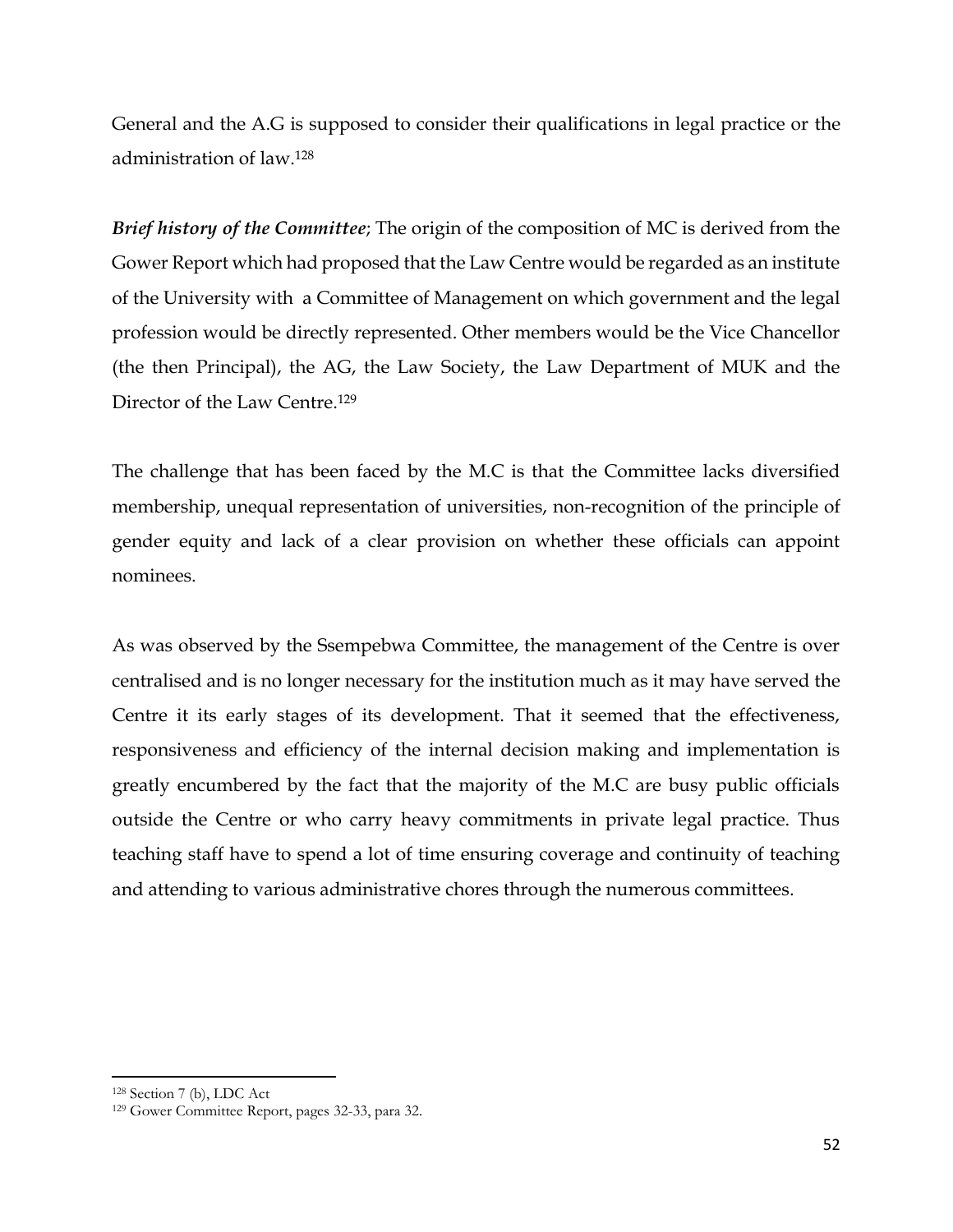Governance of universities and other tertiary institutions in Uganda is provided for in the Universities and Other Tertiary Institutions Act, 2001 <sup>130</sup> which establishes the National Council for Higher Education.

Section 2 of the Universities and Other Tertiary Institutions Act defines a tertiary institution as any public or private Institution, School or centre of Higher Education other than a university, one of the objects of which is to provide post-secondary education offering courses of study leading to the award of certificates, diplomas and degrees and conducting research and publications.

Section 77 (2) provides the composition of the Governing Council of a tertiary institution and some of the members include the chairperson, one person representing a public University to which the institution is affiliated, a representative of the relevant professional body to the Tertiary Institution; a representative of the District Council in which the Tertiary Institution is situated; the Principal and Deputy Principal of the Tertiary Institution; a representative of the Ministry responsible for Higher Education; a representative of the Ministry responsible for the field of study undertaken by the Tertiary Institution; two representatives of the academic staff of the Institution one of whom shall be a woman; a representative of the alumni of the Tertiary Institution.

The NCHE Quality Assurance Framework for universities and the licensing process for higher education institutions<sup>131</sup> provides that in constituting the management structures, representation of the interests of the various stakeholders including students and staff should be taken into account.<sup>132</sup>

In this regard, LDC has got different committees that do take care of the staff affairs, but not all the stakeholders are represented on the Committee. This does not mean that the

<sup>130</sup> Act No. 7 of 2001, as amended in 2003 and 2006.

<sup>131</sup> May 2011

<sup>132</sup>Page 17, www.unche.or.ug.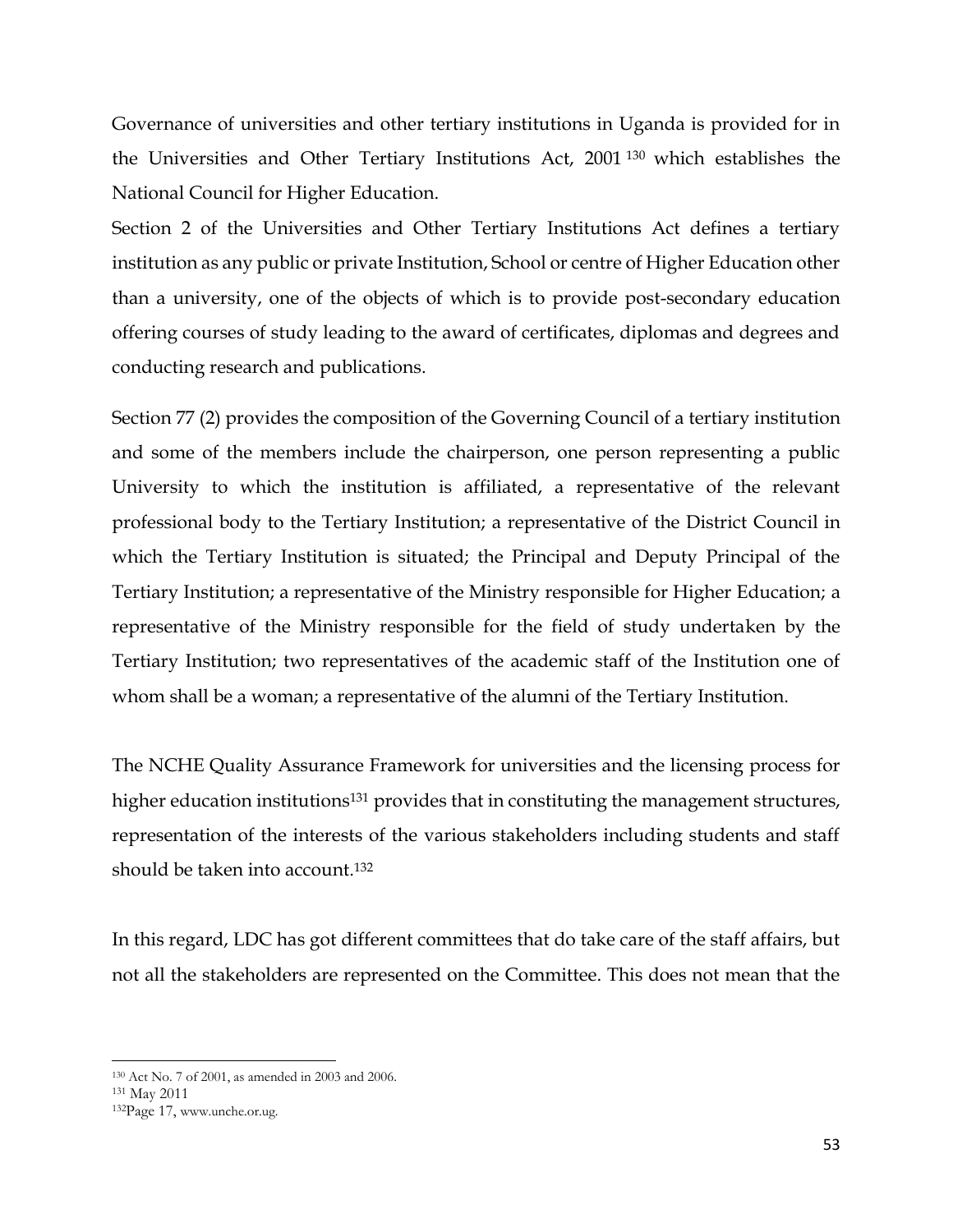M.C becomes overcrowded with members from the different institutions but fair representation should be made thereto.

The trend since the inception of LDC is that the other appointed members of M.C are usually advocates.

# **Law School of Tanzania**

The school is managed by a Governing Board which is comprised of the Deputy Attorney General, Principal Judge, President of Tanganyika Law Society, Dean of Faculty of Law-University of Dar-es-Salaam, one member of the Tanganyika Law Society and one member representing the legal aid scheme.<sup>133</sup>

# **Kenya School of Law**

The School is governed by a Board of Directors established under section 6 (1).<sup>134</sup> The Board is comprised of the Principal Secretary, Ministry for the time being responsible for Legal Education, Principal Secretary to the Minister for the time being of Finance, the Attorney General, Chief Justice, Secretary to the Commissioner for Higher Education and a representative of the Law Society of Kenya.

# **Nigeria Law School**

The School is led by the Director General and the other members of the board are deputy director generals of the different campuses of the School.

<sup>133</sup> Section 15(1), LST Act <sup>134</sup> Supra, page 11.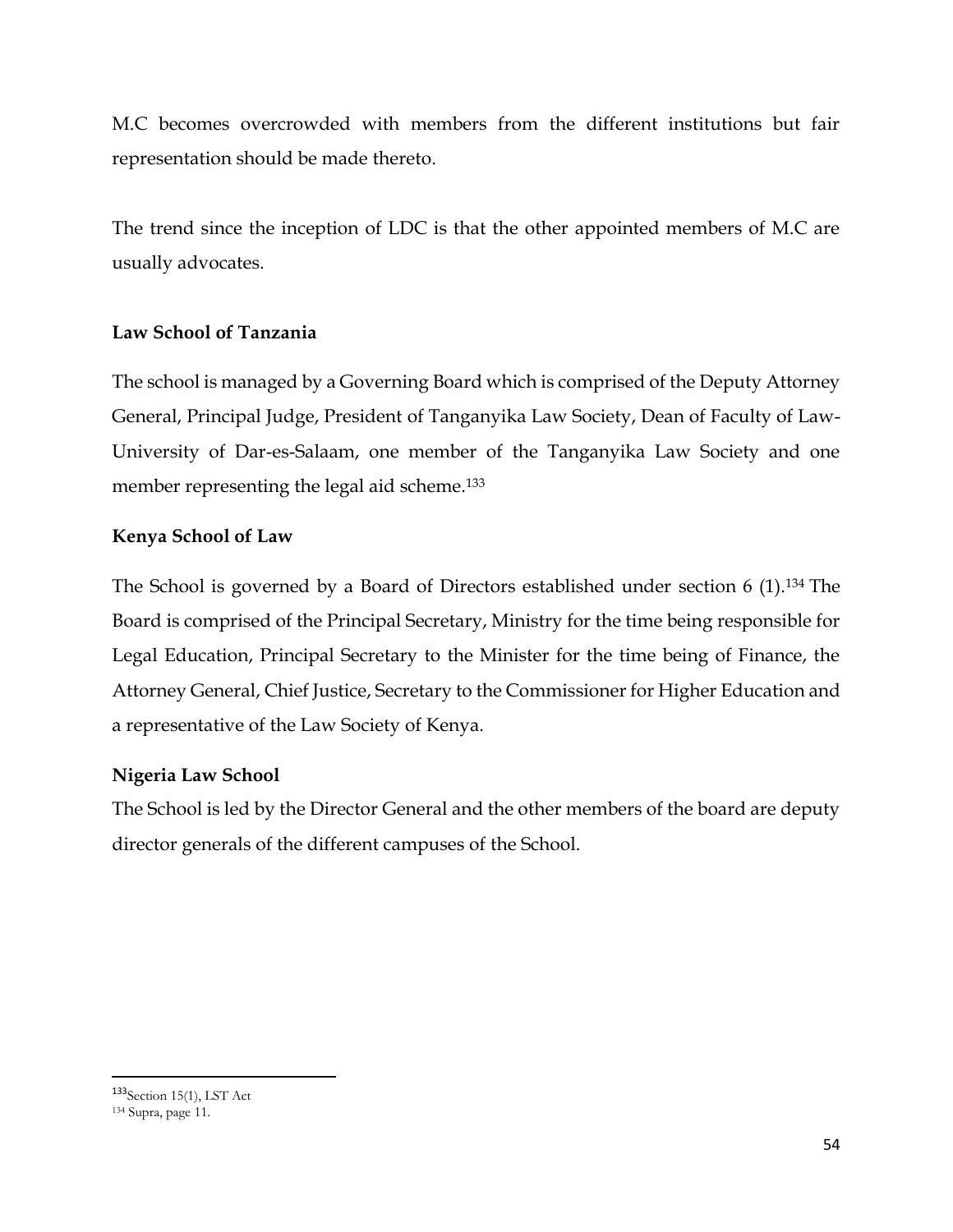### **Recommendations**

- 1. Participants at the validation workshop took into consideration the UTIA and agreed that the composition be revised as follows;-
- i) Chairperson appointed by the Attorney General
- ii) Solicitor General/his or her representative
- iii) The Director, LDC
- iv) The Permanent Secretary of the Ministry of Education or his/her representative
- v) Representative of the Uganda Law Society
- vi) Representative of the Law Council
- vii) Representative of public universities accredited by Law Council to conduct the law degree
- viii) Representative of private universities accredited by Law Council to conduct the law degree
- ix) Representative of the Ministry of Finance, Planning and Economic Development and
- x) Representative of the LDC Alumni Association.
- 2. Delete section 7(b) since the composition is comprehensive enough.
- 3. For purposes of composition, the provisions of section 77 of the UTIA shall not apply to the LDC Act.

### **4.6.3 Qualifications of the Chairperson of the Management Committee, section 10 (1)**

The study sought to get the views of the respondents on whether the Act should remain silent on the few major qualifications of the chairperson or if they should be stipulated.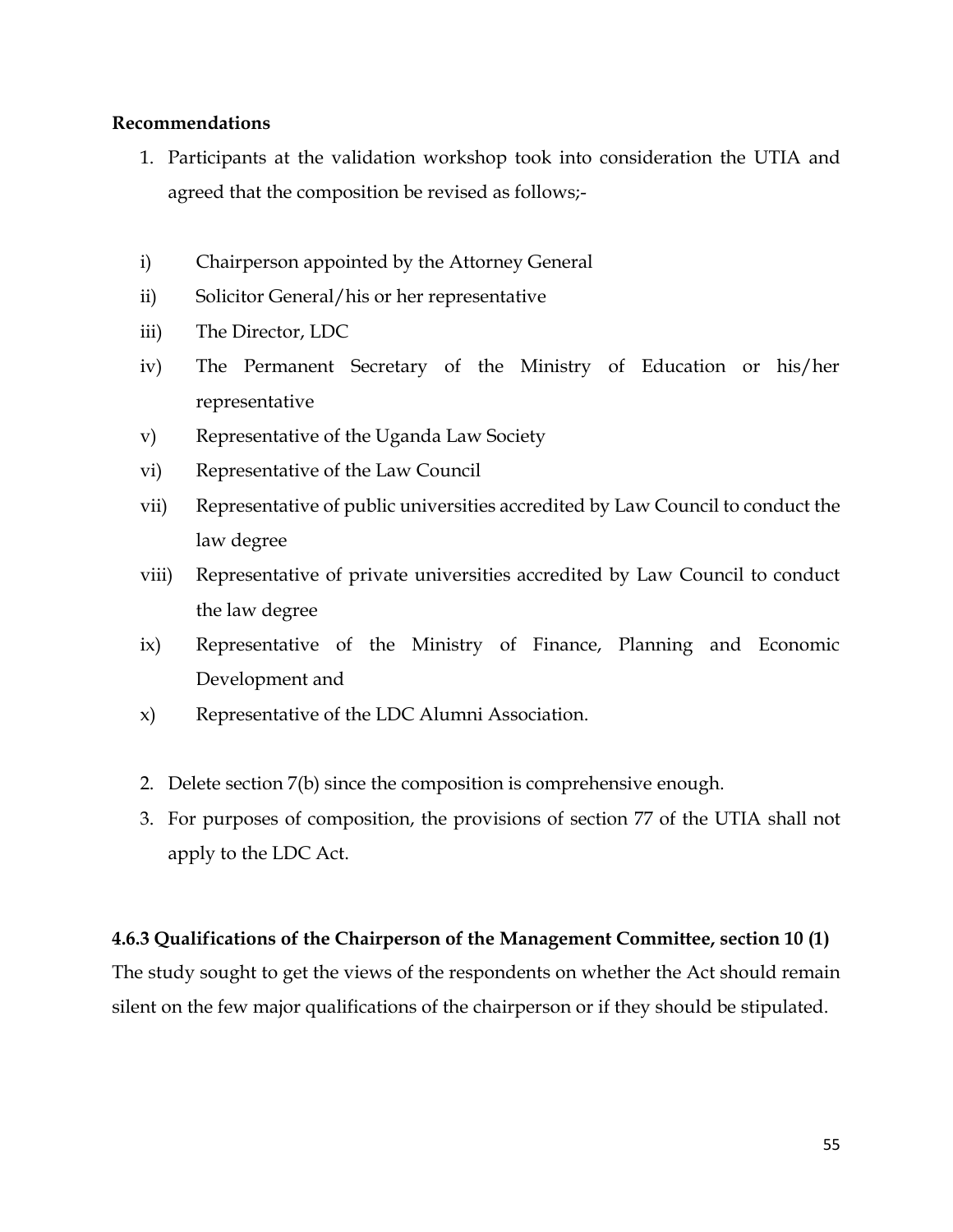Section 10 (1) of the LDC Act provides that the Attorney General may in writing under his or her hand appoint any member of the M.C other than the Director to be chairperson of the Committee. Presently, the Chairperson of the M.C is a Supreme Court Judge.

*Findings*; One of the respondents stated that the chairperson does not have to be a Justice of the Supreme Court. 135

# **Analysis**

Since its inception, LDC MC has had the following Chairpersons;-

- P.J NkamboMugerwa (1969-1970)
- G.L Binaisa (1971-1972)
- Hon. G.S Lule (1972-1976)
- Hon. M.B Matovu (Minister of Justice/Attorney General (1977-1978)
- $\triangleright$  Justice S.T Manyindo, JSC as then was (1979-1984)
- $\triangleright$  Justice B.J Odoki, (1984-1996)
- Justice J.W.N Tsekooko, JSC (1991-2006)
- Justice Bart M. Katureebe, JSC (2007-2010)
- Hon. Lady Justice C.N.B Kitumba, JSC (2010-2014)
- Hon Lady Justice Stella Arach-Amoko, JSC (2014-todate)

Save for the earlier appointments where the Chairpersons were advocates, all the other appointments since 1979 have been Justices of the Supreme Court.

The LST's BOD is chaired by the Deputy Attorney General, the KSL is governed by a board and the Chairperson is appointed by the Cabinet Secretary and the Chairperson is chosen from the appointed members of the Board.

 $\overline{a}$ <sup>135</sup> An interview with a member of the senior management of LDC.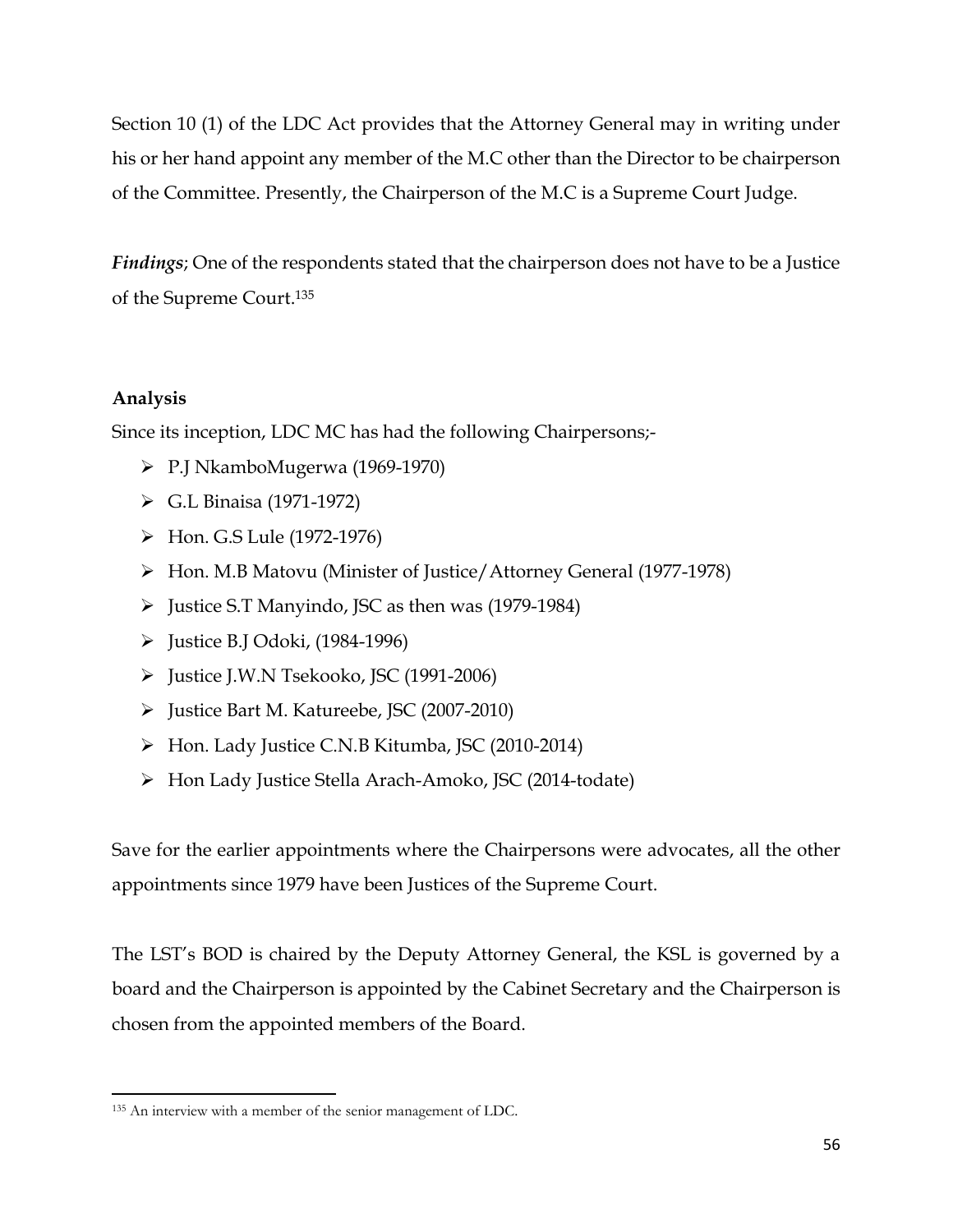### **Recommendation**

The section should provide for the qualifications of the chairperson of the MC. Proposals include;

- to have a sitting justice of either the Court of Appeal or Supreme Court.
- Someone qualified to be appointed a justice of the Court of Appeal or Supreme Court.

# **4.6.4 Term of office for the appointed members of the M.C, sections 10, 11**

The study sought the views of the respondents on the term of office of the appointed members of the M.C is sufficient or not. Section 10(2) provides that the chairperson is to hold and vacate office as such in accordance with the terms of his or her appointment.

Section 11(1) provides that an appointed member of the Committee shall hold office for a period of two years. Section 11(3) further provides that when an appointed member or chairperson of the Committee ceases to be such on the Committee, he or she shall be eligible for reappointment.

*Findings*; Of the 41 respondents, 1 suggested the term of office to be 1 year, 9 said it should be maintained at two years, 11 suggested that it should be 3 years, 10 were in favour of 4 years while 10 were in favour of a five year term. The reasons advanced by the respondents were that two years is not a sufficient time for the members to have accomplished the tasks on the M.C. The reasons advanced for the five year term is that most strategic plans of most institutions run for five years as such it would be good to have the appointed members work within that period and also to have security of tenure.<sup>136</sup>

<sup>136</sup> An interview with one of the respondents in Fort Portal Town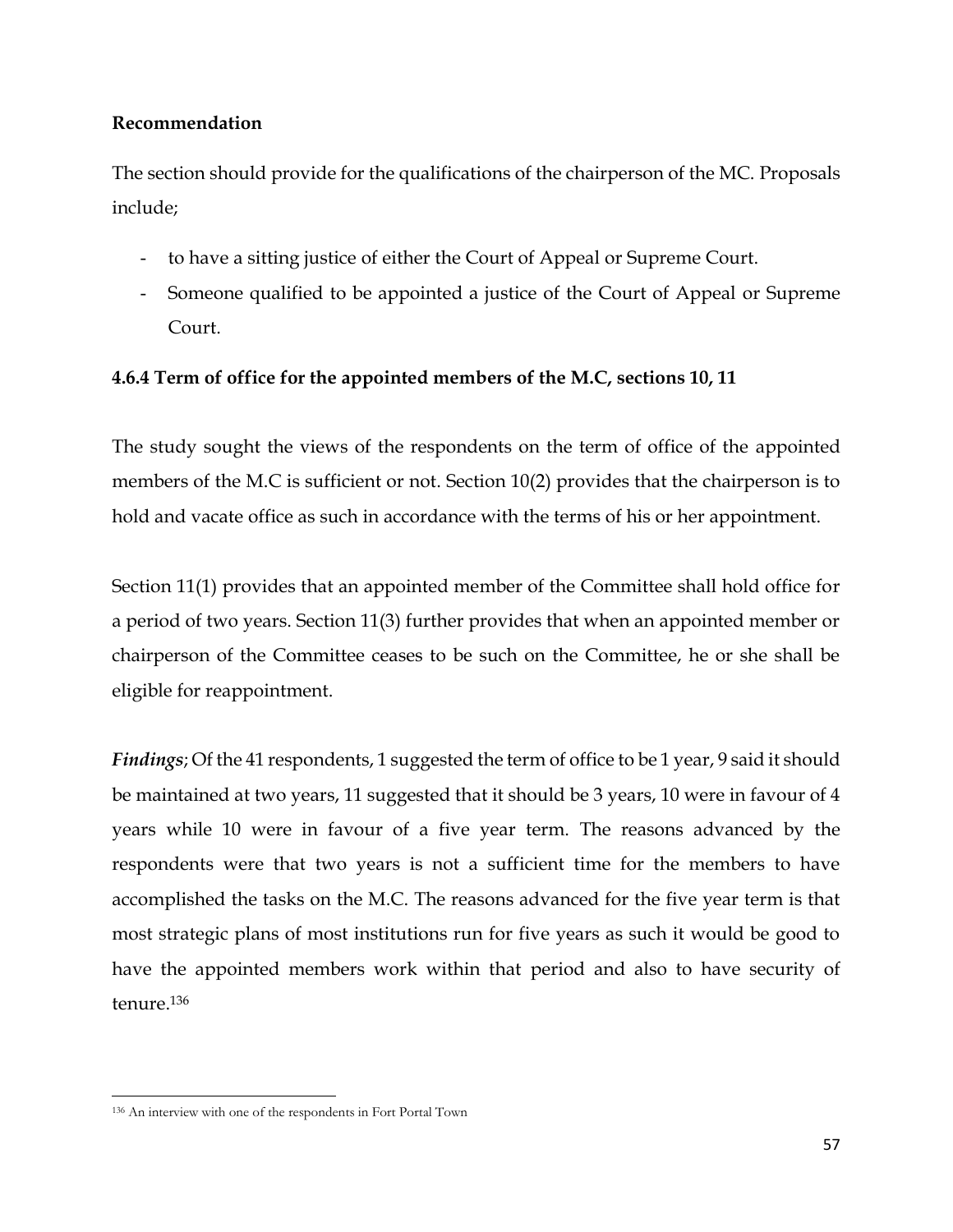As such suggestions were made to the review of this section to increase the number of years to three or four or five as shown in the statistics.

The reason given to maintain the status quo is that once these members are given a longer term, there may be opportunity of abuse of office where they may misuse their positions to bring disrepute to the institution.<sup>137</sup>

#### **Analysis**

The practice has been that the chairperson and the members are all appointed for two years. Once the term, expires, the renewal or reappointment takes a rather long time that involves a hefty bureaucratic process hence leaving managerial gaps at the Centre. As was stated by the Dr. E. Khiddu Makubuya, the then AG and Minister of Justice that "*The process of constituting a new Management Committee will take some time*."138This was after the term of office of the appointed members of the Committee had expired and it was to be extended. This extension wasn't only for the chairperson but also for the other members.

The short term of office has caused a lot of inconvenience and tension to both the committee and LDC itself for instance the term of office may expire when it is approaching the graduation ceremony. For instance, the MC headed by Justice Bart Katureebe expired on 10<sup>th</sup> July 2009 yet LDC had a graduation slated for 31<sup>st</sup> July 2009, the former Director requested the then AG to re-appoint the members for a further two year term.<sup>139</sup> The current term of the appointed members will expire in April 2016 before the graduation ceremony and the Director has requested for extension of term of office and new appointments.

<sup>137</sup> An interview with one of the state attorneys in Mbale district

<sup>138</sup> This was derived from a letter written by the then AG to Hon Justice Bart Katureebe on extension of his term which had expired in 2009, dated 29<sup>th</sup> July 2009 and whose term had expired on 10<sup>th</sup> July 2009.

<sup>139</sup> Letter dated 15th July 2009.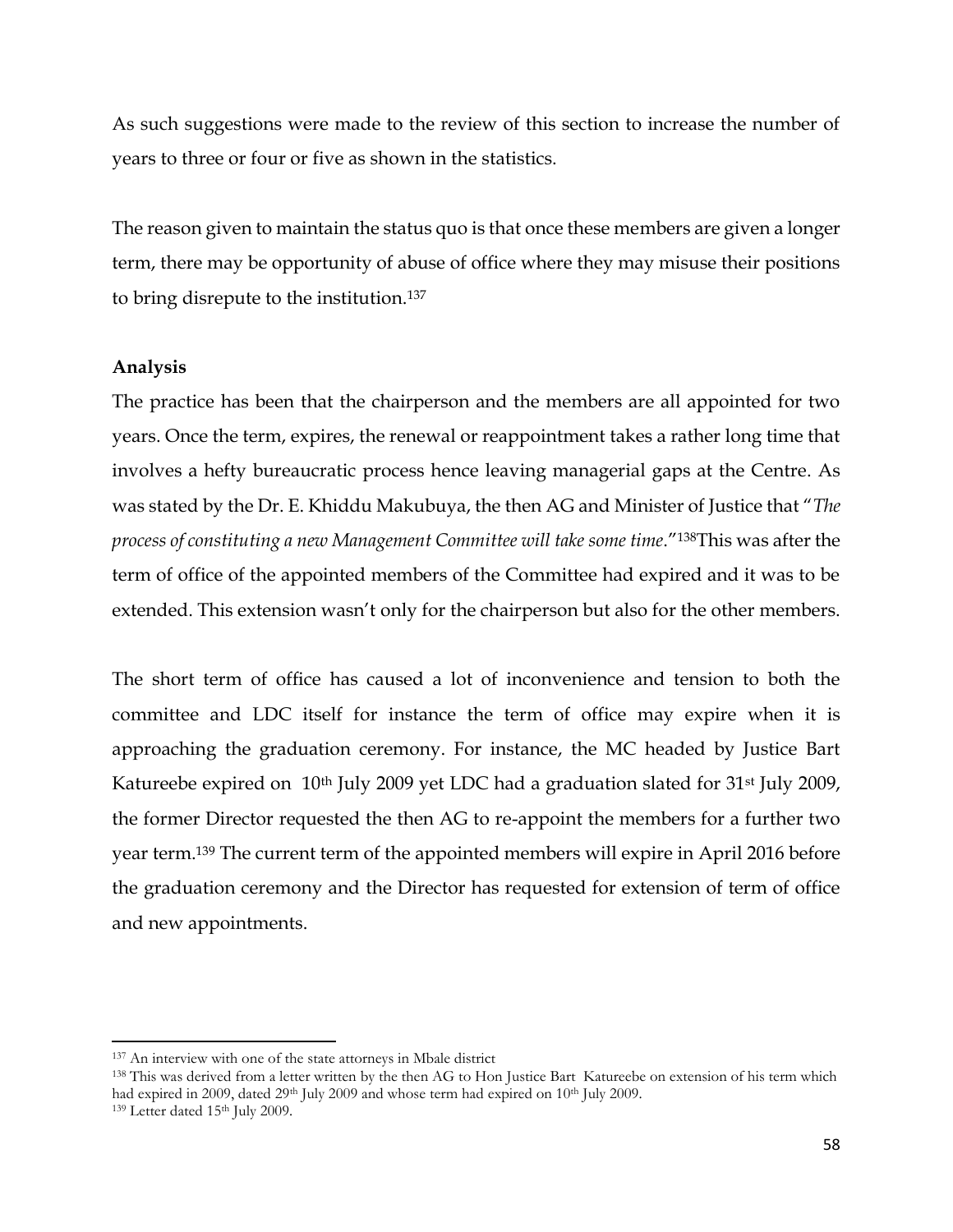The instrument of appointment from the office of the AG simply states that the Chairperson and the respective members are to serve a period of two years.

### **Recommendations**

- i) The term of office for the appointed members of the MC should be extended to three years to enable members have meaningful contribution and also avoid delays in managerial decision making.
- ii) The three-year period may be renewed only once.

# **4.6.5 Disqualifications from membership to the Committee**

The section provides for the instances that may eliminate someone's candidature to the MC. These include being a member of the Committee if he/she is a paid employee of LDC, insolvency or bankruptcy, being a non-resident in Uganda or has been convicted of an offence involving fraud or dishonesty.

The reputation of any managerial body needs to be protected and as such its members should be of high moral standing. As such institutions ought to aim at having a governing board with members that are regarded highly in society.

### **Recommendations**

The section should be expanded to include other hindrances such as;

- (a) Being convicted of an offence that touches a member's moral turpitude (to be defined in the statute);
- (b) Absenteeism from the Committee's meetings for a period of three consecutive meetings without permission from the Chairperson or any reasonable excuse;
- (c) Being convicted of a criminal offence and sentenced to a term of more than six months without the option of a fine;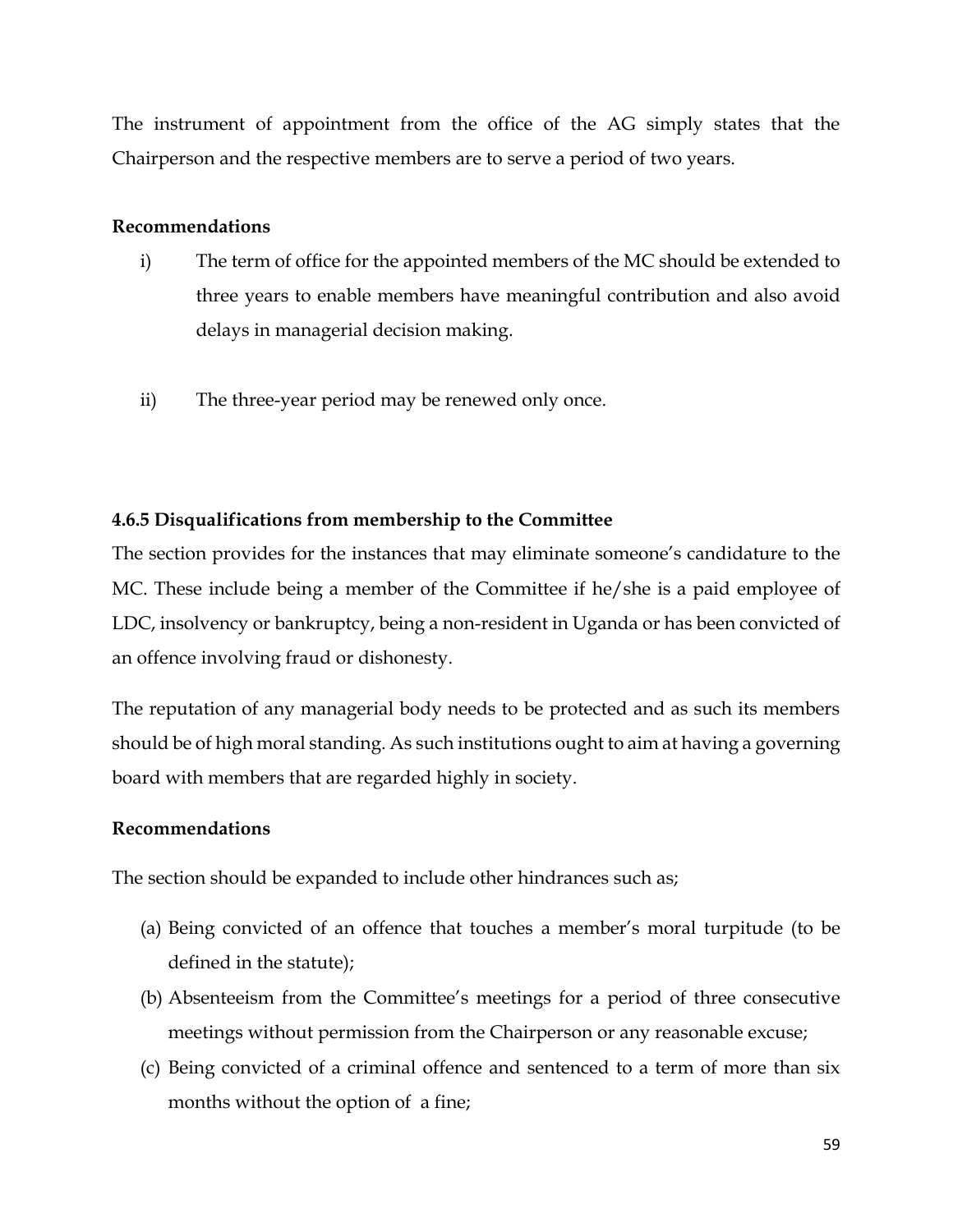### **4.6.6 Remuneration of the members of the MC**

Whereas the members of the MC are paid an allowance, the Act is silent about it. Presently, the members of the M.C receive remuneration in terms of allowances.

### **Recommendation**

The Act should add a provision that the members of the Committee shall be paid such remuneration that the Committee will decide with the approval of the AG.

### **4.6.7 Notice of meetings**

Section 13(9) provides that the notice of the ordinary meetings shall be served on the members in not less than seven days while for the special meetings, not less than twenty four hours before the meeting.

Considering that the members of the MC are busy officials, a notice of seven days and twenty four hours respectively is short.

### **Recommendation**

Notice for ordinary meeting should be extended to at least fourteen (14) days then for special meetings it should be extended to seven (7) days.

### **3.6 Appointment of staff (section 17)**

The study further sought the views of the respondents on the appointment of staff especially of the Director.

Section 17 (1) provides that the MC may, with the approval of the Attorney General, appoint a Director of the Centre for such period as the committee may determine.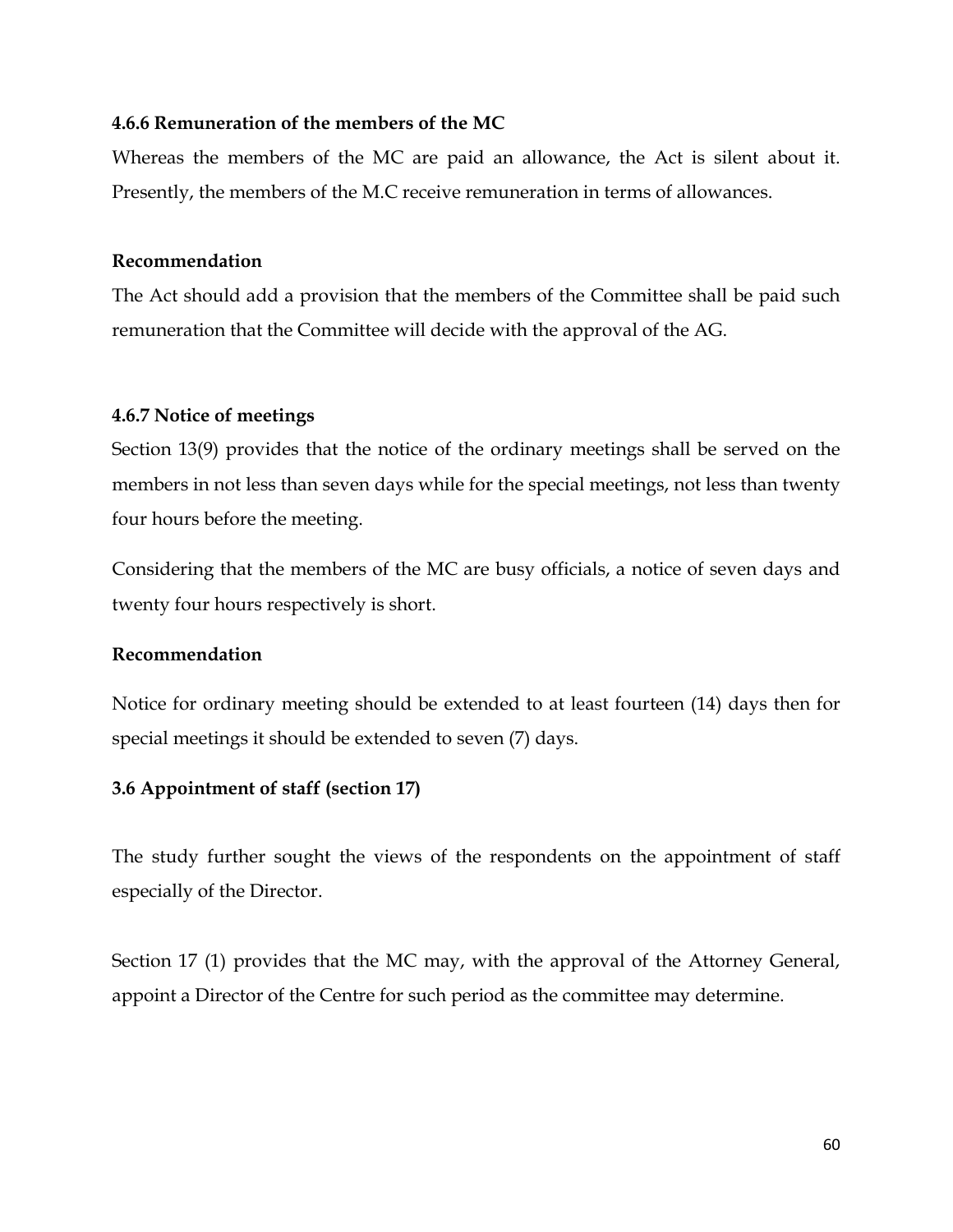The section does not provide for the process of appointment, is it head hunting/picking or does it go through a competitive recruitment process? The other issue is the name of the head of the institution, whether the 'Director' suits the position.

*Findings*; Some of the technical persons consulted stated that this role should be left to the Centre administration with probably the exception of the Director and his deputy. There should be clear qualifications and appointment procedure for the Director and Deputy Director. Have the MC appoint the Director and Deputy Director. <sup>140</sup>

### **Analysis**

 $\overline{a}$ 

Currently, when the position of the Director falls vacant, the MC is put to notice. They will then direct that the position is advertised, applications will be received, interviews carried out and the successful candidate is appointed by the MC with approval from the AG.

The name Director is not commensurate to the level of qualification required for the position of the Director and does not tally with similar positions in the government structure. This has led to denial of privileges and benefits such as travel and allowances. The position of Director is supposed to be at the same level as that of CEO or Executive Director. Furthermore, with the establishment of study centres across the country, there will be need to create a distinction in the managerial positions.

<sup>140</sup> An interview with one of the staff members of the Centre.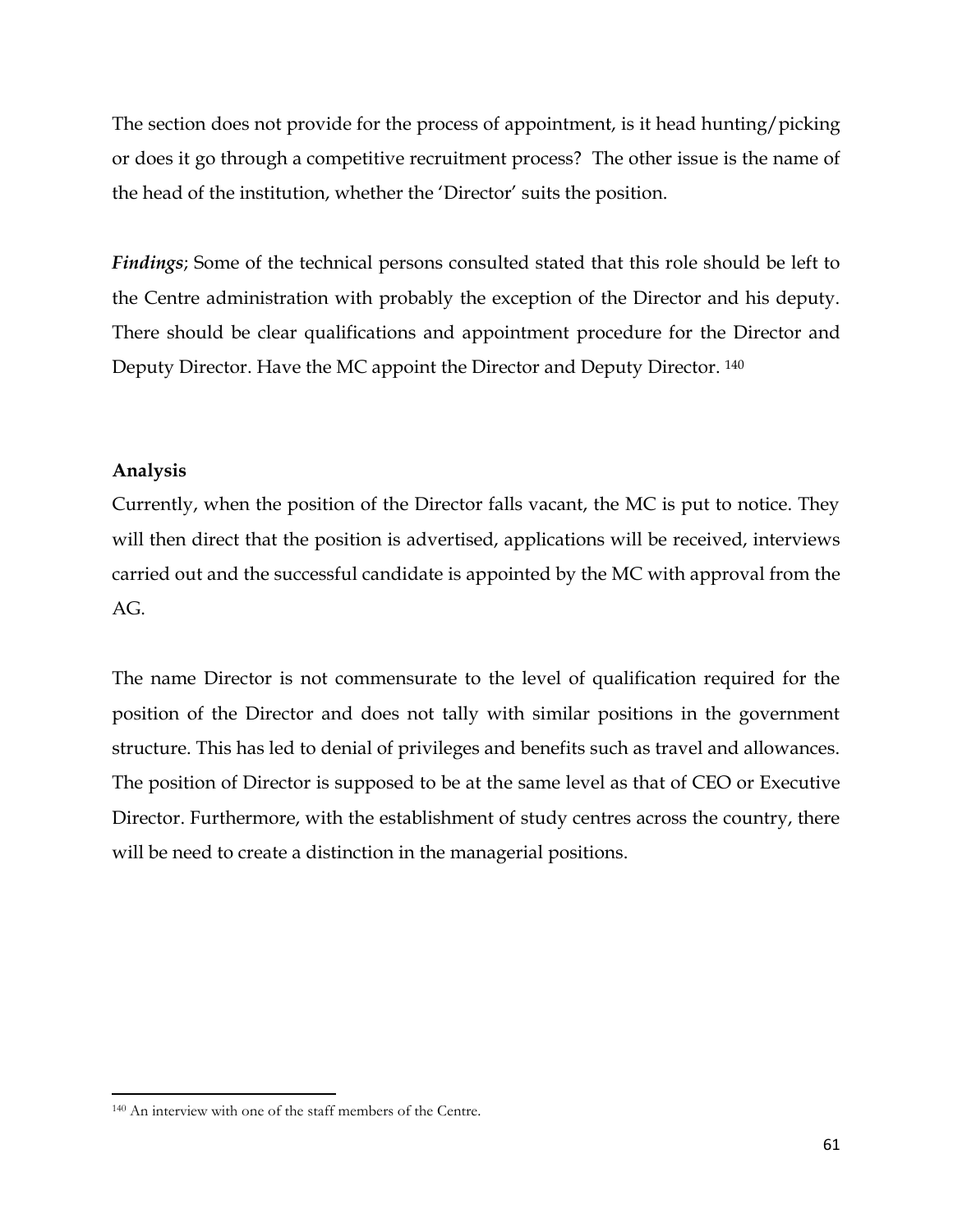### **Kenya**

Section 14(1) of the KSL Act provides that the School shall have a Director who will be the CEO of the School and the Secretary to the Board of Governors. The Director is appointed through a competitive recruitment process.

# **Nigeria Law School**

The School and its branches are headed by a Director-General of the Nigerian Law School who is among others supposed to;

(a) be a holder or a former holder of the office of a professor in a faculty of law in a Nigerian university; or

(b) be a holder of such qualification as are required for appointment as a professor in a faculty of law in a Nigerian university; or

(c ) is a legal practitioner who has on the date of application, or had at any time prior to that date, been in active legal practice for not less than ten years.<sup>141</sup>

### **Recommendation**

- i) Section 17 (1) should be redrafted to provide that the appointment of the Director should be through a competitive recruitment process and the qualifications should be left to the discretion of the M.C.
- ii) The name of the Director should change to 'Executive Director'.

 $\overline{a}$ <sup>141</sup> Section 6(2), the Legal Education (Consolidation) Act, Cap 206, Laws of the Federation of Nigeria.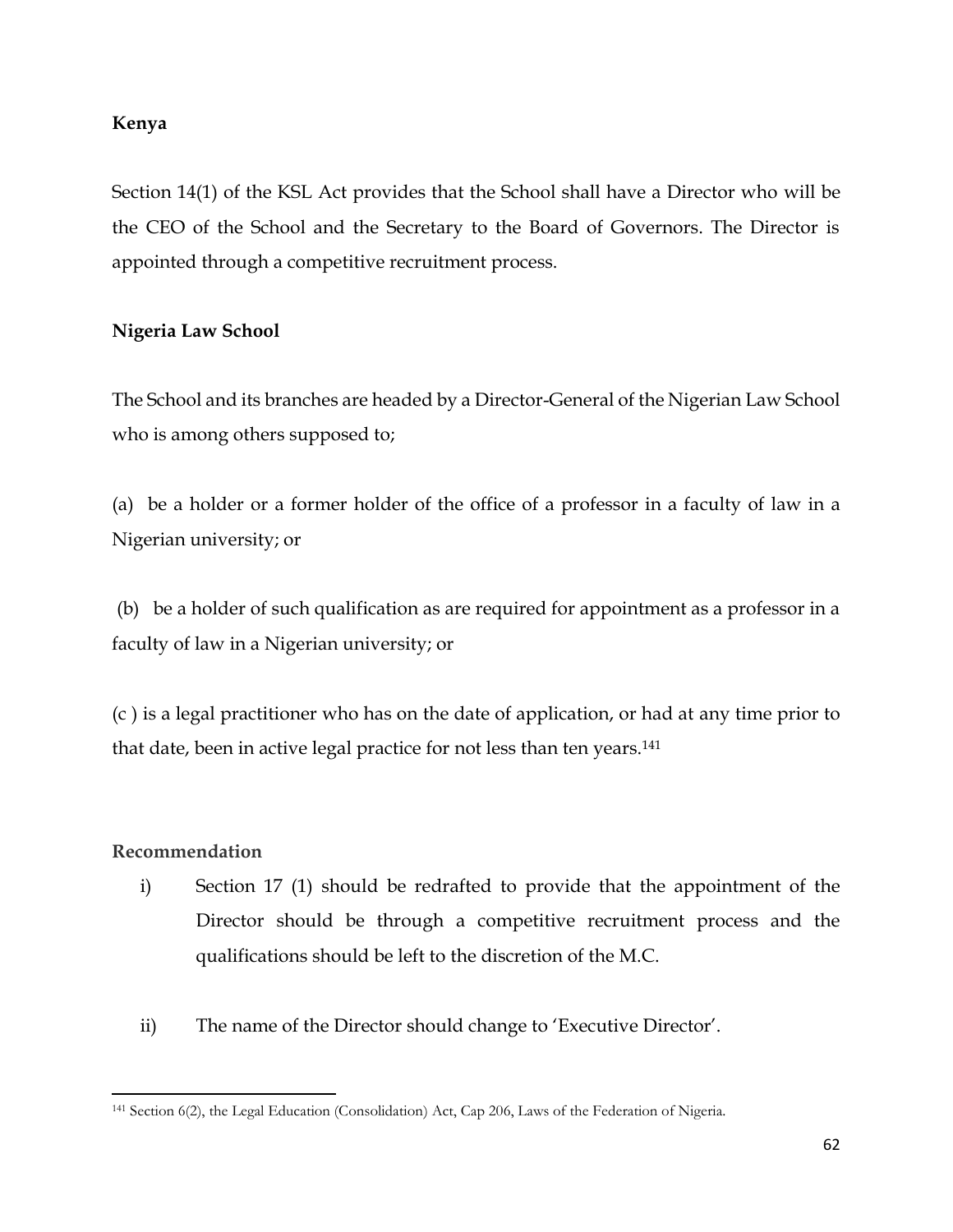iii) Section 17 (2) should be made general to all the officers and agents appointed by the Management Committee.

#### **4.7 Technological developments, section 14, 13,**

The study sought to have the views of the respondents on adoption of technological developments in the operations of the Centre. This was aimed at looking at the possibility of adapting electronic means of communication and the legislative amendments that could affect service of documents especially for the managerial body of the Centre.

The findings show that there have been several technological developments that would have an impact on the provisions of the LDC Act. According to several respondents interviewed by the research teams, there is need to have electronic mode of service of documents, e-filing system, electronic communication and data transfer. This is because the system is much cheaper and time saving.

#### **Analysis**

Section 13 (9) provides that the notice of meetings for the MC shall be served by or on behalf of the secretary on every member either personally or by leaving the notice at the member's usual place of residence or business address.

The world is now a global village and thus need to match the developments. However, caution was needed to provide safeguards in adopting the developments.

Currently, the transaction of business of the Committee is through circulation of papers, keeping of minutes is by entering them in a minute book and by leaving the notices of meetings at the members' physical/business addresses.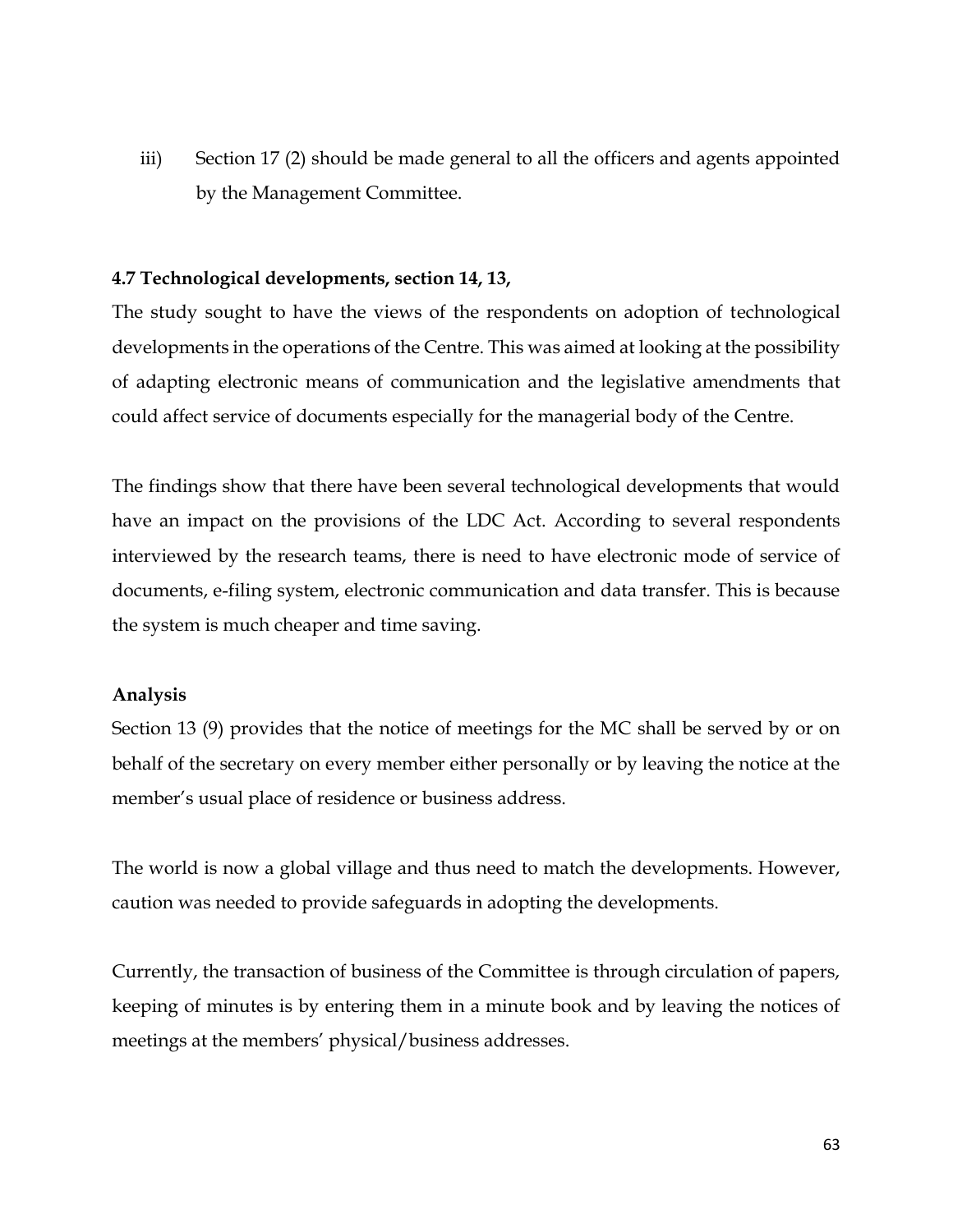### **Recommendation**

The Act should provide for the electronic mode of service of notices and documents.

## **8.8 Role of the Attorney General and the Minister of Justice**

The study also sought to establish as to whether the line minister should play a role in the decision making of the Centre thus have some roles of the Attorney General delegated to the Minister of Justice and Constitutional Affairs. Presently, all appointments and approvals are done by the AG.

**Findings**; most of the respondents proposed that the Minister is a political appointee, there is need to have a technical person, legal adviser of the government who is independent of political values, so it can be Attorney General in consultation with the Minister. Whereas the AG has to be a lawyer, the Minister may not necessarily be a lawyer. A few respondents proposed that the role should be transferred to the Minister since most institutions recognize the line minister and that the AG already has many roles and for efficiency his duties should be exercised by the Minister.

### **Recommendation**

The roles in the Act should remain with the Attorney General.

### **4.9 Standing orders section 32**

The Act gives powers to the MC to make standing orders (SOs) in respect to the management and conduct of the Centre and such orders may provide for the salary structure of the secretary, officers, servants and agents of the Centre, the appointment, discipline and dismissal of the secretary and officers of LDC, the provision of pensions, gratuities and other contributory arrangements to any fund or pension scheme by the employees of the Centre, books of account to be kept by the Centre and allowances and expenses to be paid to members of the Committee and subcommittees.<sup>142</sup>

 $\overline{a}$ <sup>142</sup> Section 32(1).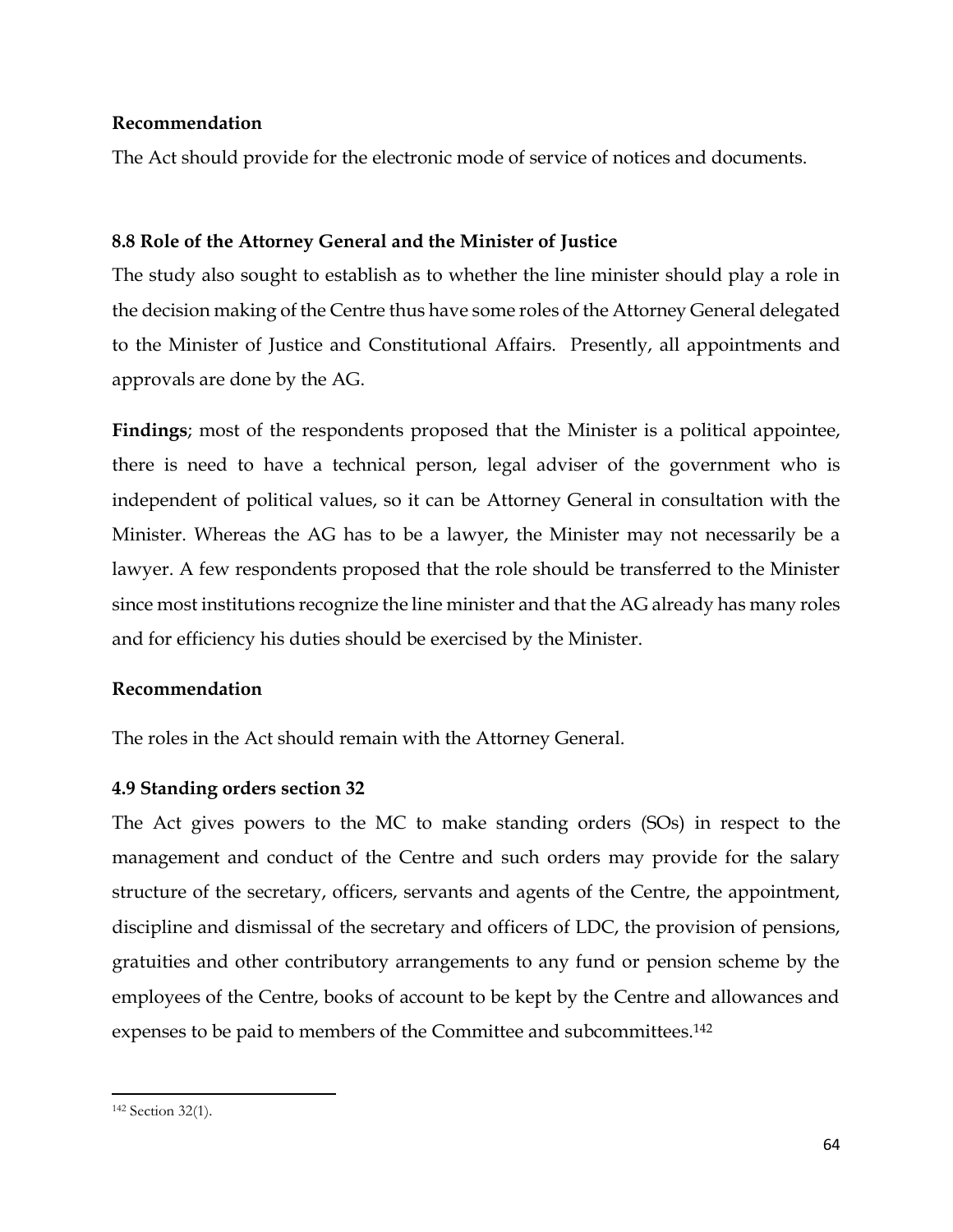The SOs made in regards to the salary structure, pensions and gratuities, contributory arrangements and allowances and expenses are to be subjected to prior approval of the minister of finance (MOF) and the other SOs are to be approved by the AG. The current LDC SOs provide for the general administration of the Centre, remuneration and pay policy, staff discipline committees, salary scale and structure among other things. 143This implies that prior to the passing of these standing orders, they had to be approved by both the minister of finance (MOF) and the AG. The SOs of LDC is one whole document thus the financial provisions cannot be approved by the minister of Finance in isolation of the other provisions. This implies that all the orders have to be approved by the minister of finance. This has created a lot of bureaucracy thus delay of processes yet the Management Committee could approve the orders and then further seek approval of the Attorney General.

The reading of the section implies that the draftsman envisaged that the MC would make distinct SOs governing the general staff matters and the financial matters but as stated above it is one whole document providing for all the matters.

The review of this section is aimed at;-

- Granting the MC autonomy as the managerial body of the Centre and
- Reduce on bureaucracy by reducing on the stages of approval.

This could be done by;

(i) The SOs or regulations covering all the matters of administration of LDC should only be subjected to approval by the MC only.

 $\overline{a}$ 

<sup>143</sup>LDC Standing Orders, May 2014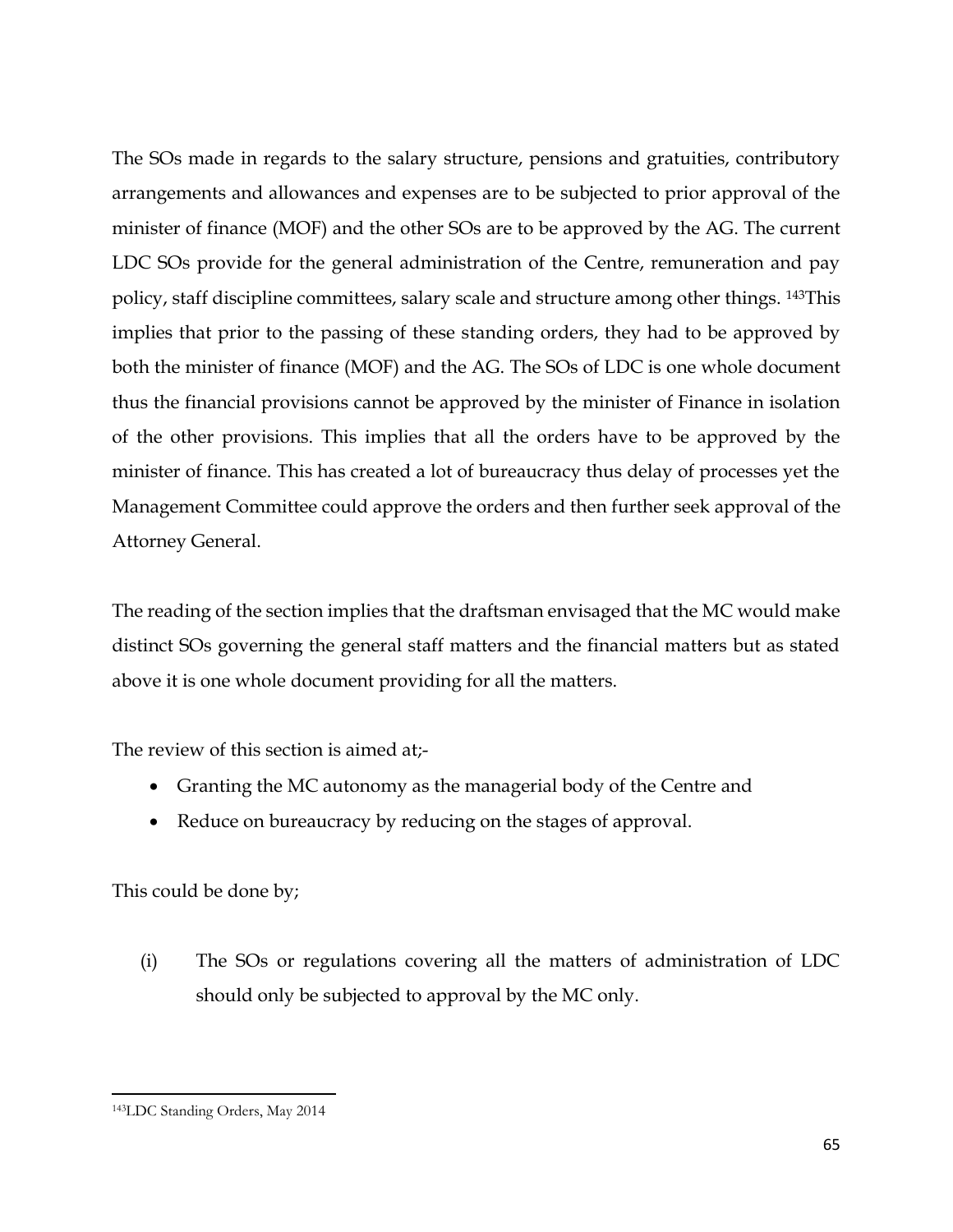- (ii) The SOs or regulations made in regard to finance should be then made with prior approval of the AG, who may consult the relevant ministers. This is to give the MC autonomy in reviewing salaries and any other financial approvals to avoid bureaucracy.
- (iii) LDC to seek further guidance of the drafts person on whether to use SOs or regulations.

#### **4.10 LDC Alumni Association**

The study also considered to provide for the establishment of the LDC Alumni Association:

The word alumni has its origin in the Latin language that means 'pupil' literally 'the nurtured'. Today the term refers to the graduates of university or a similar educational institution. In a narrower sense it may refer to a group of graduates of a university or, in a broader sense, to everybody connected to a university. An alumni association is an association of graduates or, more broadly, of former students [\(alumni\)](https://en.wikipedia.org/wiki/Alumnus).144Since decades alumni societies have existed at universities in the United States and some European countries. Especially in Great Britain and France there is a long tradition of alumni societies. In Germany alumni societies have been established not before the late 1980s.<sup>145</sup>

Convocations and alumni associations/convocations are provided for under the Universities and Other Tertiary Institutions Act. <sup>146</sup>The LDC Alumni Association was established on 21st June 2013 to connect the institution with the former students, and it comprises graduates and former students of the institution. This initiative was undertaken to serve as a link between the Association members and the Centre.

The objectives of the Association include to promote, foster and maintain links between the Association members, between the members and present students and promote a

l

<sup>144</sup>https://en.wikipedia.org/wiki

<sup>145</sup>www.alumni.uni-stuttgart.de

<sup>146</sup> Section 70(1), supra page 20.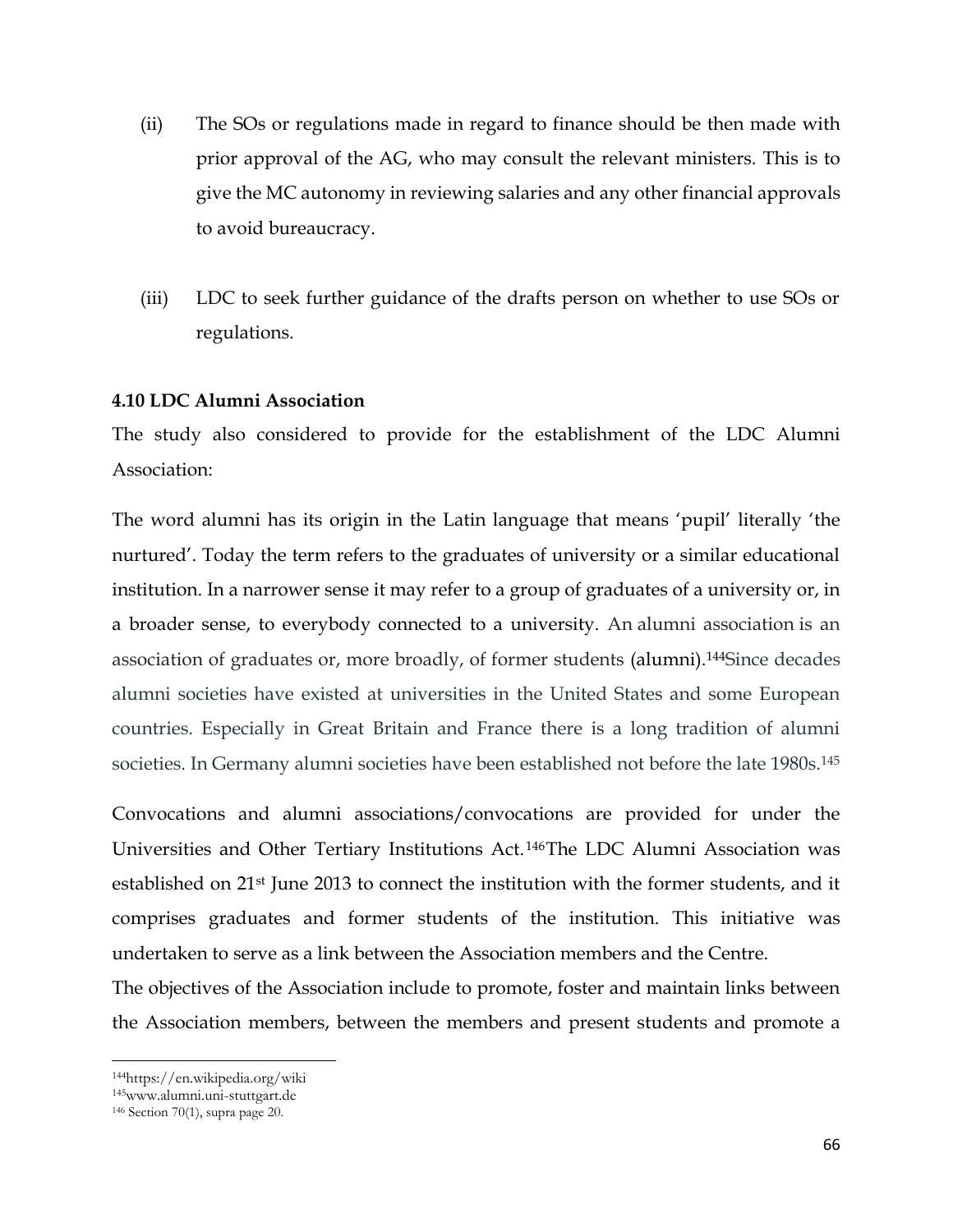beneficial relationship between the Association and LDC for academic, professional and LDC' s wider objectives, promote and protect the academic reputation of LDC.<sup>147</sup>

#### **Recommendation**

The Act should include a new section to provide for the LDC Alumni Association.

 $\overline{a}$ 

<sup>147</sup> Article 3 of the LDC Alumni Association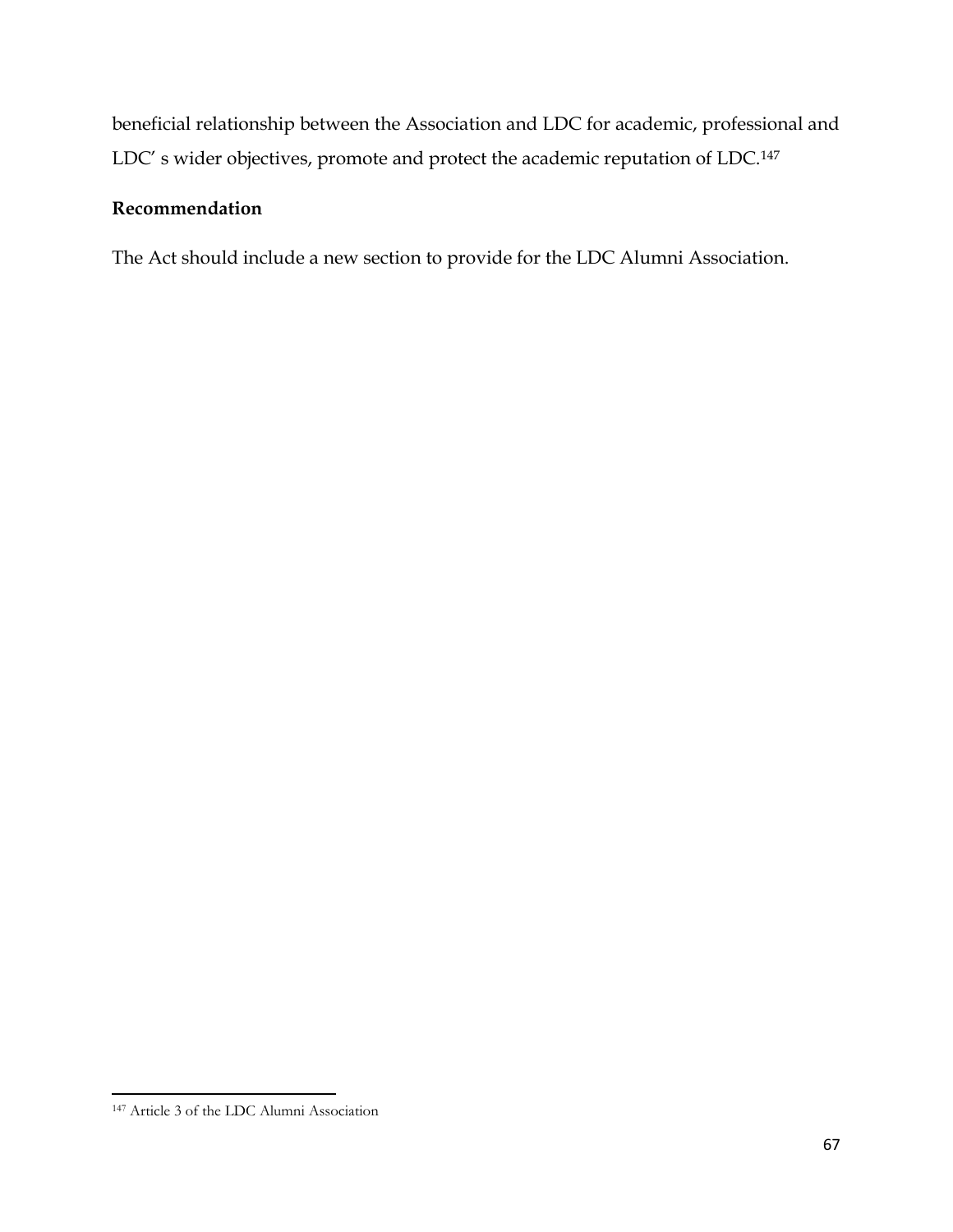# **BIBLIOGRAPHY Reports**

- 1. Consolidated report on the consultations with stakeholders in the eastern region (Soroti, Mbale and Tororo districts) on decentralizing the Law Development Centre, 2015.
- 2. Draft report of the Committee appointed to review the LDC Act, Cap 132, October 2012, (Nerima Committee)
- 3. Government Memorandum on the Report of a Committee Appointed to Study and make Recommendations Concerning Legal Education, Sessional Paper N0. 3 of 1969 (Gower Committee Report).
- 4. Law Development Centre Final report of the NPT project, June 2012.
- 5. The Final Report of the Committee on Legal Education, Training and Accreditation in Uganda, September 1995, Kampala (Odoki Report).
- 6. The Final Report on the Legal Education Review in Uganda, 2008. (Ssempebwa Report).
- 7. The JLOS Integrity Committee, 2014 Annual Nationwide Integrity Tour, December 2015

#### **Statutes**

- 8. The 1995 Constitution of the Republic of Uganda
- 9. Advocates Act 1970, Cap 267 as amended by the Advocates Act (Amendment) Act 2002, Laws of Uganda
- 10. Advocates Act, Cap 16A, Laws of Kenya
- 11. Advocates (Continuing Legal Education) Regulations, 2004
- 12. Civil Procedure Act, Cap 71
- 13. Civil Procedure Rues, SI 71-1
- 14. Electronic Transactions Act, N0. 8 of 2011, Laws of Uganda
- 15. Electronic Communications Act, 2000. Chapter 7 of 2000, Laws of England
- 16. Kenya School of Law Act, Act No. 26 of 2012, Laws of Kenya.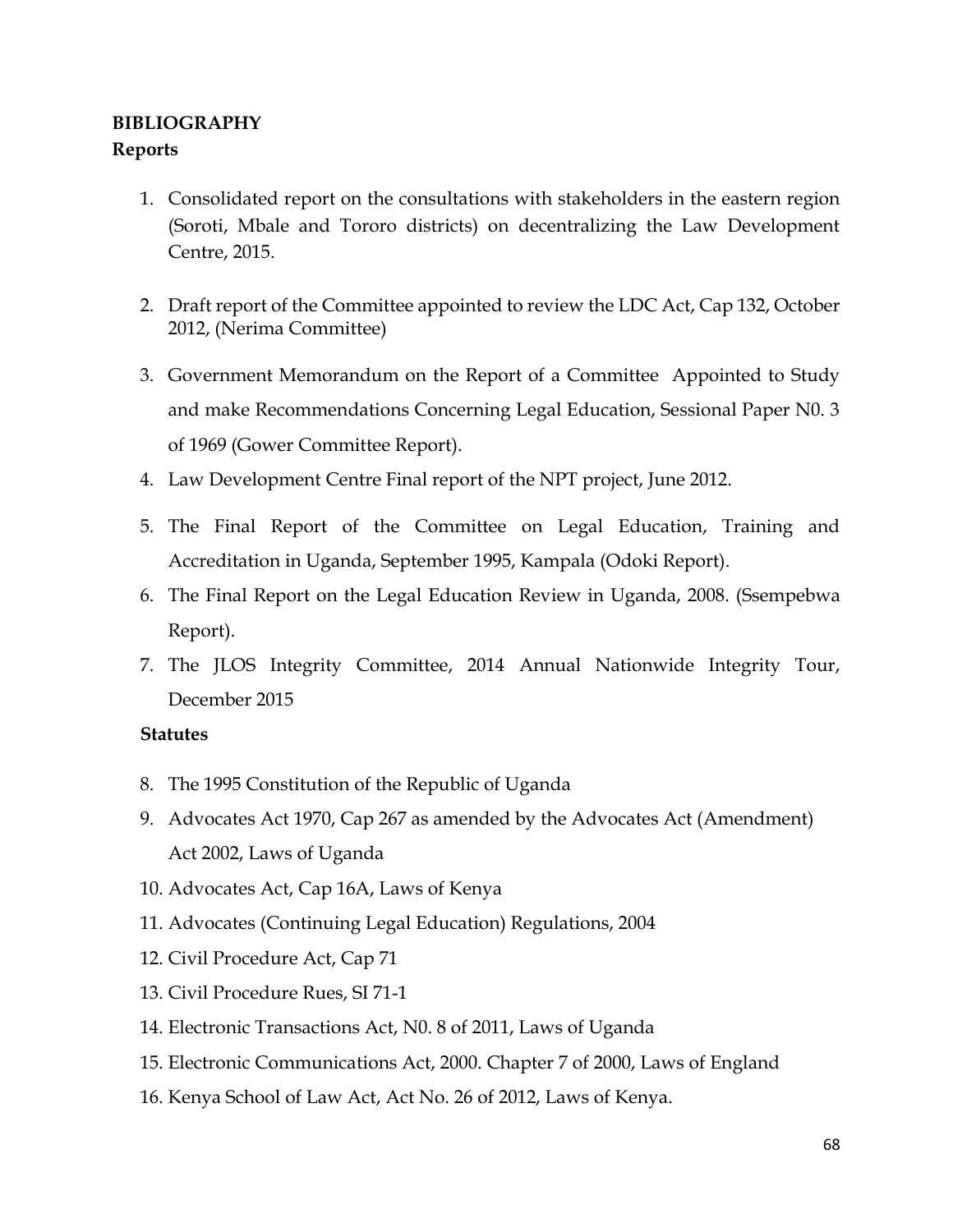- 17. Law Development Centre Act, CAP 132
- 18. Law School of Tanzania Act, Act N0. 18 of 2007.
- 19. Legal Education (Consolidation )Act, Cap 206, Laws of the Federation of Nigeria.
- 20. Public Finance Management Act, Act NO. 3 of 2015
- 21. The Constitution of the LDC Alumni Association, March 2013.
- 22. The Zambia Institute of Advanced Legal Education Act, Cap 49, Laws of Zambia.
- 23. Universities and Other Tertiary Institutions Act, 2001 as amended in 2003 and 2006.
- 24. United Kingdom Civil Procedure Rules, 1998.
- 25. Value Added Tax, Cap 349

#### **Guidelines**

26. The National Council for Higher Education, Quality Assurance Framework for Universities and the Licensing Procedure for Higher Education Institutions, October 2008.

#### **Text Books**

- 27. Odoki B.J, A Guide to the Legal Profession in Uganda, Law Development Centre,1994.
- 28. Pamela Tibihikira-Kalyegira, Liberalisation of Legal Education In Uganda, Policy Considerations, Law Africa 2010.

#### **Journals**

- 29. Journal of African Law (1971).Uganda Law Development Centre. Journal of African Law, 15
- 30. The East African Law Journal, Vol 1, 1965, printed in Nairobi, Kenya.

#### **Articles**

31. Horrigan, Bryan --- "Reforming Law Reform's Engagement with the Academic Arm of the Legal Profession" [2008] ALRS 3, Last Updated: 7 May 2010, Reforming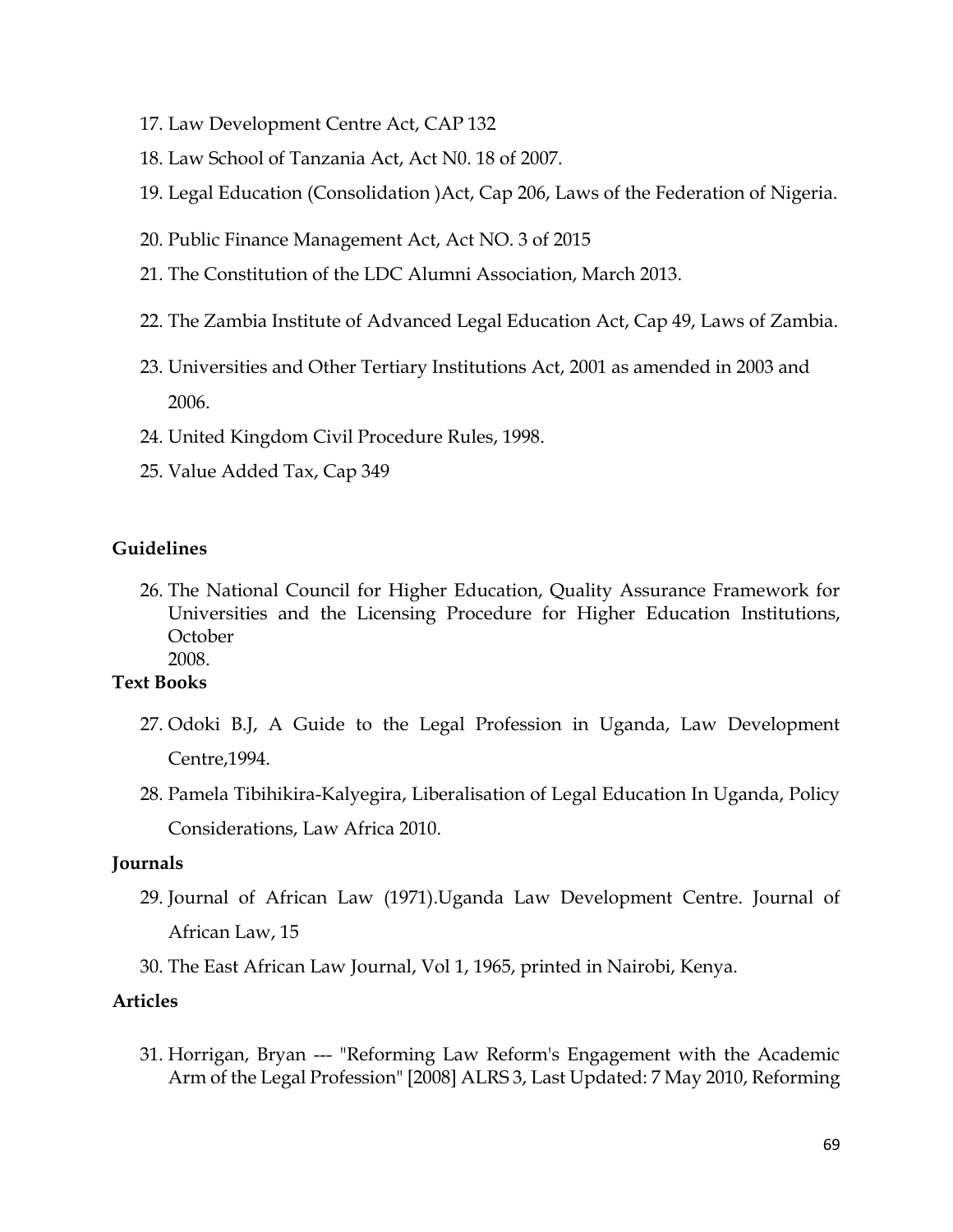Law Reform's Engagement with the Academic Arm of the Legal Profession, ALTA Law Research Series.

- 32. Leesi Ebenezer Mitee (29 March 2008). ["Introduction to Nigerian Legal Education".](http://nigerianlawresources.com/introduction_to_nigerian_legal_education_leesi_ebenezer_mitee.html) Nigerian Law Resource, retrieved 21 November2009.
- 33. Michael Coper, Law reform and legal education, "Uniting separate worlds.", February 28th 2008.
- 34. [Nigerian Law School Lagos Campus: About Us",](http://www.lawschoollagos.org/about) Nigerian Law School Lagos Campus. Retrieved 21 November 2009

#### **Papers and Policy documents**

- 35. Cabinet Memorandum on Decentralisation of LDC, "Increase financial support to Law Development Centre.", 2014.
- 36. LDC Strategic objectives, 2013/14-2017/18.
- 37. LDC Standing Orders, May 2014

#### **Internet sites**

- 38. Law.mak.ac.ug
- 39. www.unche.or.ug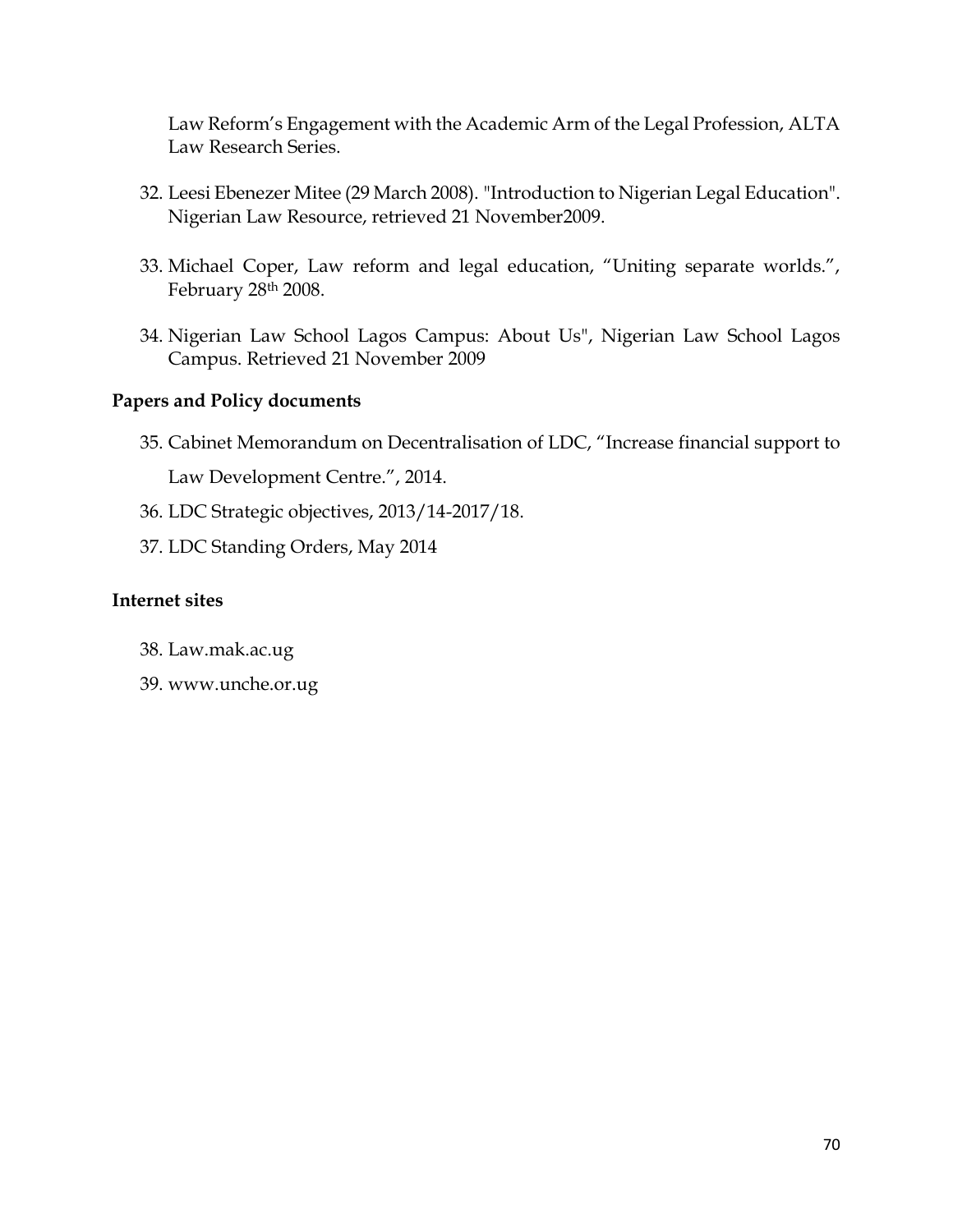# **APPENDIX- STUDY INSTRUMENTS**

#### **LAW DEVELOPMENT CENTRE**

# **INTERVIEW GUIDE FOR KEY INFORMANTS FOR THE REVIEW OF THE LAW DEVELOPMENT CENTRE ACT, CAP 132**

**[***The purpose of this guide is to enable the Centre to elicit the views of the stakeholders on the provisions of the Law Development Centre Act]***.**

#### **Name of the Centre**

*1.* (a) *In your opinion, do you think the name "Law Development Centre" suits the purpose for which the Centre was established? Yes/no (For the answer given, probe for reasons). (b) If the name is to be changed, what name would you propose?*

## **The functions of the Centre**

- 2. The Act provides for functions of the Centre as follows;-
	- (i) conducting courses of instruction for persons intending to practice law as advocates;
	- (ii) conducting courses in legislative drafting;
	- (iii) conducting courses for magistrates and persons appointed as magistrates;
	- (iv) conducting training courses for government officers and members of the UPDF, personnel of the court;
	- (v) assisting the commissioner in charge of publication of a revised edition of the laws of Uganda;
	- (vi) assisting in reprinting Acts of Parliament;
	- (vii) assisting the Law Reform Commission in its duties;
	- (viii) undertaking research;
	- (ix) assisting in the provision of legal aid to the indigent litigants and accused and
	- (x) compiling and publishing the law reports of Uganda.
	- *(a) What is your opinion on the each of the said functions?*
	- *(b) Would you like to suggest any other new functions that the Centre may carry out? If so, which ones?*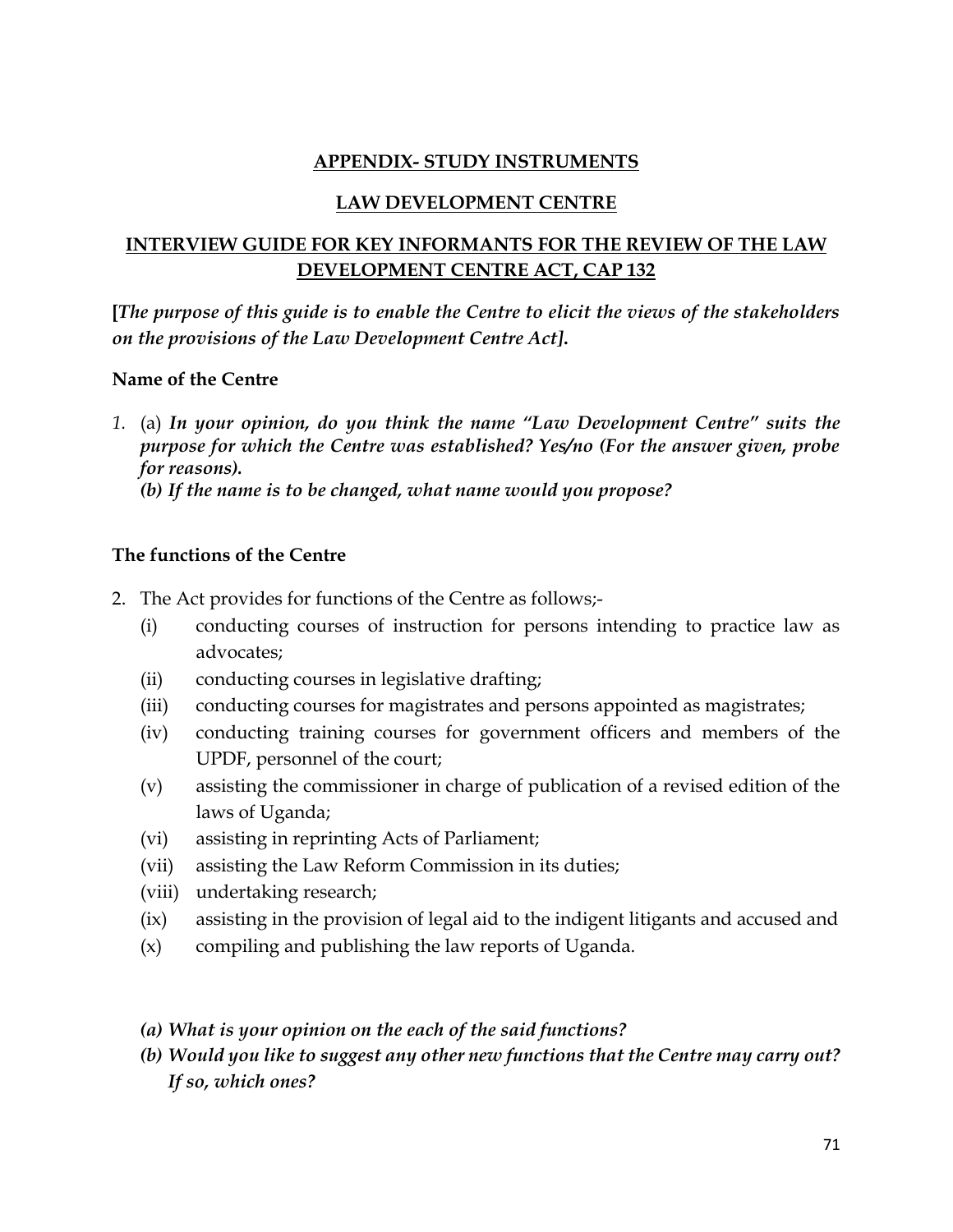## **Powers of the Centre**

3. The Act among others gives the Centre powers to conduct examinations and confer diplomas, prizes and certificates.

Do you think the Act should provide for conferment of degrees? What other *courses/qualifications would you propose?* 

#### **Management Committee**

*4.* The Universities and Other Tertiary Institutions Act, 2001 provides that every public tertiary institution shall have a governing body called "the Governing Council*".* 

*Do you think the name of the Management Committee of the Centre should be changed to conform to the provisions of the Universities and Other Tertiary Institutions Act? Yes/no. (***Probe for reasons for the answer given).**

- 5. (a)The Management Committee is composed of the Solicitor General, head of the department or faculty of law, Makerere University, the Director LDC, Permanent Secretary of the Ministry of Education (ex-officials) and other two members appointed by the Attorney General.
	- *(i) Do you think the Committee is well constituted in terms of technical knowhow and institutional representation? Yes/no.*
	- *(ii) If not, what proposals would you make to the composition of the Committee?*
	- (b) The current term of office for the appointed members of the Committee is two years.

*In your opinion, do you think a two year term for the members of the Committee is sufficient?*

## **Technological developments**

(c) Currently, the transaction of business of the Committee is through circulation of papers, keeping of minutes is by entering them in a minute book and by leaving the notices of meetings at the members' physical/business addresses.

*With the technological developments in place, what is your opinion on these provisions?*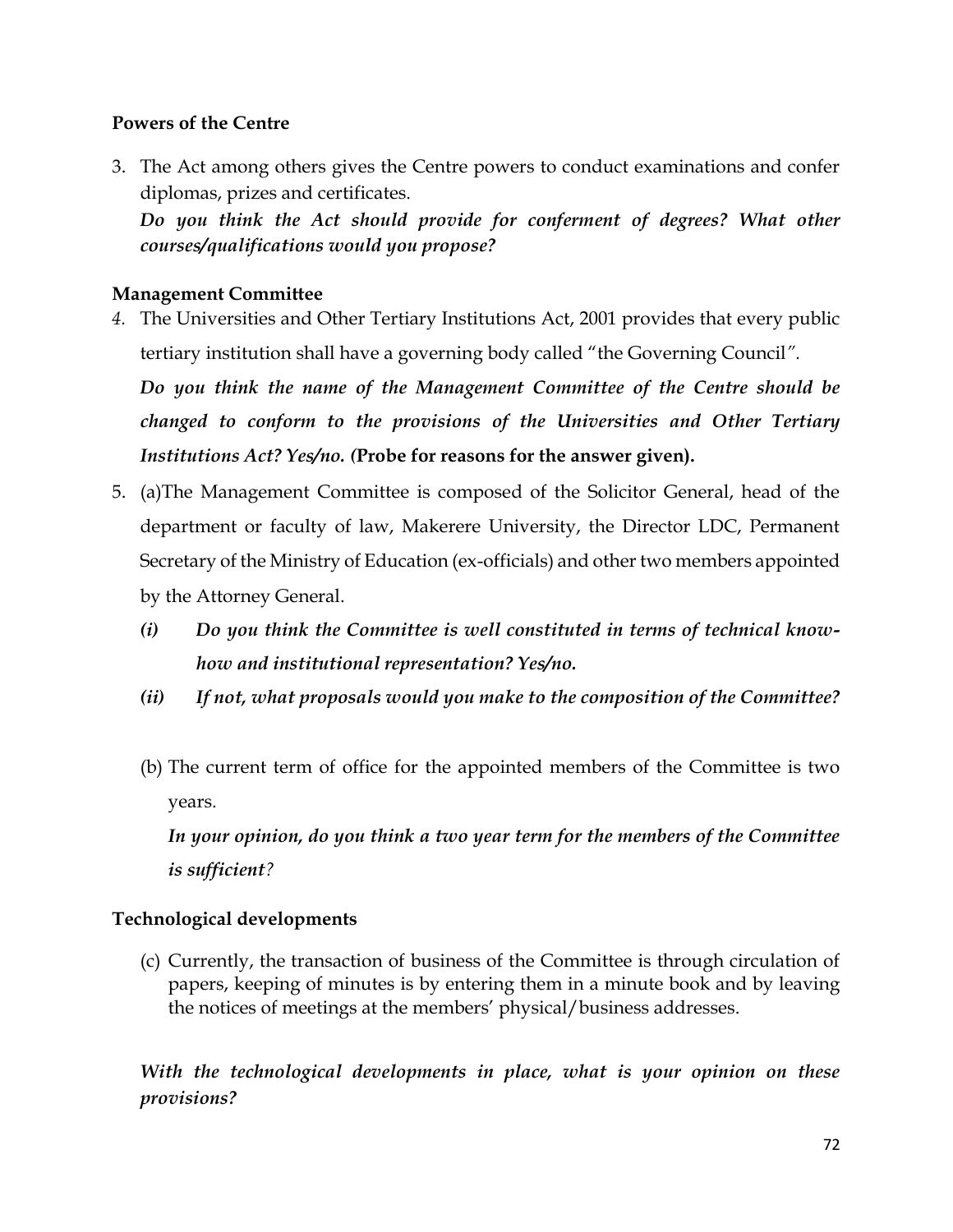**Role of the Attorney General (For technical personnel well acquainted with the operations of the Minister and Attorney General)**

*8.* The current Act gives the Attorney General power to make and approve various decisions of the Centre.

*Do you think the Attorney General's roles should be taken over by the Minister of Justice? Yes or no. (***Probe for reasons***)*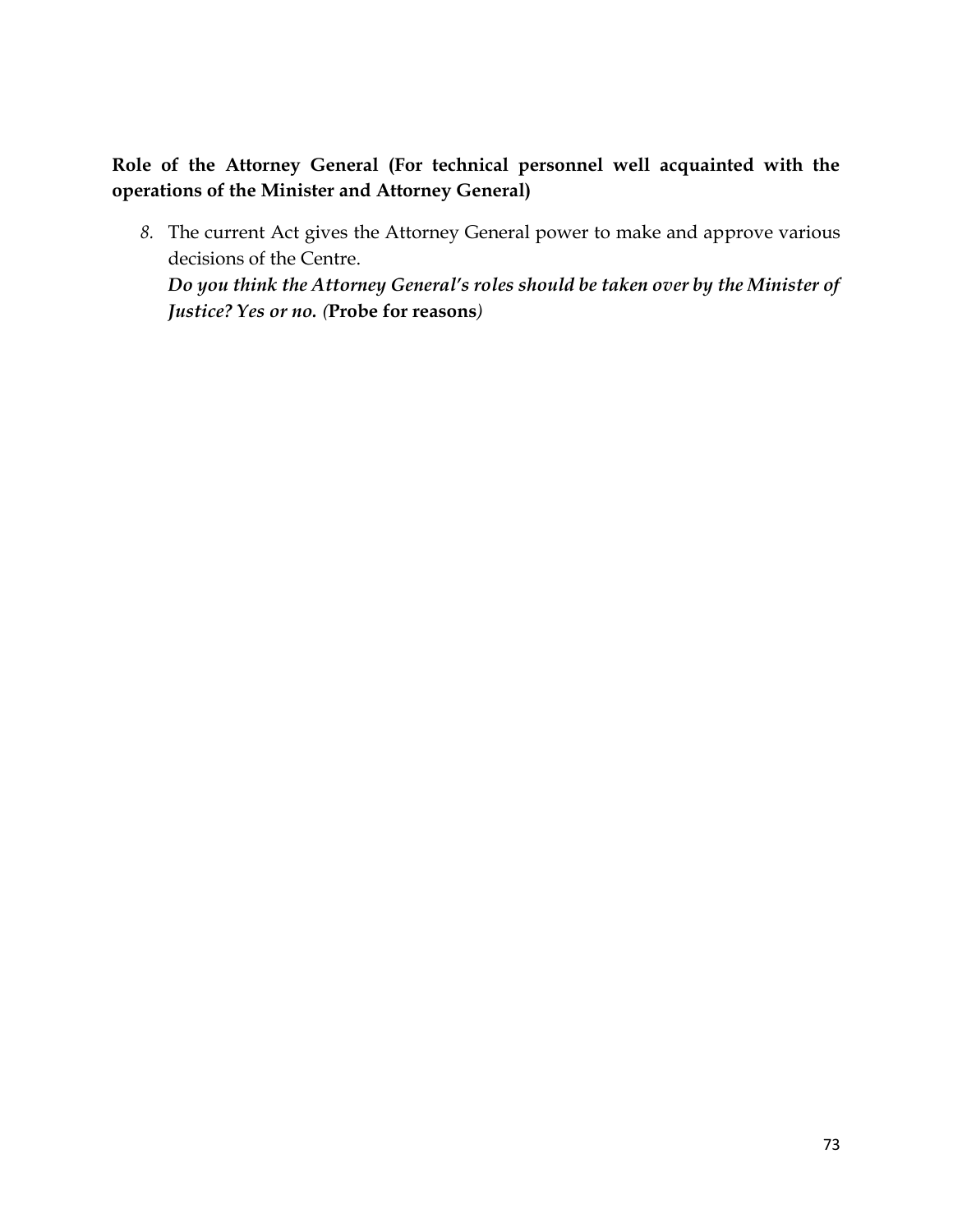#### **Questionnaire guide for technical personnel**

#### **LAW DEVELOPMENT CENTRE INTERVIEW GUIDE FOR KEY INFORMANTS FOR THE REVIEW OF THE LAW DEVELOPMENT CENTRE ACT, CAP 132**

**[***The purpose of this guide is to enable the Centre to elicit the views of the stakeholders on the provisions of the Law Development Centre Act]***.**

**1. Establishment of braches and campuses**

What is your view on the Centre establishing branches and campuses?

#### **2. Management Committee (sections 7, 10 and 11)**

- i) What is your view on the composition of the Committee in regards to technical expertise considering that most members of the MC are from the legal field? Please consider this in relation to the provision of co-opting members under section 16.
- ii) Is it ok to have only Makerere University to represent both private and public universities conducting legal education training in Uganda?
- iii) Should the law provide for the qualifications of a chairperson of the Committee or the discretion should be left to the Attorney General as is the case?
- iv) Is the tenure of two years enough for the members of the MC or it should be extended?
- *3.* The Universities and Other Tertiary Institutions Act, 2001 provides that every public tertiary institution shall have a governing body called "the Governing Council*".*

*Do you think the name of the Management Committee of the Centre should be changed to conform to the provisions of the Universities and Other Tertiary Institutions Act? Yes/no. (Please give reasons for your answer)*

4. What is your view on the term of office of the appointed members of the MC. The current term is two years.